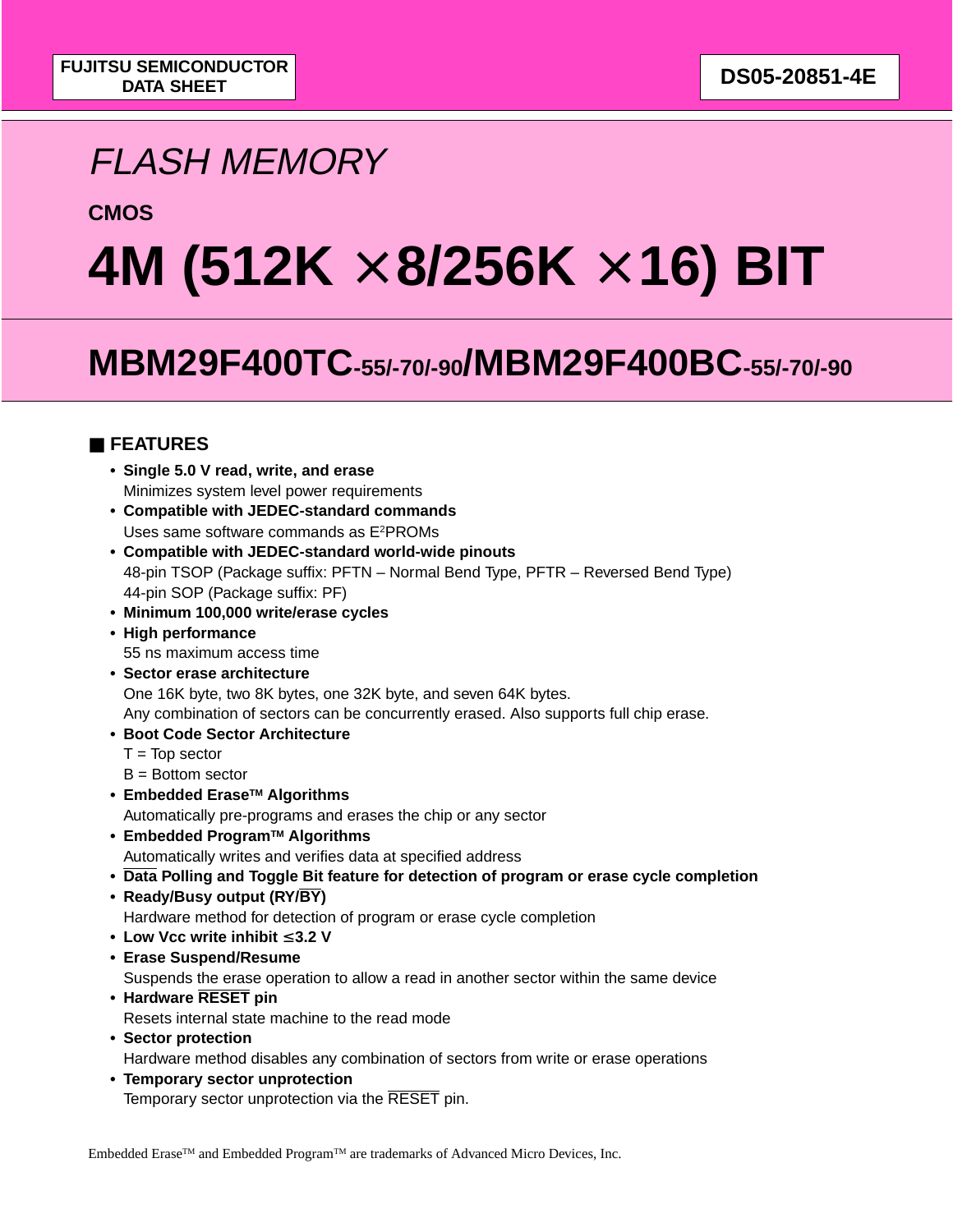### ■ **PACKAGE**

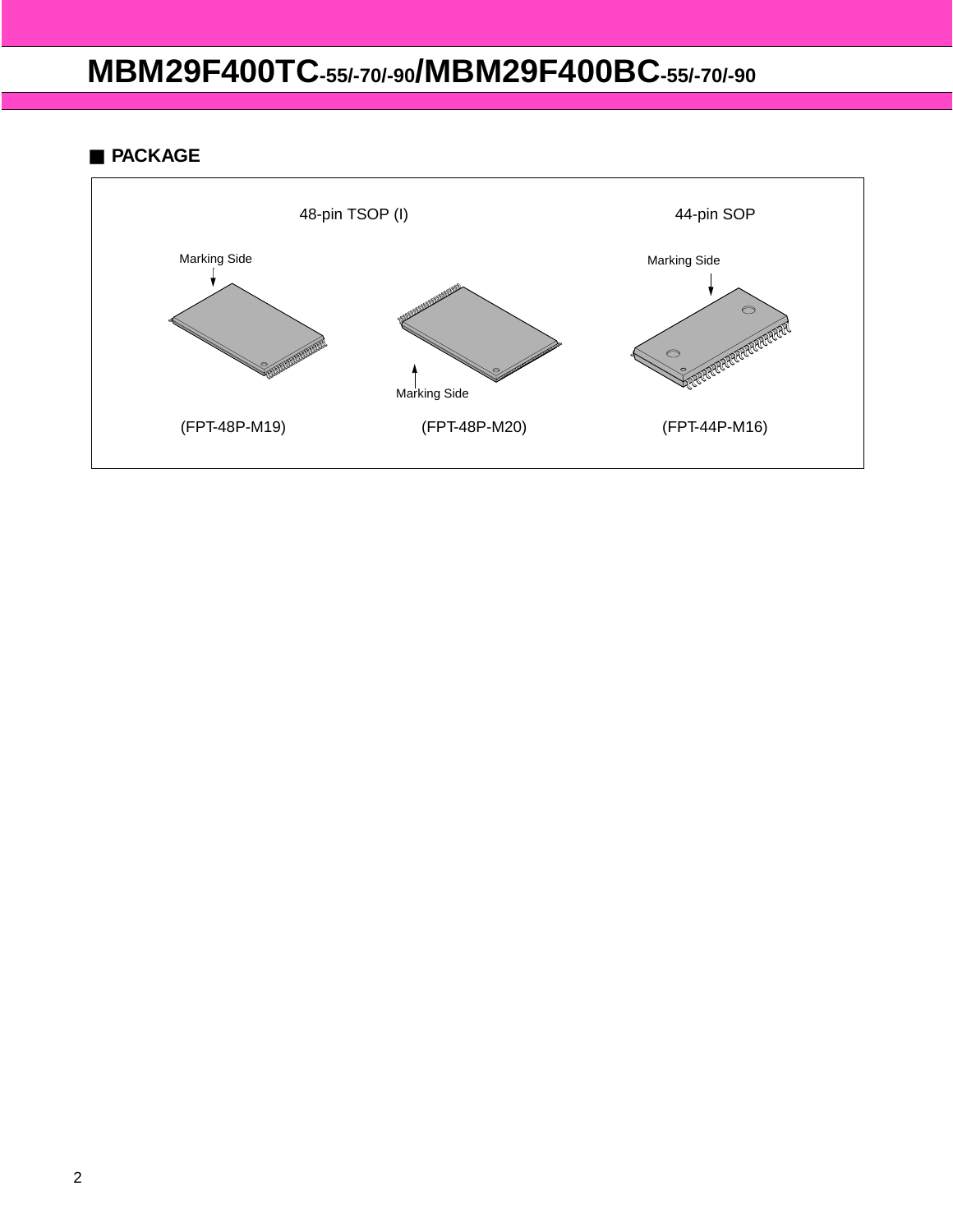### ■ **GENERAL DESCRIPTION**

The MBM29F400TC/BC is a 4M-bit, 5.0 V-only Flash memory organized as 512K bytes of 8 bits each or 256K words of 16 bits each. The MBM29F400TC/BC is offered in a 48-pin TSOP and 44-pin SOP packages. This device is designed to be programmed in-system with the standard system 5.0 V Vcc supply. 12.0 V VPP is not required for write or erase operations. The devices can also be reprogrammed in standard EPROM programmers. The standard MBM29F400TC/BC offers access times 55 ns and 90 ns allowing operation of high-speed microprocessors without wait states. To eliminate bus contention the device has separate chip enable (CE), write enable ( $\overline{\text{WE}}$ ), and output enable ( $\overline{\text{OE}}$ ) controls.

The MBM29F400TC/BC is pin and command set compatible with JEDEC standard. Commands are written to the command register using standard microprocessor write timings. Register contents serve as input to an internal state-machine which controls the erase and programming circuitry. Write cycles also internally latch addresses and data needed for the programming and erase operations. Reading data out of the devices is similar to reading from12.0 V Flash or EPROM devices.

The MBM29F400TC/BC is programmed by executing the program command sequence. This will invoke the Embedded Program Algorithm which is an internal algorithm that automatically times the program pulse widths and verifies proper cell margin. Typically, each sector can be programmed and verified in less than 0.5 seconds. Erase is accomplished by executing the erase command sequence. This will invoke the Embedded Erase Algorithm which is an internal algorithm that automatically preprograms the array if it is not already programmed before executing the erase operation. During erase, the device automatically times the erase pulse widths and verifies proper cell margin.

A sector is typically erased and verified in 1.0 second (if already completely preprogrammed.).

The devices also features a sector erase architecture. The sector mode allows each sector to be erased and reprogrammed without affecting other sectors. The MBM29F400TC/BC is erased when shipped from the factory.

The devices features single 5.0 V power supply operation for both read and write functions. Internally generated and regulated voltages are provided for the program and erase operations. A low  $V_{\text{CC}}$  detector automatically inhibits write operations on the loss of power. The end of program or erase is detected by  $\overline{Data}$  Polling of DQ $_7$ , by the Toggle Bit feature on  $DQ_6$ , or the RY/ $\overline{BY}$  output pin. Once the end of a program or erase cycle has been completed, the device internally resets to the read mode.

Fujitsu's Flash technology combines years of EPROM and E2PROM experience to produce the highest levels of quality, reliability, and cost effectiveness. The MBM29F400TC/BC memory electrically erase the entire chip or all bits within a sector simultaneously via Fowler-Nordhiem tunneling. The bytes/words are programmed one byte/word at a time using the EPROM programming mechanism of hot electron injection.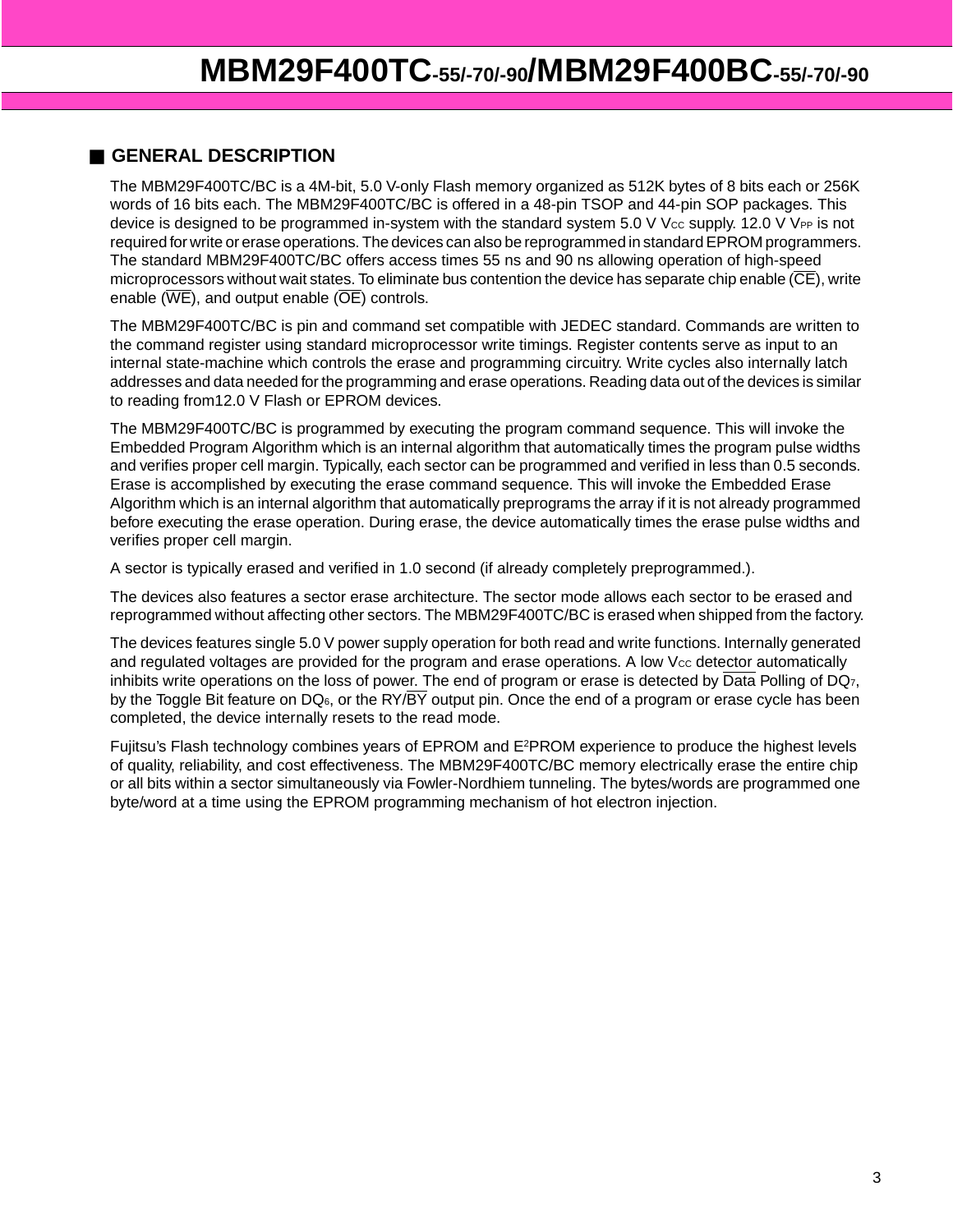### ■ **FLEXIBLE SECTOR-ERASE ARCHITECTURE**

- One 16K byte, two 8K bytes, one 32K byte, and seven 64K bytes.
- Individual-sector, multiple-sector, or bulk-erase capability.
- Individual or multiple-sector protection is user definable.

|          | (x8)          | (x16)         |
|----------|---------------|---------------|
|          | 7FFFFH        | 3FFFFH        |
| 16K byte | 7BFFFH        | 3DFFFH        |
| 8K byte  | 79FFFH        | 3CFFFH        |
| 8K byte  | 77FFFH        | 3BFFFH        |
| 32K byte |               |               |
| 64K byte | 6FFFFH        | 37FFFH        |
|          | 5FFFFH        | 2FFFFH        |
| 64K byte | 4FFFFH        | 27FFFH        |
| 64K byte | 3FFFFH        | 1FFFFH        |
| 64K byte |               |               |
| 64K byte | 2FFFFH        | 17FFFH        |
|          | 1FFFFH        | <b>OFFFFH</b> |
| 64K byte | <b>OFFFFH</b> | 07FFFH        |
| 64K byte | 00000H        | 00000H        |
|          |               |               |

|          | $(\times 8)$<br>7FFFFH I | (x16)<br>3FFFFH |
|----------|--------------------------|-----------------|
| 64K byte |                          |                 |
| 64K byte | 6FFFFH                   | 37FFFH          |
| 64K byte | 5FFFFH                   | 2FFFFH          |
| 64K byte | 4FFFFH                   | 27FFFH          |
| 64K byte | 3FFFFH                   | 1FFFFH          |
|          | 2FFFFH                   | 17FFFH          |
| 64K byte | 1FFFFH                   | 0FFFFH          |
| 64K byte | <b>OFFFFH</b>            | 07FFFH          |
| 32K byte | 07FFFH                   | 03FFFH          |
| 8K byte  | 05FFFH                   | 02FFFH          |
| 8K byte  | 03FFFH                   | 01FFFH          |
| 16K byte |                          |                 |
|          | 00000H                   | 00000H          |

**MBM29F400TC Sector Architecture MBM29F400BC Sector Architecture**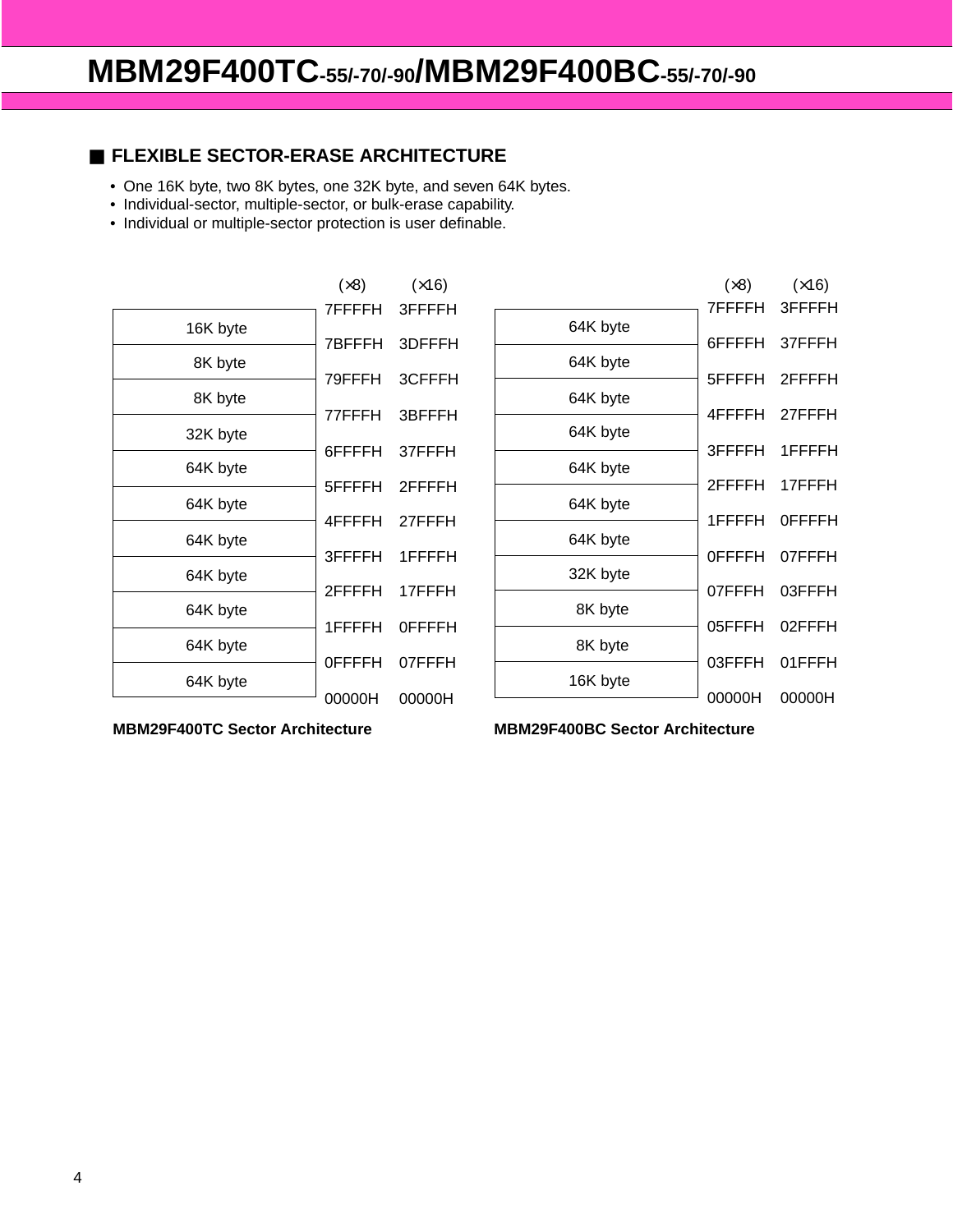### ■ **PRODUCT LINE UP**

|                               | Part No.                          | MBM29F400TC/MBM29F400BC |     |     |  |  |  |  |  |
|-------------------------------|-----------------------------------|-------------------------|-----|-----|--|--|--|--|--|
| Ordering Part No.             | $V_{\text{cc}} = 5.0 V \pm 5 \%$  | -55                     |     |     |  |  |  |  |  |
|                               | $V_{\text{CC}} = 5.0 V \pm 10 \%$ |                         | -70 | -90 |  |  |  |  |  |
| Max. Address Access Time (ns) |                                   | 55                      | 70  | 90  |  |  |  |  |  |
| Max. CE Access Time (ns)      |                                   | 55                      | 70  | 90  |  |  |  |  |  |
| Max. OE Access Time (ns)      |                                   | 30                      | 30  | 35  |  |  |  |  |  |

### ■ **BLOCK DIAGRAM**

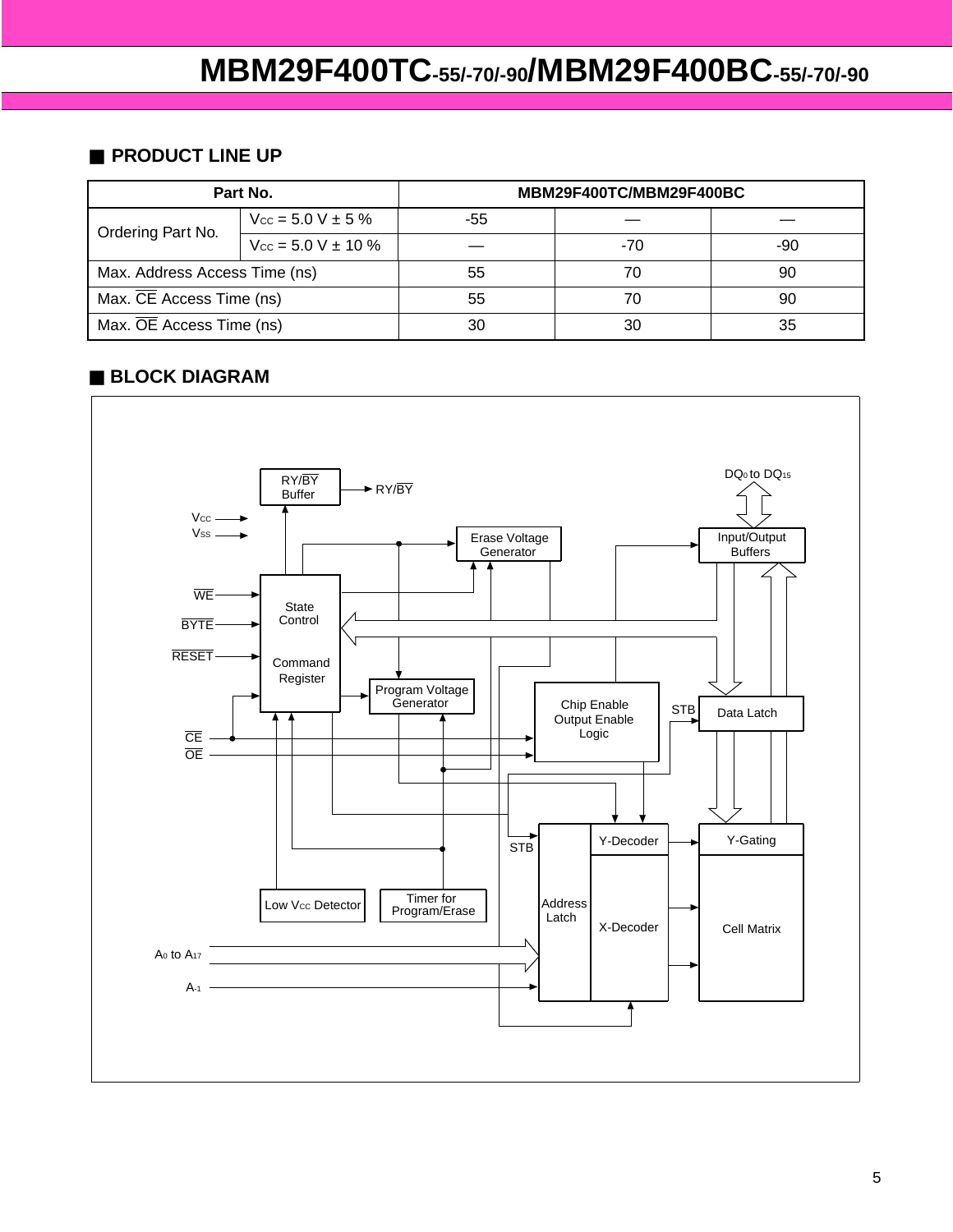### ■ **CONNECTION DIAGRAMS**

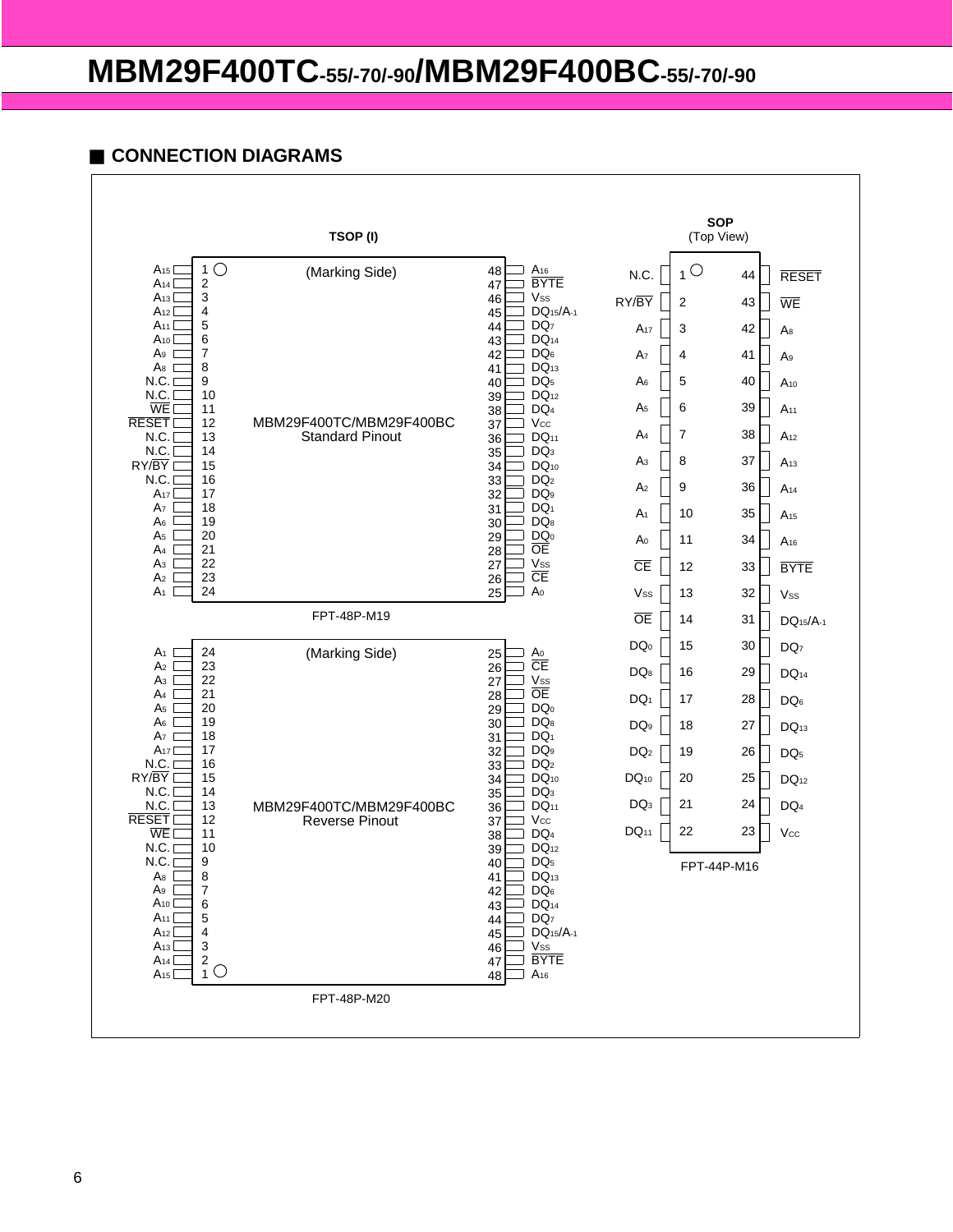■ **LOGIC SYMBOL** 



# **Table 1 MBM29F400TC/BC Pin Configuration**

| Pin                    | <b>Function</b>                                             |
|------------------------|-------------------------------------------------------------|
| A-1, Ao to $A_{17}$    | Address Inputs                                              |
| $DO0$ to $DO15$        | Data Inputs/Outputs                                         |
| $\overline{\text{CE}}$ | <b>Chip Enable</b>                                          |
| $\overline{OE}$        | <b>Output Enable</b>                                        |
| WE                     | Write Enable                                                |
| RY/BY                  | Ready-Busy Output                                           |
| <b>RESET</b>           | Hardware Reset Pin/<br><b>Temporary Sector Unprotection</b> |
| <b>BYTE</b>            | Selects 8-bit or 16-bit mode                                |
| N.C.                   | No Internal Connection                                      |
| Vss                    | Device Ground                                               |
| Vcc                    | Device Power Supply                                         |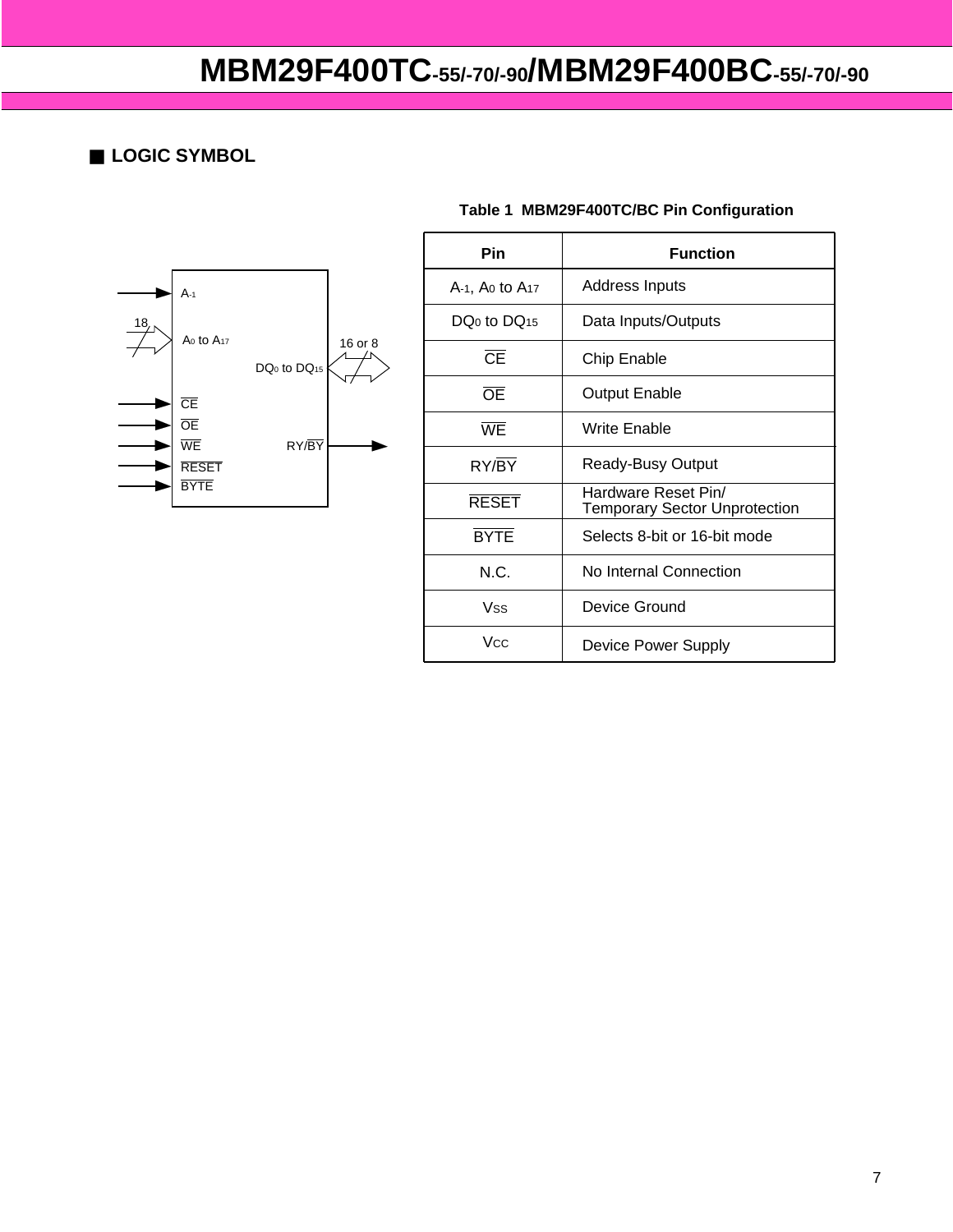| <b>Operation</b>                     | CE | $\overline{OE}$ | <b>WE</b> | Aο             | A <sub>1</sub> | A <sub>6</sub> | A9                    | $DQ0$ to<br>$DQ_{15}$ | <b>RESET</b>    |
|--------------------------------------|----|-----------------|-----------|----------------|----------------|----------------|-----------------------|-----------------------|-----------------|
| Auto-Select Manufacturer Code (1)    |    |                 | Н         | L              | ┕              | L              | <b>V<sub>ID</sub></b> | Code                  | H               |
| Auto-Select Device Code (1)          |    | L               | H         | н              | L              | L              | Vıd                   | Code                  | H               |
| Read (3)                             | L  |                 | H         | A٥             | A <sub>1</sub> | A <sub>6</sub> | A9                    | DOUT                  | H               |
| Standby                              | н  | X               | X         | X              | X              | X              | X                     | HIGH-Z                | H               |
| <b>Output Disable</b>                | L  | н               | H         | X              | X              | X              | X                     | HIGH-Z                | H               |
| Write                                |    | н               |           | A <sub>0</sub> | A <sub>1</sub> | A <sub>6</sub> | A9                    | D <sub>IN</sub>       | H               |
| Enable Sector Protection (2)         | L  | Vıd             | ℸℾ        | X              | X              | L              | V <sub>ID</sub>       | X                     | H               |
| Verify Sector Protection (2)         |    |                 | H         |                | H              | L              | V <sub>ID</sub>       | Code                  | H               |
| <b>Temporary Sector Unprotection</b> | Χ  | X               | X         | X              | X              | X              | X                     | X                     | V <sub>ID</sub> |
| Reset (Hardware)/Standby             | Χ  | X               | X         | X              | X              | X              | X                     | HIGH-Z                | L               |

### Table 2 **MBM29F400TC/BC User Bus Operation (BYTE = VIH)**

Table 3 **MBM29F400TC/BC User Bus Operation (BYTE = VIL)** 

| <b>Operation</b>                     | CE | <b>OE</b> | <b>WE</b> | $DQ_{15}$<br><b>IA-1</b> | A <sub>0</sub> | A <sub>1</sub> | A <sub>6</sub> | A <sub>9</sub>        | DQ <sub>0</sub> to DQ <sub>7</sub> | <b>RESET</b>    |
|--------------------------------------|----|-----------|-----------|--------------------------|----------------|----------------|----------------|-----------------------|------------------------------------|-----------------|
| Auto-Select Manufacturer Code (1)    |    | L         | Н         |                          |                | L              | L              | V <sub>ID</sub>       | Code                               | H               |
| Auto-Select Device Code (1)          |    | L         | Н         |                          | н              | L              | L              | V <sub>ID</sub>       | Code                               | H               |
| Read (3)                             | ∟  | L         | H         | $A-1$                    | A <sub>0</sub> | A <sub>1</sub> | A <sub>6</sub> | A9                    | DOUT                               | H               |
| Standby                              | н  | Χ         | X         | X                        | X              | X              | X              | X                     | HIGH-Z                             | H               |
| <b>Output Disable</b>                | L  | н         | Н         | X                        | X              | X              | X              | X                     | HIGH-Z                             | H               |
| Write                                |    | H         | L         | $A-1$                    | A <sub>0</sub> | A <sub>1</sub> | A <sub>6</sub> | $A_9$                 | D <sub>IN</sub>                    | H               |
| Enable Sector Protection (2)         | L  | VID       | ℸ         | L                        | X              | X              | L              | <b>V<sub>ID</sub></b> | X                                  | H               |
| Verify Sector Protection (2)         |    | L         | H         |                          |                | н              | L              | <b>V<sub>ID</sub></b> | Code                               | H               |
| <b>Temporary Sector Unprotection</b> | X  | X         | X         | X                        | X              | X              | X              | X                     | X                                  | V <sub>ID</sub> |
| Reset (Hardware)/Standby             | X  | Χ         | X         | X                        | X              | X              | X              | X                     | HIGH-Z                             | L               |

**Legend:**  $L = V_{IL}$ ,  $H = V_{IH}$ ,  $X = V_{IL}$  or  $V_{IH}$ ,  $T_{I} = P$ ulse input. See DC Characteristics for voltage levels.

**Notes:** 1. Manufacturer and device codes may also be accessed via a command register write sequence. Refer to Table 7.

- 2. Refer to the section on Sector Protection.
- 3. WE can be V<sub>IL</sub> if  $\overline{OE}$  is V<sub>IL</sub>,  $\overline{OE}$  at V<sub>IH</sub> initiates the write operations.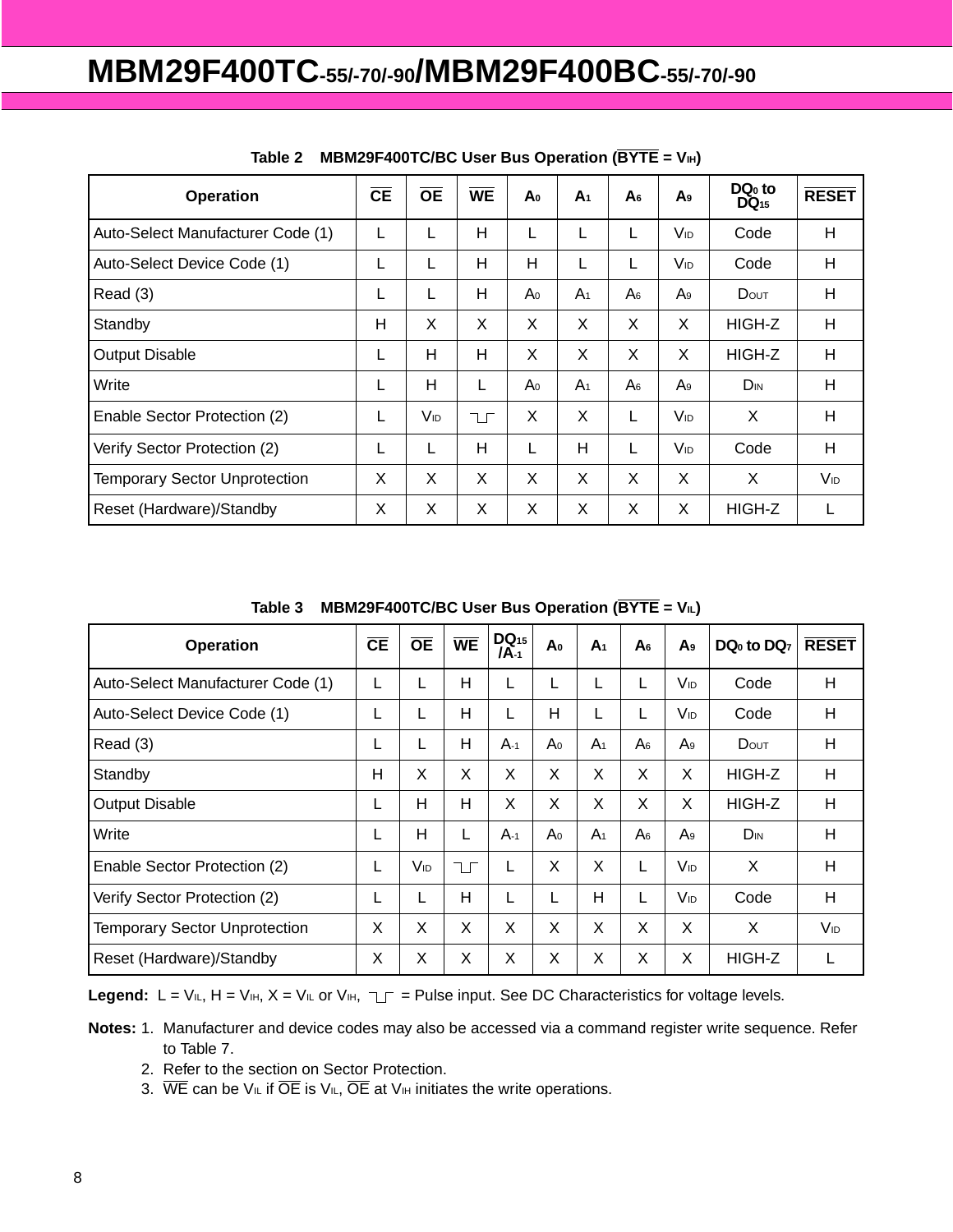### ■ **ORDERING INFORMATION**

#### **Standard Products**

Fujitsu standard products are available in several packages. The order number is formed by a combination of:

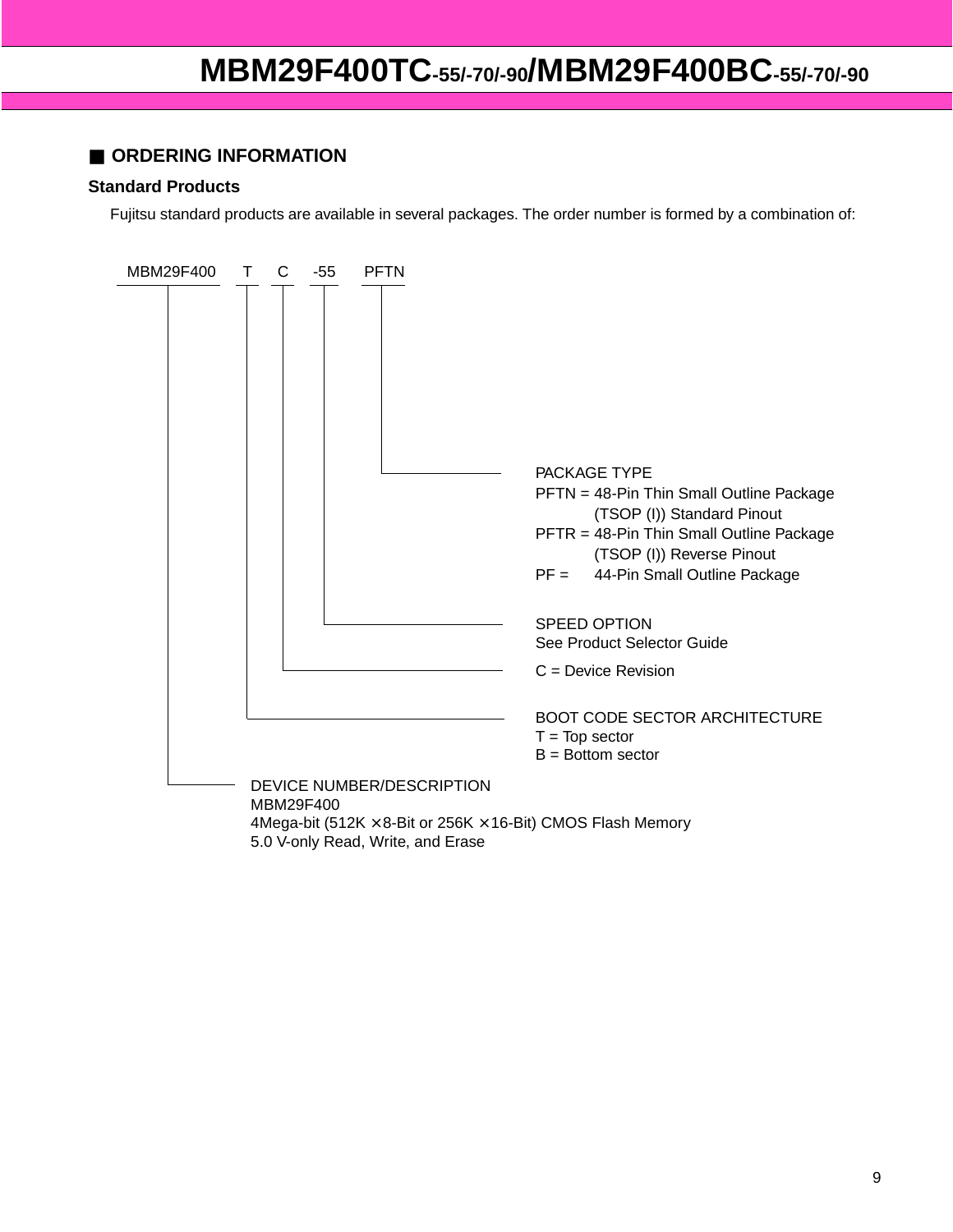### ■ **FUNCTIONAL DESCRIPTION**

#### **Read Mode**

The MBM29F400TC/BC has two control functions which must be satisfied in order to obtain data at the outputs.  $\overline{CE}$  is the power control and should be used for a device selection.  $\overline{OE}$  is the output control and should be used to gate data to the output pins if a device is selected.

Address access time ( $t_{\text{Acc}}$ ) is equal to the delay from stable addresses to valid output data. The chip enable access time (tce) is the delay from stable addresses and stable  $\overline{CE}$  to valid data at the output pins. The output enable access time is the delay from the falling edge of  $\overline{OE}$  to valid data at the output pins (Assuming the addresses have been stable for at least  $t_{\text{ACC}}$  -  $t_{\text{CE}}$  time).

#### **Standby Mode**

There are two ways to implement the standby mode on the MBM29F400TC/BC devices, one using both the CE and RESET pins; the other via the RESET pin only.

When using both pins, a CMOS standby mode is achieved with  $\overline{CE}$  and  $\overline{RESET}$  inputs both held at V $cc \pm 0.3$  V. Under this condition the current consumed is less than 5  $\mu$ A max. A TTL standby mode is achieved with  $\overline{\text{CE}}$  and RESET pins held at  $V_{\text{III}}$ . Under this condition the current is reduced to approximately 1mA. During Embedded Algorithm operation, Vcc Active current (Icc<sub>2</sub>) is required even CE = V<sub>IH</sub>. The device can be read with standard access time  $(t_{CE})$  from either of these standby modes.

When using the RESET pin only, a CMOS standby mode is achieved with RESET input held at  $V_{ss}$  ± 0.3 V  $(\overline{CE} = "H"$  or "L"). Under this condition the current is consumed is less than 5  $\mu$ A max. A TTL standby mode is achieved with RESET pin held at  $V_{I\text{L}}$ , ( $\overline{\text{CE}}$  = "H" or "L"). Under this condition the current required is reduced to approximately 1mA. Once the RESET pin is taken high, the device requires tRH of wake up time before outputs are valid for read access.

In the standby mode the outputs are in the high impedance state, independent of the  $\overline{OE}$  input.

#### **Output Disable**

With the  $\overline{OE}$  input at a logic high level  $(V_H)$ , output from the device is disabled. This will cause the output pins to be in a high impedance state.

#### **Autoselect**

The autoselect mode allows the reading out of a binary code from the device and will identify its manufacturer and type. This mode is intended for use by programming equipment for the purpose of automatically matching the devices to be programmed with its corresponding programming algorithm. This mode is functional over the entire temperature range of the device.

To activate this mode, the programming equipment must force  $V_{1D}$  (11.5 V to 12.5 V) on address pin A<sub>9</sub>. Two identifier bytes may then be sequenced from the devices outputs by toggling address A<sub>0</sub> from VIL to VIH. All addresses are don't cares except  $A_0$ ,  $A_1$  and  $A_6$  ( $A_1$ ) (See Tables 4.1).

The manufacturer and device codes may also be read via the command register, for instances when the MBM29F400TC/BC is erased or programmed in a system without access to high voltage on the A9 pin. The command sequence is illustrated in Table 7 (refer to Autoselect Command section).

 $A_0 = V_{I\!L}$  represents the manufacturer's code (Fujitsu = 04H) and  $A_0 = V_{I\!H}$  the device identifier code  $(MBM29F400TC = 23H$  and  $MBM29F400BC = ABH$  for  $\times 8$  mode;  $MBM29F400TC = 2223H$  and  $MBM29F400BC$  $=$  22ABH for  $\times$ 16 mode). These two bytes/words are given in the tables 4.1 and 4.2. All identifiers for manufacturer and device will exhibit odd parity with DQ7 defined as the parity bit. In order to read the proper device codes when executing the autoselect,  $A_1$  must be  $V_{IL}$  (See Tables 4.1 and 4.2).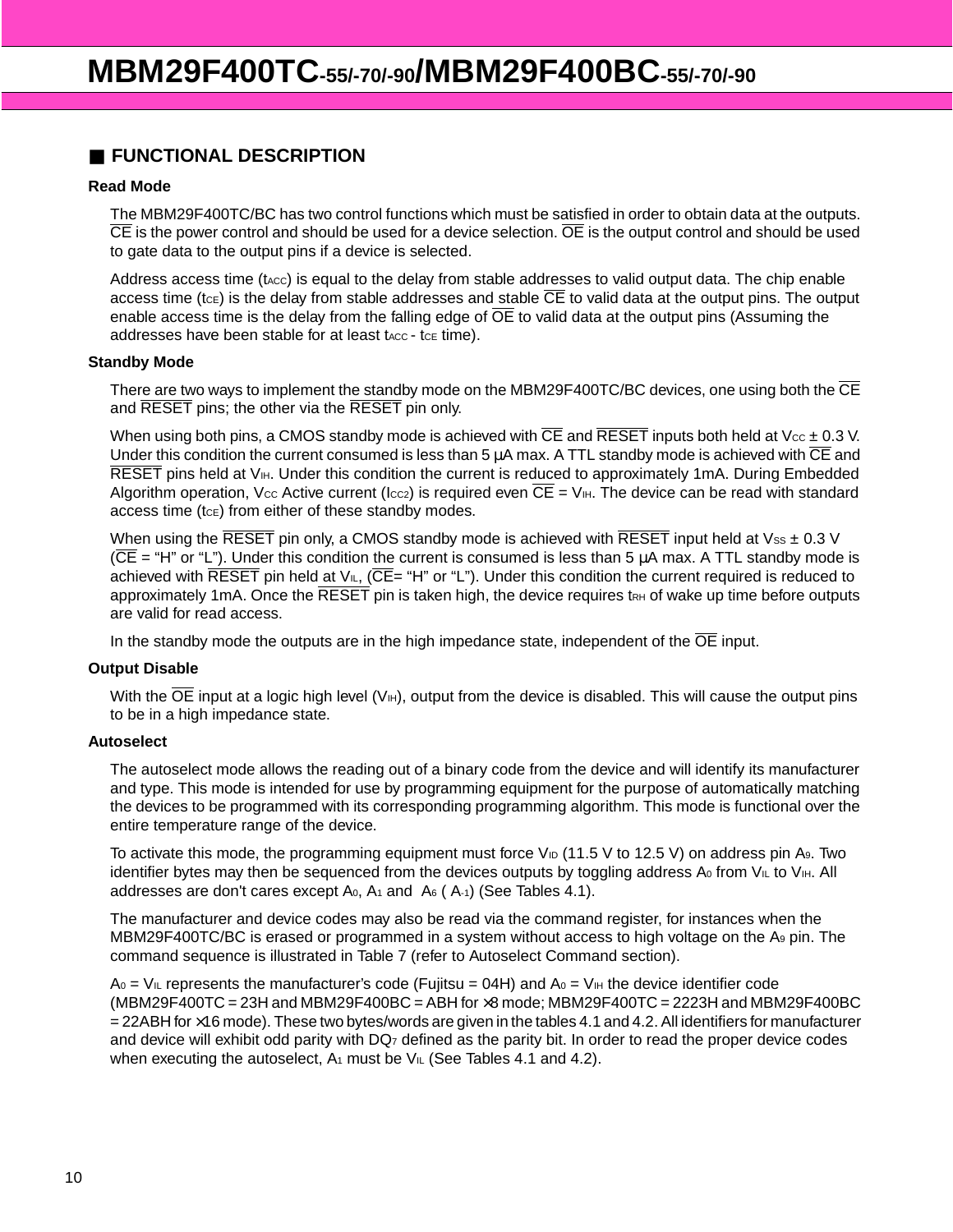|                     | <b>Type</b> |                     | A <sub>12</sub> to A <sub>17</sub> | A <sub>6</sub> | A <sub>1</sub> | A0  | $A - 1*1$  | Code<br>(HEX) |
|---------------------|-------------|---------------------|------------------------------------|----------------|----------------|-----|------------|---------------|
| Manufacturer's Code |             |                     | X                                  | VIL            | VIL            | VIL | VIL        | 04H           |
|                     | MBM29F400TC | <b>Byte</b>         | X                                  | $V_{IL}$       | VIL            | Vн  | VIL        | 23H           |
|                     |             | Word                |                                    |                |                |     | X          | 2223H         |
| Device Code         | MBM29F400BC | <b>Byte</b>         | X                                  | VIL            | VIL            | Vн  | VĩL        | ABH           |
|                     |             | Word                |                                    |                |                |     | X          | 22ABH         |
| Sector Protection   |             | Sector<br>Addresses | VIL                                | Vıн            | VIL            | VĩL | $01H^{*2}$ |               |

#### **Table 4 .1 MBM29F400TC/BC Sector Protection Verify Autoselect Codes**

\*1: A-1 is for Byte mode.

\*2: Outputs 01H at protected sector addresses and outputs 00H at unprotected sector addresses.

|                                     | $ Code DQ_{15} DQ_{14} DQ_{13} DQ_{12} DQ_{11} DQ_{10} DQ_{9} DQ_{8} $ |                  |                 |          |          |          |   |                                                   |          |          | DQ   DQ   DQ   DQ   DQ   DQ |               |          |        |                      |               | <b>DQ DQ</b> |  |
|-------------------------------------|------------------------------------------------------------------------|------------------|-----------------|----------|----------|----------|---|---------------------------------------------------|----------|----------|-----------------------------|---------------|----------|--------|----------------------|---------------|--------------|--|
| Manufacturer's Code                 |                                                                        |                  | $04H A_{-1}/0 $ | 0        | $\Omega$ | $\Omega$ | 0 |                                                   | 0        | 0        | $\Omega$                    | $\Omega$      | 0        | 0      | 0                    |               | 0            |  |
| MBM29F400TC<br>(B)<br>(W)<br>Device |                                                                        | 23H<br>2223<br>н | $A-1$<br>0      | $\Omega$ |          | 0        | 0 | HI-Z HI-Z HI-Z HI-Z HI-Z HI-Z HI-Z  0<br>$\Omega$ |          | $\Omega$ |                             | $\Omega$<br>0 |          | 0<br>0 | $\Omega$<br>$\Omega$ | $\Omega$<br>0 |              |  |
| Code                                | MBM29F400BC<br>(B)<br>(W)                                              | ABH<br>22AB<br>н | $A-1$<br>0      | 0        |          | $\Omega$ | 0 | HI-Z HI-Z HI-Z HI-Z HI-Z HI-Z HI-Z  1<br>$\Omega$ |          | $\Omega$ |                             | $\Omega$<br>0 |          | 0<br>0 |                      | 0<br>0        |              |  |
| Sector Protection                   |                                                                        |                  | $01H A_{-1}/0 $ | 0        | 0        | 0        | 0 |                                                   | $\Omega$ | 0        | $\Omega$                    | 0             | $\Omega$ | 0      | $\Omega$             | 0             | 0            |  |

**Table 4 .2 Expanded Autoselect Code Table**

(B): Byte mode

(W): Word mode

#### **Write**

Device erasure and programming are accomplished via the command register. The contents of the register serve as inputs to the internal state machine. The state machine outputs dictate the function of the device.

The command register itself does not occupy any addressable memory location. The register is a latch used to store the commands, along with the address and data information needed to execute the command. The command register is written by bringing  $\overline{WE}$  to V<sub>IL</sub>, while  $\overline{CE}$  is at V<sub>IL</sub> and  $\overline{OE}$  is at V<sub>IH</sub>. Addresses are latched on the falling edge of  $\overline{WE}$  or  $\overline{CE}$ , whichever happens later; while data is latched on the rising edge of  $\overline{WE}$  or  $\overline{CE}$ , whichever happens first. Standard microprocessor write timings are used.

Refer to AC Write Characteristics and the Erase/Programming Waveforms for specific timing parameters.

#### **Sector Protection**

The MBM29F400TC/BC features hardware sector protection. This feature will disable both program and erase operations in any number of sectors (0 through 10). The sector protection feature is enabled using programming equipment at the user's site. The device is shipped with all sectors unprotected.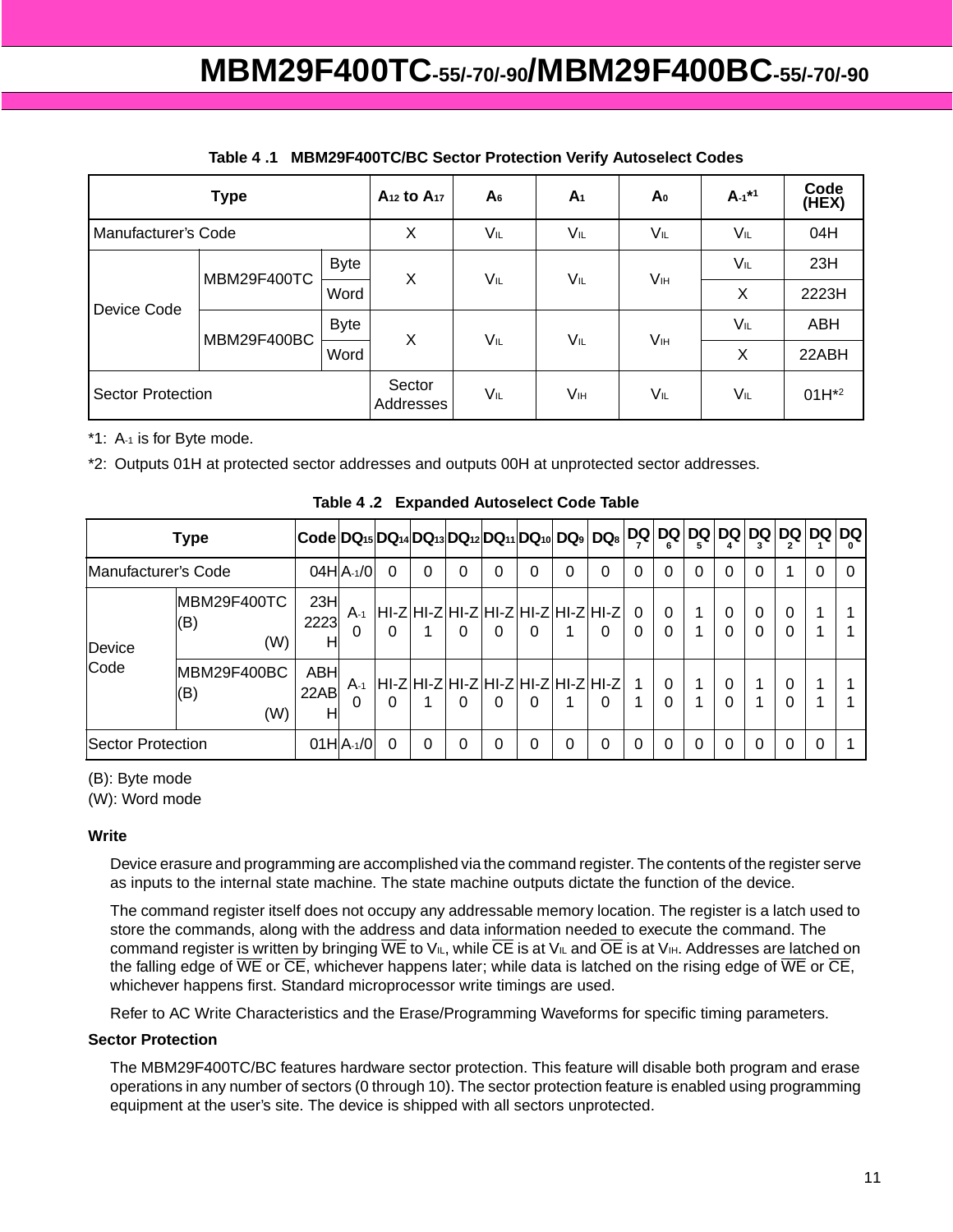To activate this mode, the programming equipment must force  $V_{1D}$  on address pin A<sub>9</sub> and control pin  $\overline{OE}$ , (suggest  $V_{1D}$  = 11.5V),  $\overline{CE}$  =  $V_{1L}$ , and  $A_6 = V_{1L}$ . The sector addresses (A<sub>17</sub>, A<sub>16</sub>, A<sub>15</sub>, A<sub>14</sub>, A<sub>13</sub>, and A<sub>12</sub>) should be set to the sector to be protected. Tables 5 and 6 define the sector address for each of the eleven (11) individual sectors. Programming of the protection circuitry begins on the falling edge of the  $\overline{WE}$  pulse and is terminated with the rising edge of the same. Sector addresses must be held constant during the  $\overline{WE}$  pulse. Refer to Figures 16 and 23 for sector protection waveforms and algorithm.

To verify programming of the protection circuitry, the programming equipment must force  $V_{\text{ID}}$  on address pin A<sub>9</sub> with  $\overline{CE}$  and  $\overline{OE}$  at V<sub>IL</sub> and  $\overline{WE}$  at V<sub>IH</sub>. Scanning the sector addresses (A<sub>17</sub>, A<sub>16</sub>, A<sub>15</sub>, A<sub>14</sub>, A<sub>13</sub>, and A<sub>12</sub>) while (A<sub>6</sub>,  $A_1$ ,  $A_0$ ) = (0, 1, 0) will produce a logical "1" code at device output DQ<sub>0</sub> for a protected sector. Otherwise the devices will produce 00H for unprotected sector. In this mode, the lower order addresses, except for A<sub>0</sub>, A<sub>1</sub>, and A<sub>6</sub> are don't care. Address locations with  $A_1 = V_{I\perp}$  are reserved for Autoselect manufacturer and device codes.  $A_{-1}$  requires to apply to  $V_{I}$  on byte mode.

It is also possible to determine if a sector is protected in the system by writing an Autoselect command. Performing a read operation at the address location XX02H, where the higher order addresses (A17, A16, A15, A14, A13, and  $A_{12}$ ) are the desired sector address will produce a logical "1" at DQ<sub>0</sub> for a protected sector. See Tables 4.1 and 4.2 for Autoselect codes.

#### **Temporary Sector Unprotection**

This feature allows temporary unprotection of previously protected sectors of the MBM29F400TC/BC device in order to change data. The Sector Unprotection mode is activated by setting the RESET pin to high voltage (12 V). During this mode, formerly protected sectors can be programmed or erased by selecting the sector addresses. Once the 12 V is taken away from the RESET pin, all the previously protected sectors will be protected again. Refer to Figures 17 and 24.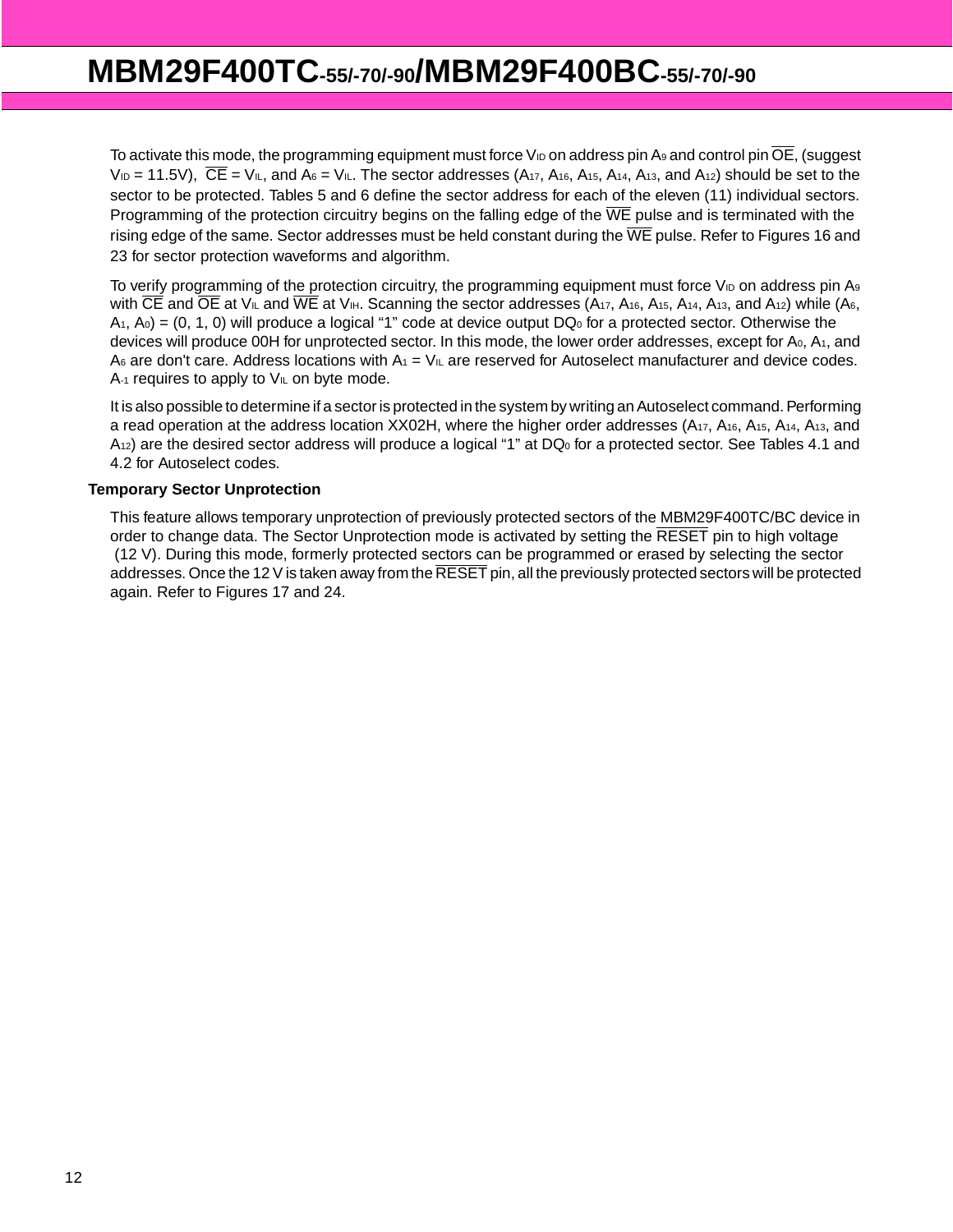| <b>Sector</b><br><b>Address</b> | $A_{17}$ | $A_{16}$ | $A_{15}$ | $A_{14}$ | $A_{13}$       | $A_{12}$ | <b>Address Range</b> |
|---------------------------------|----------|----------|----------|----------|----------------|----------|----------------------|
| SA <sub>0</sub>                 | $\Omega$ | $\Omega$ | $\Omega$ | X        | X              | X        | 00000H to OFFFFH     |
| SA <sub>1</sub>                 | $\Omega$ | $\Omega$ | 1        | X        | X              | X        | 10000H to 1FFFFH     |
| SA <sub>2</sub>                 | $\Omega$ | 1        | $\Omega$ | X        | X              | X        | 20000H to 2FFFFH     |
| SA <sub>3</sub>                 | $\Omega$ | 1        | 1        | X        | X              | X        | 30000H to 3FFFFH     |
| SA4                             | 1        | $\Omega$ | $\Omega$ | X        | X              | X        | 40000H to 4FFFFH     |
| SA <sub>5</sub>                 | 1        | $\Omega$ | 1        | X        | X              | X        | 50000H to 5FFFFH     |
| SA <sub>6</sub>                 | 1        | 1        | $\Omega$ | X        | X              | X        | 60000H to 6FFFFH     |
| SA7                             | 1        | 1        | 1        | $\Omega$ | X              | X        | 70000H to 77FFFH     |
| SA <sub>8</sub>                 | 1        | 1        | 1        | 1        | $\Omega$       | $\Omega$ | 78000H to 79FFFH     |
| SA9                             | 1        | 1        | 1        | 1        | $\overline{0}$ | 1        | 7A000H to 7BFFFH     |
| <b>SA10</b>                     | 1        | 1        | 1        | 1        | 1              | X        | 7C000H to 7FFFFH     |

|  | Table 5 Sector Address Tables (MBM29F400TC) |
|--|---------------------------------------------|
|  |                                             |

#### **Table 6 Sector Address Tables (MBM29F400BC)**

| <b>Sector</b><br><b>Address</b> | $A_{17}$    | $A_{16}$ | $A_{15}$       | $A_{14}$ | $A_{13}$       | $A_{12}$ | <b>Address Range</b> |
|---------------------------------|-------------|----------|----------------|----------|----------------|----------|----------------------|
| SA <sub>0</sub>                 | $\mathbf 0$ | $\Omega$ | $\overline{0}$ | $\Omega$ | $\overline{0}$ | X        | 00000H to 03FFFH     |
| SA <sub>1</sub>                 | $\Omega$    | $\Omega$ | $\Omega$       | $\Omega$ | 1              | $\Omega$ | 04000H to 05FFFH     |
| SA <sub>2</sub>                 | 0           | $\Omega$ | $\mathbf 0$    | $\Omega$ | 1              | 1        | 06000H to 07FFFH     |
| SA <sub>3</sub>                 | $\mathbf 0$ | $\Omega$ | $\overline{0}$ | 1        | X              | X        | 08000H to OFFFFH     |
| SA4                             | $\Omega$    | $\Omega$ | 1              | X        | X              | X        | 10000H to 1FFFFH     |
| SA <sub>5</sub>                 | $\Omega$    | 1        | $\Omega$       | X        | X              | X        | 20000H to 2FFFFH     |
| SA <sub>6</sub>                 | $\Omega$    | 1        | 4              | X        | X              | X        | 30000H to 3FFFFH     |
| SA7                             | 1           | $\Omega$ | $\Omega$       | X        | X              | X        | 40000H to 4FFFFH     |
| SA <sub>8</sub>                 | 1           | $\Omega$ | 1              | X        | X              | X        | 50000H to 5FFFFH     |
| SA <sub>9</sub>                 | 1           | 1        | $\Omega$       | X        | X              | X        | 60000H to 6FFFFH     |
| <b>SA10</b>                     | 1           | 1        | 1              | X        | X              | X        | 70000H to 7FFFFH     |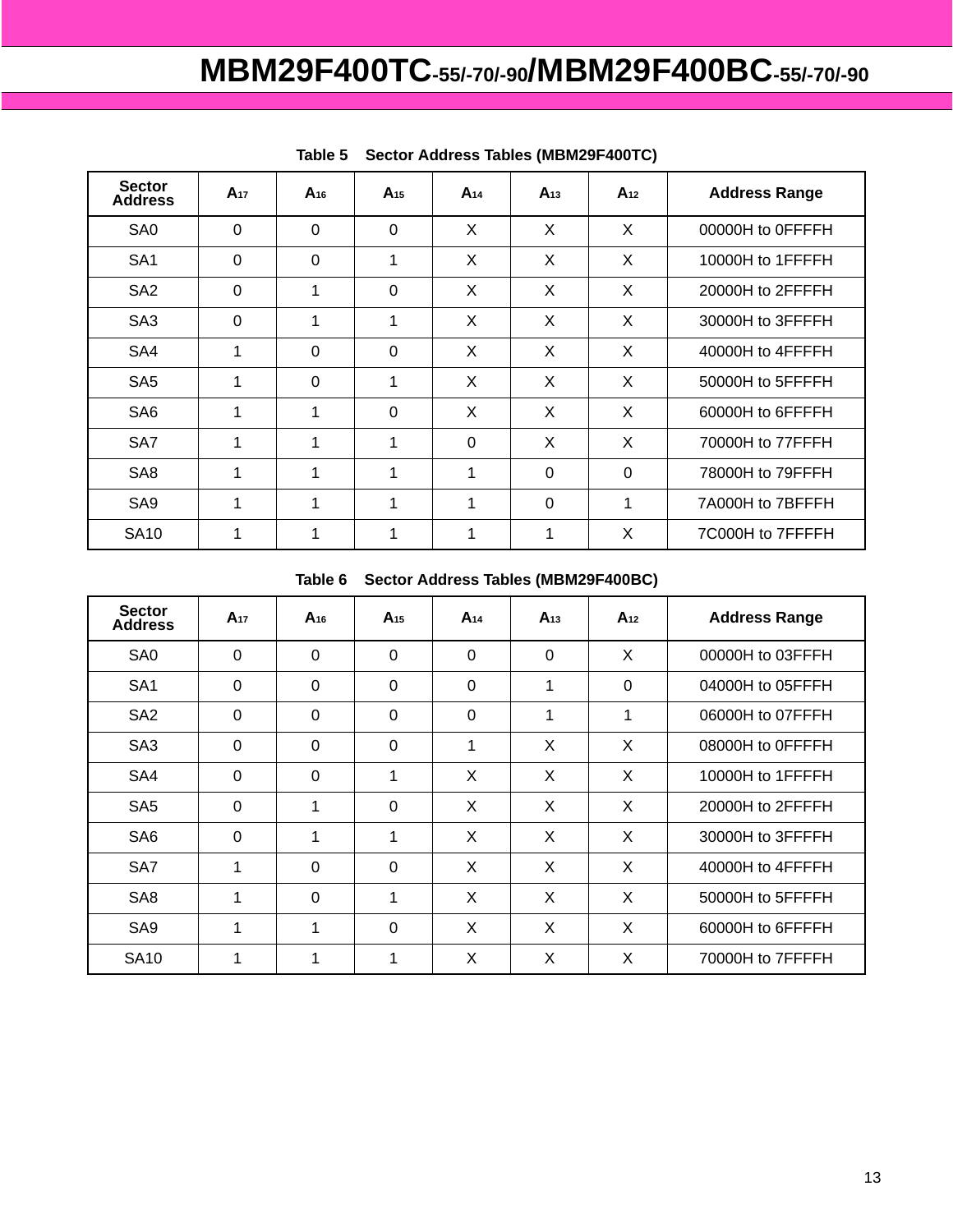| Command<br><b>Sequence</b>                                                                            |             | <b>Bus</b><br>Write<br>Cycles | <b>First Bus</b><br><b>Write Cycle</b>                                |            |             | <b>Second</b><br><b>Bus</b><br><b>Write Cycle</b> |      | <b>Third Bus</b><br><b>Write Cycle</b> |           | <b>Fourth Bus</b><br><b>Read/Write</b><br>Cycle | <b>Fifth Bus</b><br><b>Write Cycle</b> |      | <b>Sixth Bus</b><br><b>Write Cycle</b> |             |
|-------------------------------------------------------------------------------------------------------|-------------|-------------------------------|-----------------------------------------------------------------------|------------|-------------|---------------------------------------------------|------|----------------------------------------|-----------|-------------------------------------------------|----------------------------------------|------|----------------------------------------|-------------|
|                                                                                                       |             | Req'd                         | <b>Addr</b>                                                           | Data       | <b>Addr</b> | <b>Data</b>                                       | Addr | Data                                   | Addr      | Data                                            | Addr                                   | Data | Addr                                   | <b>Data</b> |
| Read/Reset                                                                                            | Word        | 1                             | <b>XXXH</b>                                                           | <b>F0H</b> |             |                                                   |      |                                        |           |                                                 |                                        |      |                                        |             |
|                                                                                                       | <b>Byte</b> |                               |                                                                       |            |             |                                                   |      |                                        |           |                                                 |                                        |      |                                        |             |
| Read/Reset                                                                                            | Word        | 3                             | 555H                                                                  | AAH        | 2AAH        | 55H                                               | 555H | F <sub>0</sub> H                       | <b>RA</b> | <b>RD</b>                                       |                                        |      |                                        |             |
|                                                                                                       | <b>Byte</b> |                               | <b>AAAH</b>                                                           |            | 555H        |                                                   | AAAH |                                        |           |                                                 |                                        |      |                                        |             |
|                                                                                                       | Word        | 3                             | 555H                                                                  | AAH        | 2AAH        | 55H                                               | 555H | 90H                                    |           |                                                 |                                        |      |                                        |             |
| Autoselect                                                                                            | <b>Byte</b> |                               | AAAH                                                                  |            | 555H        |                                                   | AAAH |                                        |           |                                                 |                                        |      |                                        |             |
|                                                                                                       | Word        | 4                             | 555H                                                                  |            | 2AAH        |                                                   | 555H |                                        | <b>PA</b> | <b>PD</b>                                       |                                        |      |                                        |             |
| Program                                                                                               | <b>Byte</b> |                               | <b>AAAH</b>                                                           | AAH        | 555H        | 55H                                               | AAAH | A0H                                    |           |                                                 |                                        |      |                                        |             |
|                                                                                                       | Word        | 6                             | 555H                                                                  |            | 2AAH        | 55H                                               | 555H | 80H                                    | 555H      | AAH                                             | 2AAH                                   |      | 555H                                   |             |
| Chip Erase                                                                                            | <b>Byte</b> |                               | AAAH                                                                  | AAH        | 555H        |                                                   | AAAH |                                        | AAAH      |                                                 | 555H                                   | 55H  | AAAH                                   | 10H         |
| Sector                                                                                                | Word        | $6\phantom{1}$                | 555H                                                                  | AAH        | 2AAH        | 55H                                               | 555H | 80H                                    | 555H      | AAH                                             | 2AAH                                   | 55H  | <b>SA</b>                              | 30H         |
| Erase                                                                                                 | Byte        |                               | AAAH                                                                  |            | 555H        |                                                   | AAAH |                                        | AAAH      |                                                 | 555H                                   |      |                                        |             |
| Sector Erase Suspend<br>Erase can be suspended during sector erase with Addr ("H" or "L"). Data (B0H) |             |                               |                                                                       |            |             |                                                   |      |                                        |           |                                                 |                                        |      |                                        |             |
| Sector Erase Resume                                                                                   |             |                               | Erase can be resumed after suspend with Addr ("H" or "L"). Data (30H) |            |             |                                                   |      |                                        |           |                                                 |                                        |      |                                        |             |

| Table 7 | <b>MBM29F400TC/BC Command Definitions</b> |
|---------|-------------------------------------------|
|         |                                           |

**Notes:** 1. Address bits A<sub>15</sub> to A<sub>11</sub> =  $X = "H"$  or "L" for all address commands except or Program Address (PA) and Sector Address (SA).

- 2. Bus operations are defined in Tables 2 and 3.
- 3. RA = Address of the memory location to be read.
	- PA = Address of the memory location to be programmed. Addresses are latched on the falling edge of the  $\overline{\text{WE}}$  pulse.
	- $SA = Address$  of the sector to be erased. The combination of  $A_{17}$ ,  $A_{16}$ ,  $A_{15}$ ,  $A_{14}$ ,  $A_{13}$ , and  $A_{12}$  will uniquely select any sector.
- 4. RD = Data read from location RA during read operation.
	- $PD = Data$  to be programmed at location PA. Data is latched on the falling edge of  $\overline{WE}$ .
- 5. The system should generate the following address patterns:
	- Word Mode: 555H or 2AAH to addresses A<sub>0</sub> to A<sub>10</sub>
	- Byte Mode: AAAH or 555H to addresses A-1 to A10
- 6. Both Read/Reset commands are functionally equivalent, resetting the device to the read mode.

#### **Command Definitions**

Device operations are selected by writing specific address and data sequences into the command register. Writing incorrect address and data values or writing them in the improper sequence will reset the device to the read mode. Table 7 defines the valid register command sequences. Note that the Erase Suspend (B0H) and Erase Resume (30H) commands are valid only while the Sector Erase operation is in progress. Moreover both Read/Reset commands are functionally equivalent, resetting the device to the read mode. Please note that commands are always written at  $DQ_0$  to  $DQ_7$  and  $DQ_8$  to  $DQ_{15}$  bits are ignored.

#### **Read/Reset Command**

The read or eset operation is initiated by writing the read/reset command sequence into the command register. Microprocessor read cycles retrieve array data from the memory. The devices remain enabled for reads until the command register contents are altered.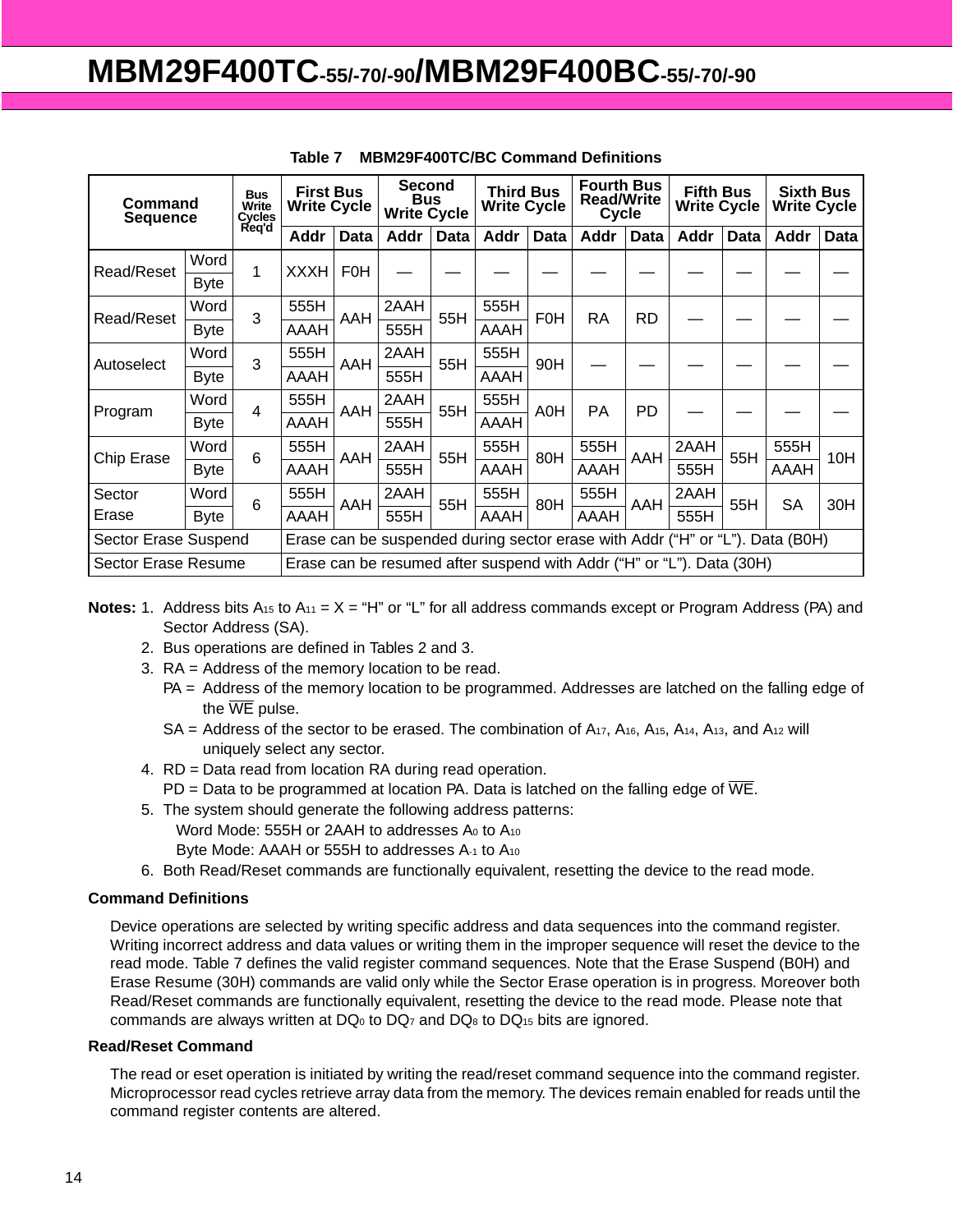The device will automatically power-up in the read/reset state. In this case, a command sequence is not required to read data. Standard microprocessor read cycles will retrieve array data. This default value ensures that no spurious alteration of the memory content occurs during the power transition. Refer to the AC Read Characteristics and Waveforms for the specific timing parameters.

#### **Autoselect Command**

Flash memories are intended for use in applications where the local CPU alters memory contents. As such, manufacture and device codes must be accessible while the devices reside in the target system. PROM programmers typically access the signature codes by raising A9 to a high voltage. However, multiplexing high voltage onto the address lines is not generally desired system design practice.

The device contains an autoselect command operation to supplement traditional PROM programming methodology. The operation is initiated by writing the autoselect command sequence into the command register. Following the command write, a read cycle from address XX00H retrieves the manufacture code of 04H. A read cycle from address XX01H for  $\times$ 16 (XX02H for  $\times$ 8) returns the device code (MBM29F400TC = 23H and MBM29F400BC = ABH for  $\times 8$  mode; MBM29F400TC = 2223H and MBM29F400BC = 22ABH for  $\times 16$  mode). (See Tables 4.1 and 4.2.)

All manufacturer and device codes will exhibit odd parity with  $DQ<sub>7</sub>$  defined as the parity bit. Scanning the sector addresses  $(A_{17}, A_{16}, A_{15}, A_{14}, A_{13}, and A_{12})$  while  $(A_6, A_1, A_0) = (0, 1, 0)$  will produce a logical "1" at device output DQ0 for a protected sector. The programming verification should be perform margin mode on the protected sector (See Tables 2 and 3).

To terminate the operation, it is necessary to write the read/reset command sequence into the register and also to write the autoselect command during the operation, execute it after writing read/reset command sequence.

#### **Byte/Word Programming**

The device is programmed on a byte-by-byte (or word-by-word) basis. Programming is a four bus cycle operation. There are two "unlock" write cycles. These are followed by the program set-up command and data write cycles. Addresses are latched on the falling edge of  $\overline{CE}$  or  $\overline{WE}$ , whichever happens later and the data is latched on the rising edge of CE or WE, whichever happens first. The rising edge of CE or WE (whichever happens first) begins programming. Upon executing the Embedded Program**TM** Algorithm command sequence the system is not required to provide further controls or timings. The device will automatically provide adequate internally generated program pulses and verify the programmed cell margin.

The automatic programming operation is completed when the data on  $DQ<sub>7</sub>$  is equivalent to data written to this bit at which time the devices return to the read mode and addresses are no longer latched (see Table 8, Hardware Sequence Flags) Therefore, the devices require that a valid address to the devices be supplied by the system at this particular instance of time. Hence, Data Polling must be performed at the memory location which is being programmed.

Any commands written to the chip during this period will be ignored. If hardware reset occurs during the programming operation, it is impossible to guarantee the data are being written.

Programming is allowed in any sequence and across sector boundaries. Beware that a data "0" cannot be programmed back to a "1". Attempting to do so may either hang up the device or result in an apparent success according to the data polling algorithm but a read from read/reset mode will show that the data is still "0". Only erase operations can convert "0"s to "1"s.

Figure 19 illustrates the Embedded Programming Algorithm using typical command strings and bus operations.

#### **Chip Erase**

Chip erase is a six bus cycle operation. There are two "unlock" write cycles. These are followed by writing the "set-up" command. Two more "unlock" write cycles are then followed by the chip erase command.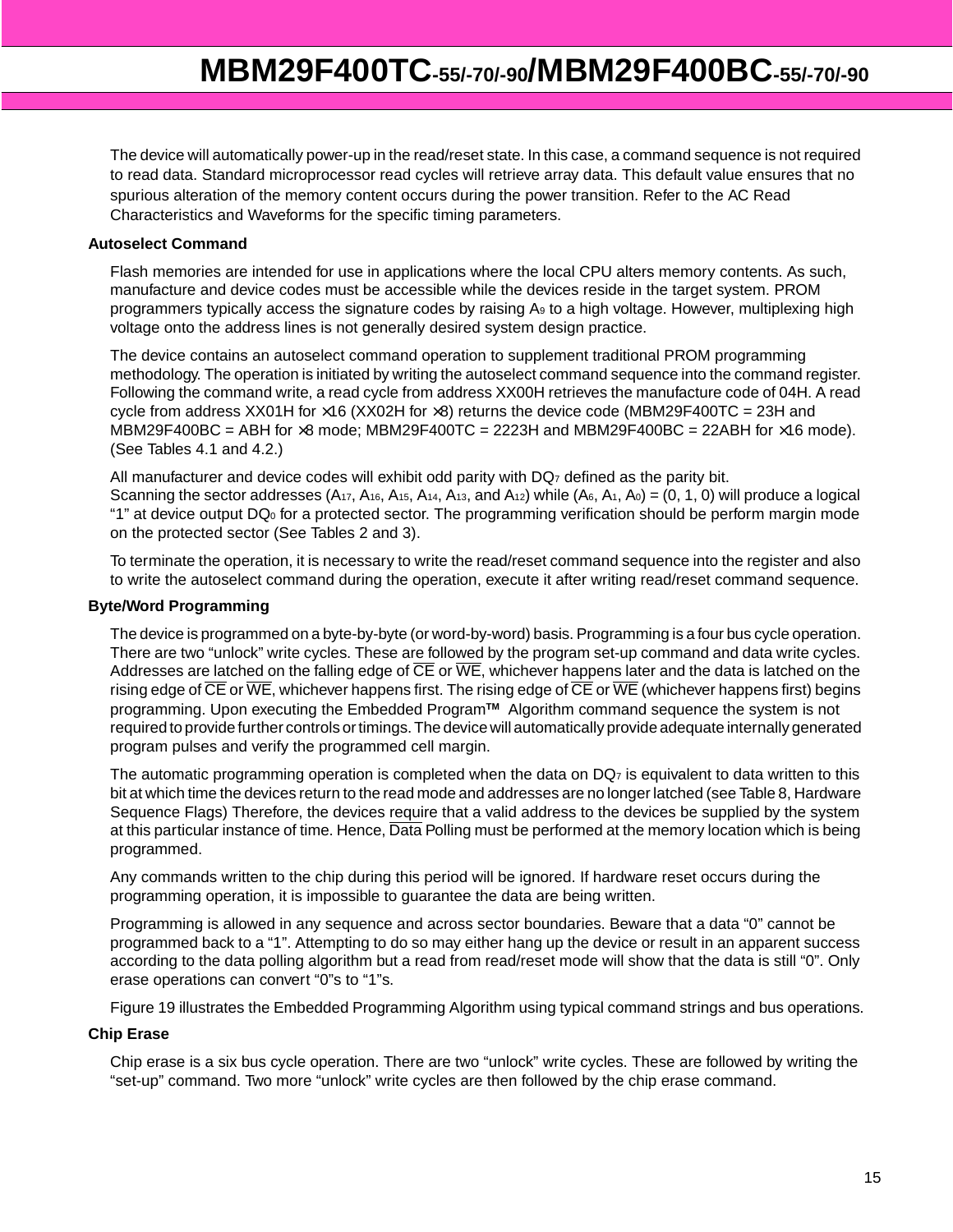Chip erase does not require the user to program the device prior to erase. Upon executing the Embedded Erase**TM** Algorithm command sequence the device will automatically program and verify the entire memory for an all zero data pattern prior to electrical erase. The system is not required to provide any controls or timings during these operations.

The automatic erase begins on the rising edge of the last  $\overline{WE}$  pulse in the command sequence and terminates when the data on DQ<sub>7</sub> is "1" (see Write Operation Status section) at which time the device returns to read the mode.

Figure 20 illustrates the Embedded Erase Algorithm using typical command strings and bus operations.

#### **Sector Erase**

Sector erase is a six bus cycle operation. There are two "unlock" write cycles. These are followed by writing the "set-up" command. Two more "unlock" write cycles are then followed by the sector erase command. The sector address (any address location within the desired sector) is latched on the falling edge of  $\overline{WE}$ , while the command (Data = 30H) is latched on the rising edge of  $\overline{WE}$ . After time-out of 50 µs from the rising edge of the last sector erase command, the sector erase operation will begin.

Multiple sectors may be erased concurrently by writing the six bus cycle operations on Table 7. This sequence is followed with writes of the Sector Erase command to addresses in other sectors desired to be concurrently erased. The time between writes must be less than 50 µs otherwise that command will not be accepted and erasure will start. It is recommended that processor interrupts be disabled during this time to guarantee this condition. The interrupts can be re-enabled after the last Sector Erase command is written. A time-out of 50 µs from the rising edge of the last  $\overline{WE}$  will initiate the execution of the Sector Erase command(s). If another falling edge of the  $\overline{\text{WE}}$  occurs within the 50 µs time-out window the timer is reset. (Monitor DQ<sub>3</sub> to determine if the sector erase timer window is still open, see section DQ<sub>3</sub>, Sector Erase Timer.) Any command other than Sector Erase or Erase Suspend during this time-out period will reset the devices to the read mode, ignoring the previous command string. Resetting the device once execution has begun will corrupt the data in that sector. In that case, restart the erase on those sectors and allow them to complete. (Refer to the Write Operation Status section for Sector Erase Timer operation.) Loading the sector erase buffer may be done in any sequence and with any number of sectors (0 to 10).

Sector erase does not require the user to program the devices prior to erase. The device automatically programs all memory locations in the sector(s) to be erased prior to electrical erase. When erasing a sector or sectors the remaining unselected sectors are not affected. The system is not required to provide any controls or timings during these operations.

The automatic sector erase begins after the 50  $\mu$ s time out from the rising edge of the  $\overline{\text{WE}}$  pulse for the last sector erase command pulse and terminates when the data on DQ<sub>7</sub> is "1" (see Write Operation Status section) at which time the device returns to the read mode. Data polling must be performed at an address within any of the sectors being erased.

Figure 20 illustrates the Embedded Erase Algorithm using typical command strings and bus operations.

#### **Erase Suspend**

The Erase Suspend command allows the user to interrupt a Sector Erase operation and then perform data reads from or programs to a sector not being erased. This command is applicable ONLY during the Sector Erase operation which includes the time-out period for sector erase. The Erase Suspend command will be ignored if written during the Chip Erase operation or Embedded Program Algorithm. Writting the Erase Suspend command during the Sector Erase time-out results in immediate termination of the time-out period and suspension of the erase operation.

Writing the Erase Resume command resumes the erase operation. The addresses are "don't cares" when writing the Erase Suspend or Erase Resume command.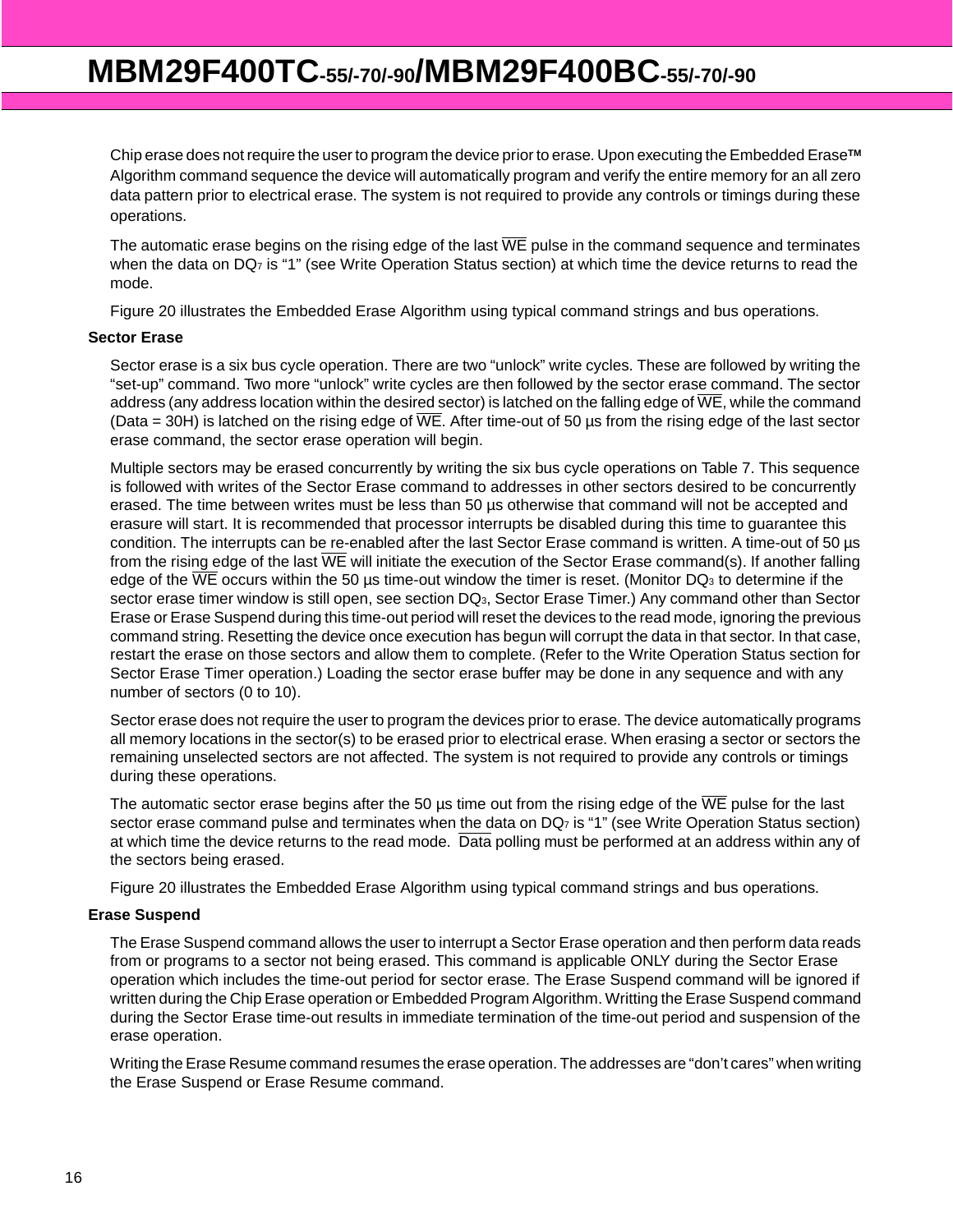When the Erase Suspend command is written during the Sector Erase operation, the device will take a maximum of 20  $\mu$ s to suspend the erase operation. When the device has entered the erase-suspended mode, the RY/ $\overline{BY}$ output pin and the DQ<sub>7</sub> bit will be at logic "1", and DQ<sub>6</sub> will stop toggling. The user must use the address of the erasing sector for reading DQ<sub>6</sub> and DQ<sub>7</sub> to determine if the erase operation has been suspended. Further writes of the Erase Suspend command are ignored.

When the erase operation has been suspended, the device defaults to the erase-suspend-read mode. Reading data in this mode is the same as reading from the standard read mode except that the data must be read from sectors that have not been erase-suspended. Successively reading from the erase-suspended sector while the device is in the erase-suspend-read mode will cause  $DQ_2$  to toggle. (See the section on  $DQ_2$ ).

After entering the erase-suspend-read mode, the user can program the device by writing the appropriate command sequence for Program. This program mode is known as the erase-suspend-program mode. Again, programming in this mode is the same as programming in the regular Program mode except that the data must be programmed to sectors that are not erase-suspended. Successively reading from the erase-suspended sector while the device is in the erase-suspend-program mode will cause DQ<sub>2</sub> to toggle. The end of the erase-suspended program operation is detected by the RY/ $\overline{BY}$  output pin,  $\overline{Data}$  polling of DQ<sub>7</sub>, or by the Toggle Bit I (DQ<sub>6</sub>) which is the same as the regular Program operation. Note that DQ $_7$  must be read from the program address while DQ $_6$ can be read from any address.

To resume the operation of Sector Erase, the Resume command (30H) should be written. Any further writes of the Resume command at this point will be ignored. Another Erase Suspend command can be written after the chip has resumed erasing.

#### **Write Operation Status**

| <b>Status</b>              |                                                                                            |                                                              | DQ <sub>7</sub>   | DQ <sub>6</sub>    | DQ <sub>5</sub> | $DQ_3$   | DQ <sub>2</sub> |
|----------------------------|--------------------------------------------------------------------------------------------|--------------------------------------------------------------|-------------------|--------------------|-----------------|----------|-----------------|
|                            |                                                                                            | Embedded Program Algorithm                                   | $\overline{DQ_7}$ | Toggle             | 0               | 0        |                 |
|                            |                                                                                            | <b>Embedded Erase Algorithm</b>                              | 0                 | Toggle             | 0               | 1        | Toggle          |
| In.<br>Progress            |                                                                                            | Erase Suspend Read (Erase Suspended<br>Sector)               | 1                 |                    | 0               | $\Omega$ | Toggle          |
|                            | Erase<br>Suspended<br>Mode                                                                 | Erase Suspend Read (Non-Erase<br>Suspended Sector)           | Data              | Data               | Data            | Data     | Data            |
|                            |                                                                                            | Erase Suspend Program (Non-Erase<br><b>Suspended Sector)</b> | $\overline{DQ_7}$ | Toggle<br>(Note 1) | 0               | 0        | (Note 2)        |
|                            | Embedded Program Algorithm                                                                 |                                                              |                   | Toggle             | 1               | $\Omega$ |                 |
| Exceeded<br>Time<br>Limits | Embedded Erase Algorithm                                                                   |                                                              |                   | Toggle             | 1               | 1        | N/A             |
|                            | Erase<br>Erase Suspend Program (Non-Erase<br>Suspended<br><b>Suspended Sector)</b><br>Mode |                                                              | $\overline{DQ_7}$ | Toggle             | 1               | 0        | N/A             |

#### **Table 8 Hardware Sequence Flags**

**Notes:** 1. Performing successive read operations from any address will cause DQ<sub>6</sub> to toggle.

- 2. Reading the byte address being programmed while in the erase-suspend program mode will indicate logic "1" at the DQ<sub>2</sub> bit. However, successive reads from the erase-suspended sector will cause DQ<sub>2</sub> to toggle.
- 3.  $DQ_0$  and  $DQ_1$  are reserve pins for future use.  $DQ_4$  is Fujitsu internal use only.
- 4.  $DQ_8$  to  $DQ_{15}$  are "DON'T CARES" because there is for  $\times$  16 mode.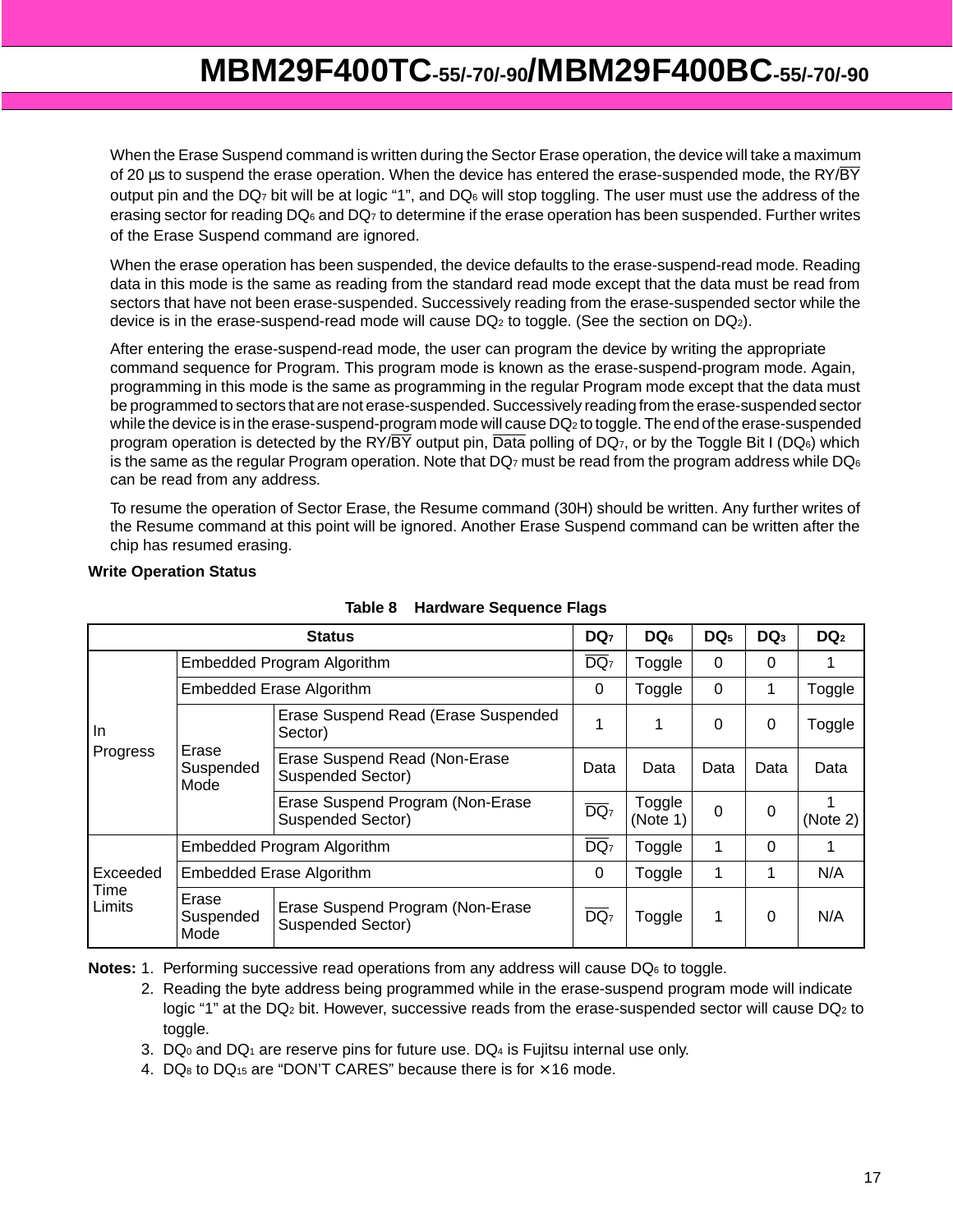#### **DQ7**

#### **Data Polling**

The MBM29F400TC/BC device feature Data Polling as a method to indicate to the host that the Embedded Algorithms are in progress or completed. During the Embedded Program Algorithm an attempt to read the device will produce the complement of the data last written to DQ7. Upon completion of the Embedded Program Algorithm, an attempt to read the device will produce the true data last written to DQ7. During the Embedded Erase Algorithm, an attempt to read the device will produce a "0" at the DQ<sub>7</sub> output. Upon completion of the Embedded Erase Algorithm an attempt to read the device will produce a "1" at the DQ<sub>7</sub> output. The flowchart for Data Polling (DQ7) is shown in Figure 21.

For Programing, the Data Polling is valid after the rising edge of fourth write pulse in the four write pulse sequence.

For chip erase and sector erase, the Data Polling is valid after the rising edge of the sixth write pulse in the six write pulse sequence. Data Polling must be performed at sector address within any of the sectors being erased and not a protected sector. Otherwise, the status may not be valid. Once the Embedded Algorithm operation is close to being completed, the MBM29F400TC/BC data pins (DQ7) may change asynchronously while the output enable ( $\overline{OE}$ ) is asserted low. This means that the device is driving status information on DQ<sub>7</sub> at one instant of time and then that byte's valid data at the next instant of time. Depending on when the system samples the  $DQ_7$ output, it may read the status or valid data. Even if the device has completed the Embedded Algorithm operation and DQ<sub>7</sub> has a valid data, the data outputs on DQ<sub>0</sub> to DQ<sub>6</sub> may be still invalid. The valid data on DQ<sub>0</sub> to DQ<sub>7</sub> will be read on the successive read attempts.

The Data Polling feature is only active during the Embedded Programming Algorithm, Embedded Erase Algorithm or sector erase time-out (See Table 8).

See Figure 9 for the Data Polling timing specifications and diagrams.

#### **DQ6**

#### **Toggle Bit I**

The MBM29F400TC/BC also feature the "Toggle Bit I" as a method to indicate to the host system that the Embedded Algorithms are in progress or completed.

During an Embedded Program or Erase Algorithm cycle, successive attempts to read (OE toggling) data from the device will result in DQ6 toggling between one and zero. Once the Embedded Program or Erase Algorithm cycle is completed, DQ6 will stop toggling and valid data will be read on the next successive attempts. During programming, the Toggle Bit I is valid after the rising edge of the fourth write pulse in the four write pulse sequence. For chip erase and sector erase, the Toggle Bit I is valid after the rising edge of the sixth write pulse in the six write pulse sequence. The Toggle Bit I is active during the sector time out.

In programming, if the sector being written to is protected, the toggle bit I will toggle for about 2 µs and then stop toggling without the data having changed. In erase, the device will erase all the selected sectors except for the ones that are protected. If all selected sectors are protected, the chip will toggle the toggle bit for about 100 µs and then drop back into read mode, having changed none of the data.

Either CE or OE toggling will cause the DQ<sub>6</sub> to toggle. In addition, an Erase Suspend/Resume command will cause DQ6 to toggle.

See Figure 10 for the Toggle Bit I timing specifications and diagrams.

#### **DQ5**

#### **Exceeded Timing Limits**

DQ5 will indicate if the program or erase time has exceeded the specified limits (internal pulse count). Under these conditions DQ5 will produce a "1". This is a failure condition which indicates that the program or erase cycle was not successfully completed. Data Polling is the only operating function of the devices under this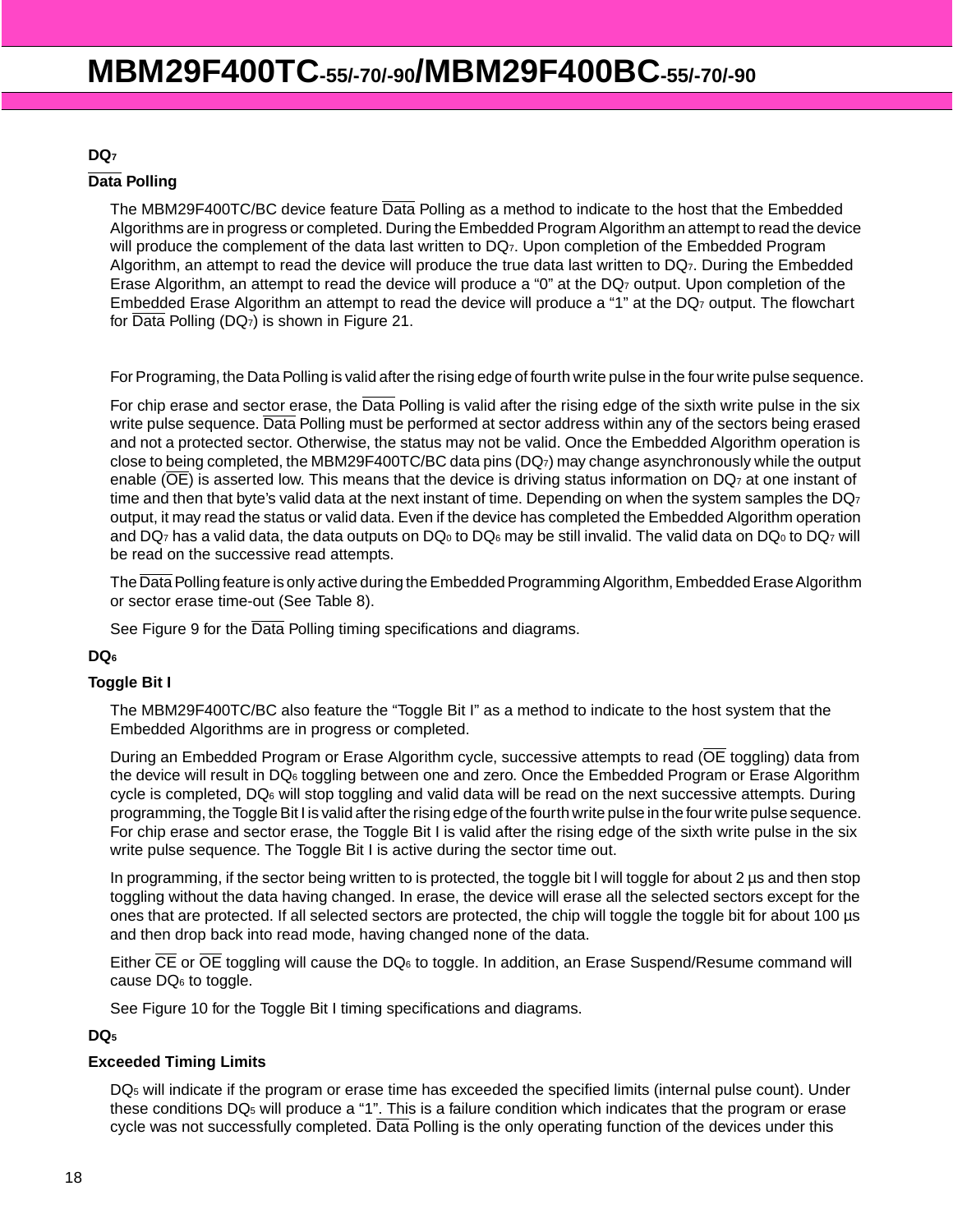condition. The CE circuit will partially power down the device under these conditions (to approximately 2 mA). The  $\overline{OE}$  and  $\overline{WE}$  pins will control the output disable functions as described in Tables 2 and 3.

The DQ5 failure condition may also appear if a user tries to program a non blank location without erasing. In this case the device locks out and never complete the Embedded Algorithm operation. Hence, the system never reads a valid data on DQ<sub>7</sub> bit and DQ<sub>6</sub> never stops toggling. Once the device has exceeded timing limits, the DQ5 bit will indicate a "1." Please note that this is not a device failure condition since the device was incorrectly used.

#### **DQ3**

#### **Sector Erase Timer**

After the completion of the initial sector erase command sequence the sector erase time-out will begin. DQ<sub>3</sub> will remain low until the time-out is complete. Data Polling and Toggle Bit are valid after the initial sector erase command sequence.

If Data Polling or the Toggle Bit I indicates the device has been written with a valid erase command, DQ3 may be used to determine if the sector erase timer window is still open. If DQ<sub>3</sub> is high ("1") the internally controlled erase cycle has begun; attempts to write subsequent commands to the device will be ignored until the erase operation is completed as indicated by Data Polling or Toggle Bit I. If DQ3 is low ("0"), the device will accept additional sector erase commands. To insure the command has been accepted, the system software should check the status of DQ3 prior to and following each subsequent sector erase command. If DQ3 were high on the second status check, the command may not have been accepted.

Refer to Table 8: Hardware Sequence Flags.

#### **DQ2**

#### **Toggle Bit II**

This toggle bit II, along with DQ6, can be used to determine whether the device is in the Embedded Erase Algorithm or in Erase Suspend.

Successive reads from the erasing sector will cause DQ2 to toggle during the Embedded Erase Algorithm. If the device is in the erase-suspended-read mode, successive reads from the erase-suspended sector will cause DQ<sub>2</sub> to toggle. When the device is in the erase-suspended-program mode, successive reads from the byte address of the non-erase suspended sector will indicate a logic "1" at the DQ2 bit.

DQ<sub>6</sub> is different from DQ<sub>2</sub> in that DQ<sub>6</sub> toggles only when the standard program or Erase, or Erase Suspend Program operation is in progress. The behavior of these two status bits, along with that of  $DQ_7$ , is summarized as follows:

| <b>Mode</b>                                                       | DQ <sub>7</sub>            | $DQ_6$  | DQ <sub>2</sub> |
|-------------------------------------------------------------------|----------------------------|---------|-----------------|
| Program                                                           | $\overline{DQ_7}$          | toggles |                 |
| Erase                                                             | 0                          | toggles | toggles         |
| <b>Erase Suspend Read</b><br>(Erase-Suspended Sector)<br>(Note 1) |                            |         | toggles         |
| <b>Erase Suspend Program</b>                                      | $\overline{DQ_7}$ (Note 2) | toggles | 1 (Note 2)      |

**Notes:** 1. These status flags apply when outputs are read from a sector that has been erase-suspended.

2. These status flags apply when outputs are read from the byte address of the non-erase suspended sector.

For example, DQ<sub>2</sub> and DQ<sub>6</sub> can be used together to determine the erase-suspend-read mode (DQ<sub>2</sub> toggles while DQ6 does not). See also Table 8 and Figure 22.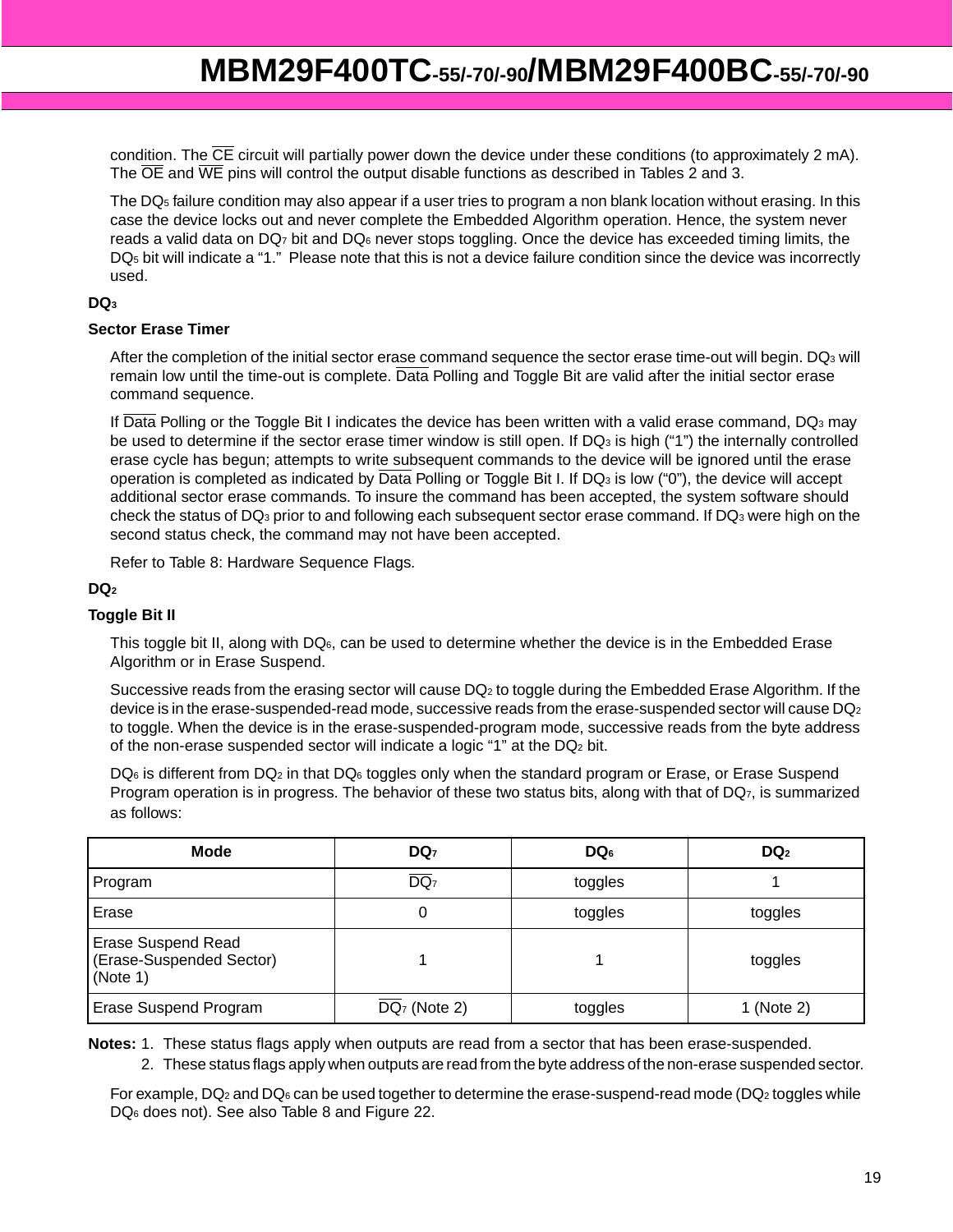Furthermore, DQ2 can also be used to determine which sector is being erased. When the device is in the erase mode, DQ2 toggles if this bit is read from the erasing sector.

#### **RY/BY**

#### **Ready/Busy**

The MBM29F400TC/BC provides a RY/ $\overline{BY}$  open-drain output pin as a way to indicate to the host system that the Embedded**TM** Algorithms are either in progress or completed. If the output is low, the device is busy with either a program or erase operation. If the output is high, the device is ready to accept any read/write or erase operation. When the RY/ $\overline{BY}$  pin is low, the device will not accept any additional program or erase commands. If the MBM29F400TC/BC is placed in an Erase Suspend mode, the RY/ $\overline{BY}$  output will be high. Also, since this is an open drain output, many  $\frac{RY}{BY}$  pins can be tied together in parallel with a pull up resistor to Vcc.

During programming, the RY/BY pin is driven low after the rising edge of the fourth write pulse. During an erase operation, the RY/ $\overline{BY}$  pin is driven low after the rising edge of the sixth write pulse. The RY/ $\overline{BY}$  pin will indicate a busy condition during the RESET pulse. Refer to Figure 11 and 12 for a detailed timing diagram.

Since this is an open-drain output, several RY/ $\overline{BY}$  pins can be tied together in parallel with a pull-up resistor to Vcc.

#### **RESET**

#### **Hardware Reset**

The MBM29F400TC/BC device may be reset by driving the  $\overline{\text{RESET}}$  pin to  $V_{IL}$ . The  $\overline{\text{RESET}}$  pin has a pulse requirement and has to be kept low  $(V<sub>IL</sub>)$  for at least 500 ns in order to properly reset the internal state machine. Any operation in the process of being executed will be terminated and the internal state machine will be reset to the read mode 20 µs after the RESET pin is driven low. Furthermore, once the RESET pin goes high, the device requires time of t<sub>RH</sub> before it will allow read access. When the  $\overline{\text{RESET}}$  pin is low, the device will be in the standby mode for the duration of the pulse and all the data output pins will be tri-stated. If a hardware reset occurs during a program or erase operation, the data at that particular location will be corrupted. Please note that the RY/BY output signal should be ignored during the RESET pulse. Refer to Figure 12 for the timing diagram. Refer to Temporary Sector Unprotection for additional functionality.

If hardware reset occurs during Embedded Erase Algorithm, there is a possibility that the erasing sector(s) cannot be used.

#### **Byte/Word Configuration**

The BYTE pin selects the byte (8-bit) mode or word (16-bit) mode for the MBM29F400TC/BC device. When this pin is driven high, the device operates in the word (16-bit) mode. The data is read and programmed at  $DQ_0$  to DQ<sub>15</sub>. When this pin is driven low, the device operates in byte (8-bit) mode. Under this mode, the DQ<sub>15</sub>/A-1 pin becomes the lowest address bit and DQ8 to DQ14 bits are tri-stated. However, the command bus cycle is always an 8-bit operation and hence commands are written at DQ<sub>0</sub> to DQ<sub>7</sub> and the DQ<sub>8</sub> to DQ<sub>15</sub> bits are ignored. Refer to Figures 13, 14 and 15 for the timing diagram.

#### **Data Protection**

The MBM29F400TC/BC are designed to offer protection against accidental erasure or programming caused by spurious system level signals that may exist during power transitions. During power up the device automatically resets the internal state machine in the read mode. Also, with its control register architecture, alteration of the memory contents only occurs after successful completion of specific multi-bus cycle command sequences.

The device also incorporate several features to prevent inadvertent write cycles resulting form V<sub>cc</sub> power-up and power-down transitions or system noise.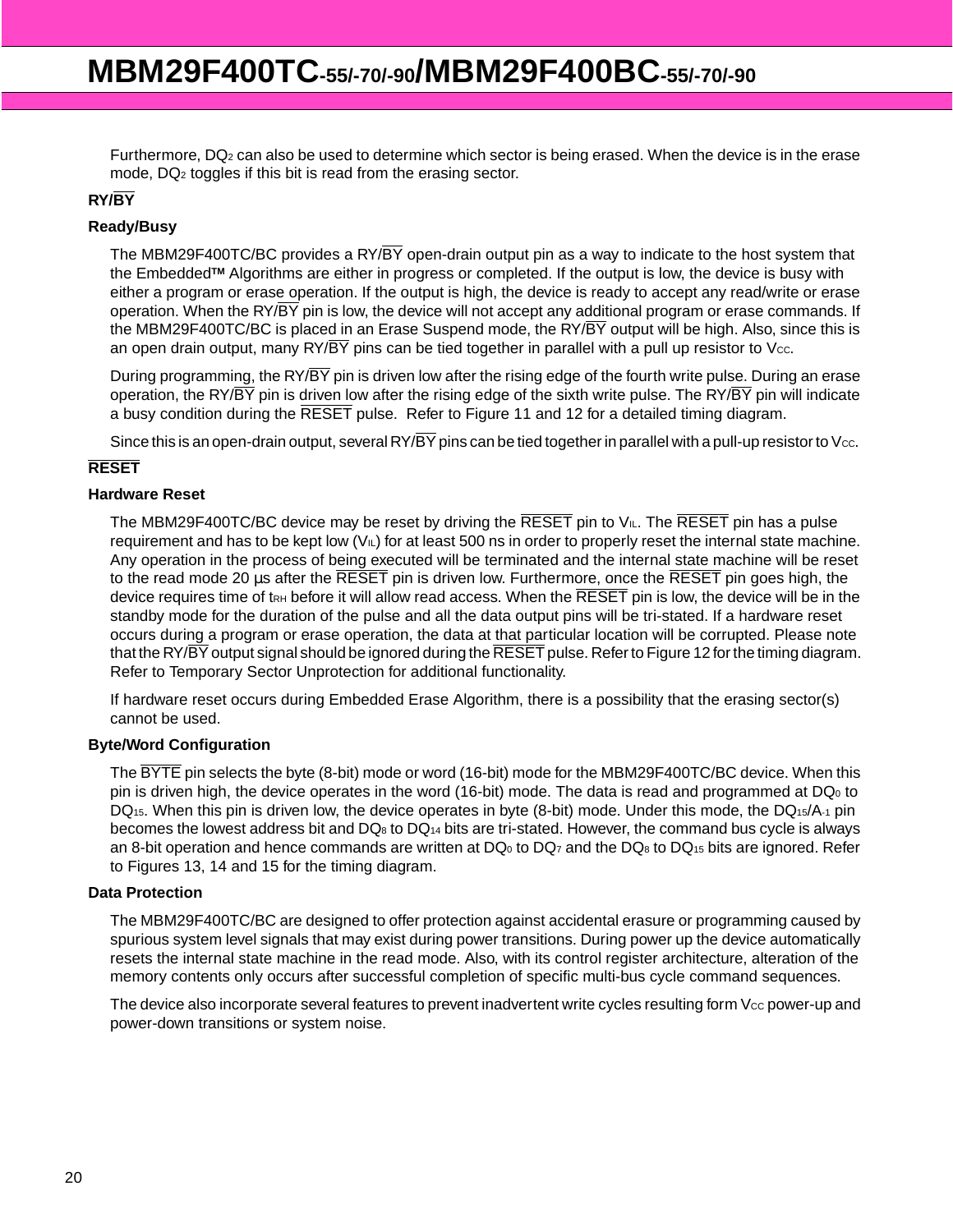#### **Low Vcc Write Inhibit**

To avoid initiation of a write cycle during  $V_{CC}$  power-up and power-down, a write cycle is locked out for  $V_{CC}$  less than 3.2 V (typically 3.7 V). If  $V_{CC} < V_{LKO}$ , the command register is disabled and all internal program/erase circuits are disabled. Under this condition the device will reset to the read mode. Subsequent writes will be ignored until the Vcc level is greater than VLKO. It is the users responsibility to ensure that the control pins are logically correct to prevent unintentional writes when  $V_{CC}$  is above 3.2 V.

If Embedded Erase Algorithm is interrupted, there is possibility that the erasing sector(s) cannot be used.

#### **Write Pulse "Glitch" Protection**

Noise pulses of less than 5 ns (typical) on  $\overline{OE}$ ,  $\overline{CE}$ , or  $\overline{WE}$  will not initiate a write cycle.

#### **Logical Inhibit**

Writing is inhibited by holding any one of  $\overline{OE} = V_{II}$ ,  $\overline{CE} = V_{III}$ , or  $\overline{WE} = V_{III}$ . To initiate a write cycle  $\overline{CE}$  and  $\overline{WE}$ must be a logical zero while  $\overline{OE}$  is a logical one.

#### **Power-Up Write Inhibit**

Power-up of the device with  $\overline{WE} = \overline{CE} = V_{IL}$  and  $\overline{OE} = V_{IH}$  will not accept commands on the rising edge of  $\overline{WE}$ . The internal state machine is automatically reset to the read mode on power-up.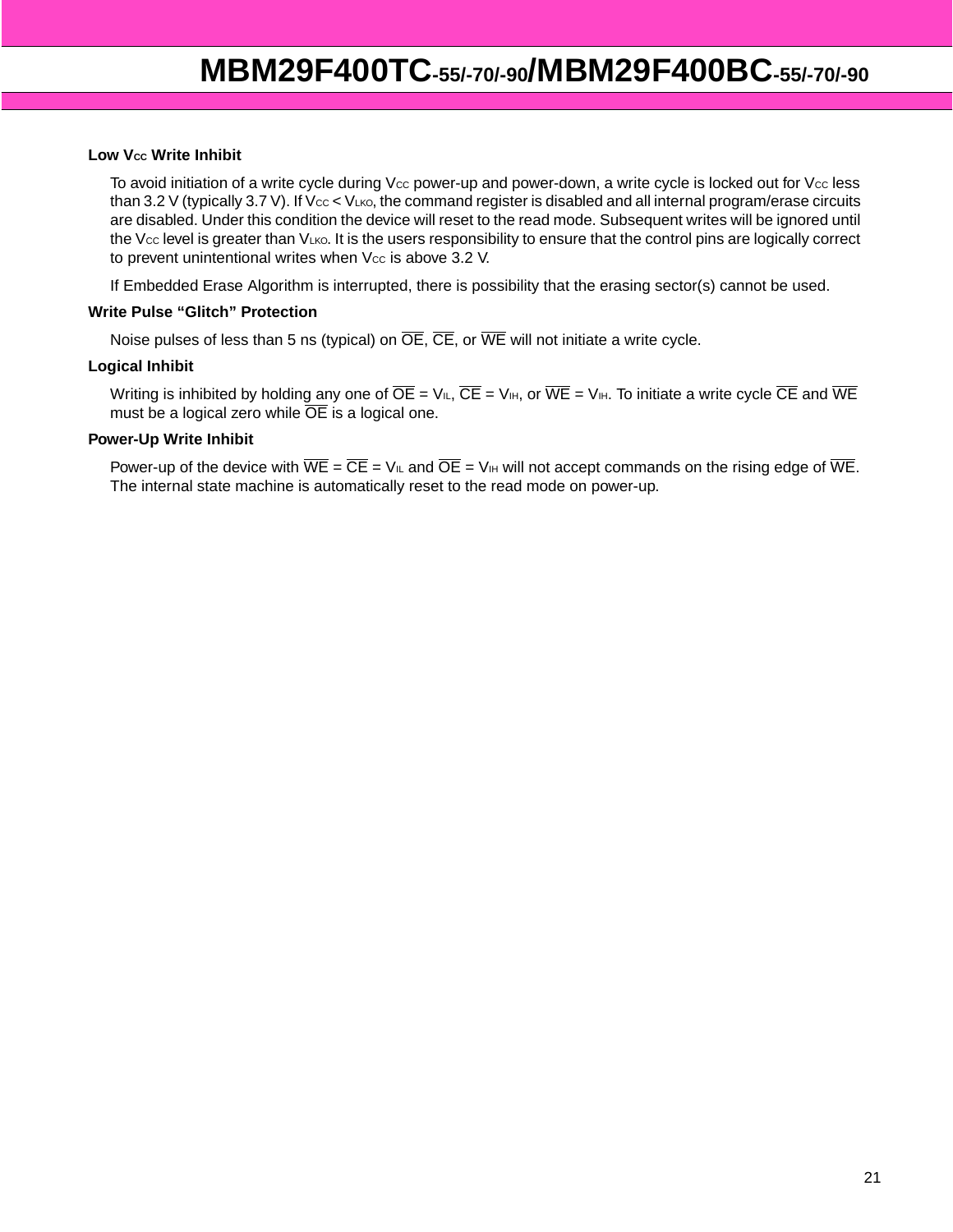### ■ **ABSOLUTE MAXIMUM RATINGS**

- **Notes:** 1. Minimum DC voltage on input or I/O pins are –0.5 V. During voltage transitions, inputs may negative overshoot Vss to  $-2.0$  V for periods of up to 20 ns. Maximum DC voltage on output and I/O pins are Vcc +0.5 V. During voltage transitions, outputs may positive overshoot to Vcc +2.0 V for periods of up to 20 ns.
	- 2. Minimum DC input voltage on A<sub>9</sub>, OE, RESET pins are -0.5 V. During voltage transitions, A<sub>9</sub>, OE, RESET pins may negative overshoot Vss to  $-2.0$  V for periods of up to 20 ns. Maximum DC input voltage on A9, OE, RESET pins are +13.0 V which may positive overshoot to 14.0 V for periods of up to 20 ns. Voltage difference between input voltage and power supply. ( $V_{\text{IN}}$  -  $V_{\text{CC}}$ ) do not exceed 9 V.
	- **WARNING:** Semiconductor devices can be permanently damaged by application of stress (voltage, current, temperature, etc.) in excess of absolute maximum ratings. Do not exceed these ratings.

### ■ **RECOMMENDED OPERATING RANGES**

| <b>Commercial Devices</b>       |  |
|---------------------------------|--|
|                                 |  |
| V <sub>cc</sub> Supply Voltages |  |
|                                 |  |
|                                 |  |
|                                 |  |

Operating ranges define those limits between which the functionality of the devices are guaranteed.

**WARNING:** The recommended operating conditions are required in order to ensure the normal operation of the semiconductor device. All of the device's electrical characteristics are warranted when the device is operated within these ranges.

> Always use semiconductor devices within their recommended operating condition ranges. Operation outside these ranges may adversely affect reliability and could result in device failure.

No warranty is made with respect to uses, operating conditions, or combinations not represented on the data sheet. Users considering application outside the listed conditions are advised to contact their FUJITSU representatives beforehand.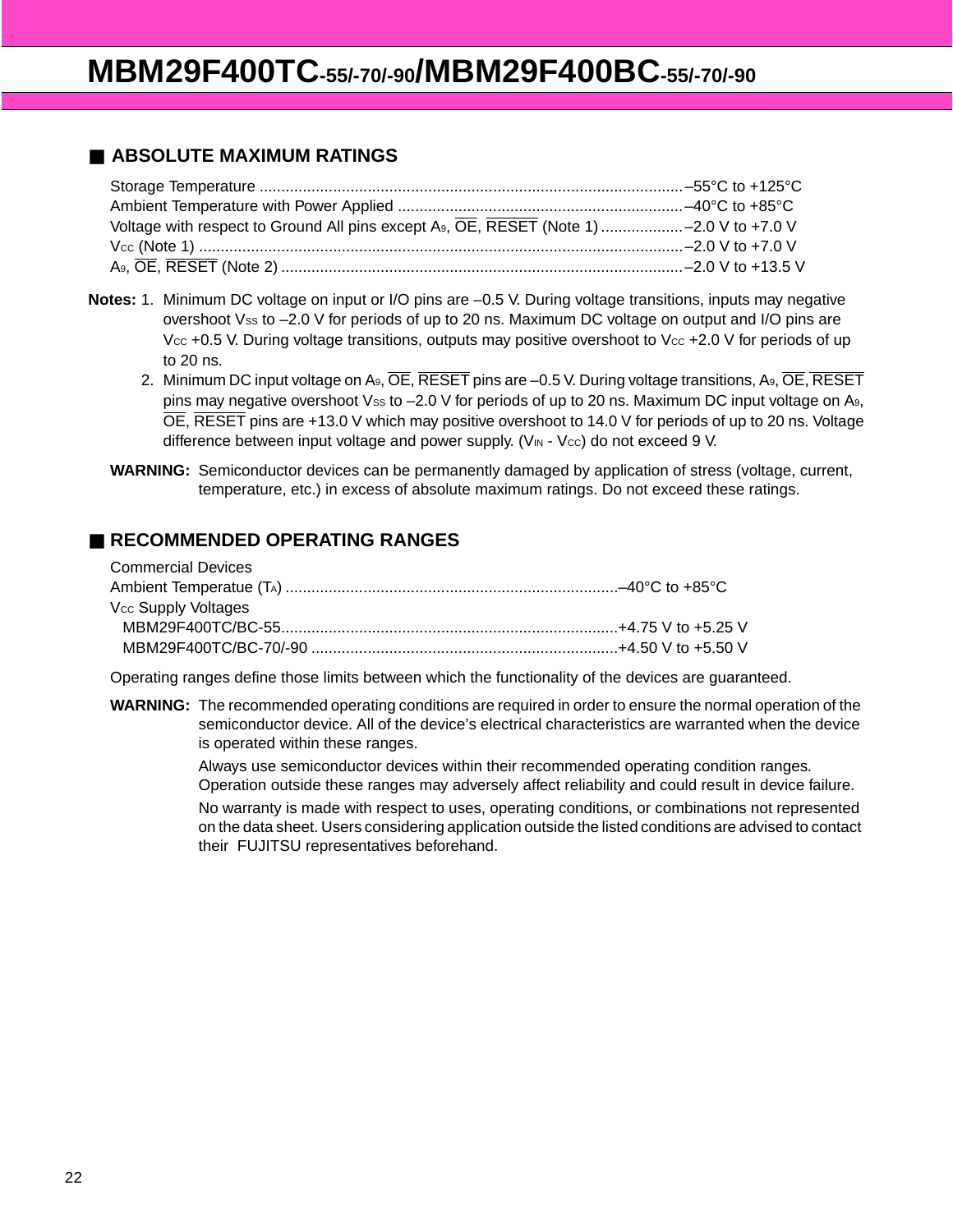### ■ **MAXIMUM OVERSHOOT**





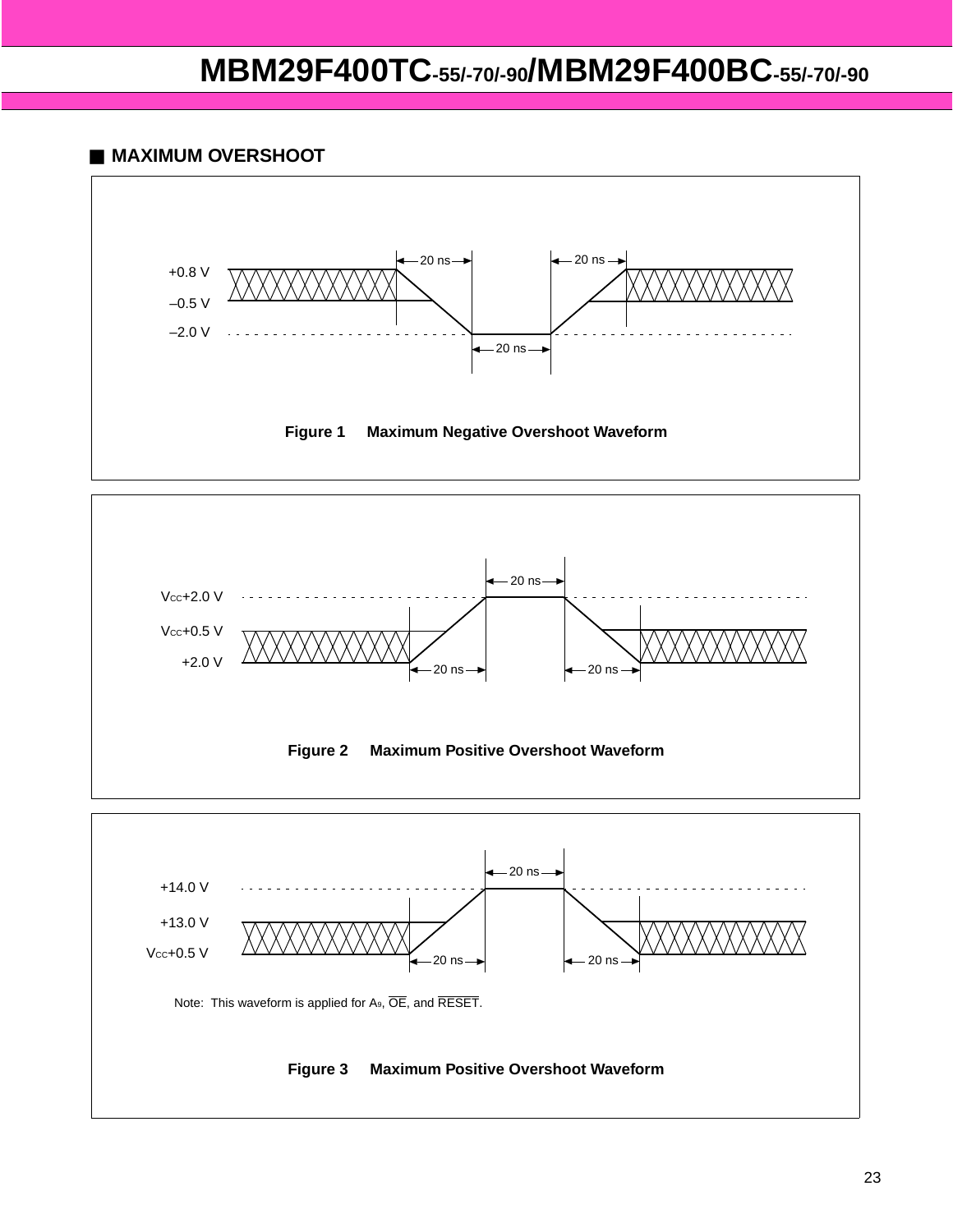### ■ **DC CHARACTERISTICS**

| Parameter<br>Symbol     | <b>Parameter Description</b>                                                                                  | <b>Test Conditions</b>                                                                                                         | Min.                    | Max.                  | <b>Unit</b> |
|-------------------------|---------------------------------------------------------------------------------------------------------------|--------------------------------------------------------------------------------------------------------------------------------|-------------------------|-----------------------|-------------|
| Iц                      | Input Leakage Current                                                                                         | $V_{IN}$ = Vss to Vcc, Vcc = Vcc Max.                                                                                          | $-1.0$                  | $+1.0$                | μA          |
| $\overline{\mathsf{L}}$ | <b>Output Leakage Current</b>                                                                                 | $V_{\text{OUT}} = V_{\text{SS}}$ to $V_{\text{CC}}$ , $V_{\text{CC}} = V_{\text{CC}}$ Max.                                     | $-1.0$                  | $+1.0$                | μA          |
| <b>LIT</b>              | A <sub>9</sub> , OE, RESET Inputs Leakage<br>Current                                                          | $Vec = Vec$ Max.<br>$A9$ , $\overline{OE}$ , $\overline{RESET}$ = 12.5 V                                                       |                         | 50                    | μA          |
| $ _{CC1}$               | Vcc Active Current (Note 1)                                                                                   | <b>Byte</b><br>$\overline{CE}$ = $V_{IL}$ , $\overline{OE}$ = $V_{IH}$                                                         |                         | 35                    | mA          |
|                         |                                                                                                               | Word                                                                                                                           |                         | 40                    |             |
| $ _{CC2}$               | Vcc Active Current (Note 2)                                                                                   | $\overline{CE}$ = $V_{IL}$ , $\overline{OE}$ = $V_{IH}$                                                                        |                         | 50                    | mA          |
|                         |                                                                                                               | $V_{CC}$ = V <sub>cc</sub> Max., $\overline{CE}$ = V <sub>IH</sub> ,<br>$\overline{\mathsf{RESET}} = \mathsf{V}_{\mathsf{IH}}$ |                         | 1                     | mA          |
| I <sub>CC3</sub>        | Vcc Current (Standby)                                                                                         | $V_{\text{CC}}$ = Vcc Max., $\overline{\text{CE}}$ = Vcc $\pm$ 0.3 V,<br>$\overline{\text{RESET}}$ = $\text{Vcc}$ ± 0.3 V      |                         | 5                     | μA          |
|                         |                                                                                                               | $Vec = Vec$ Max.,<br>$\overline{\mathsf{RESET}} = \mathsf{V}_{\mathsf{IL}}$                                                    |                         | 1                     | mA          |
| $_{\text{LCA}}$         | Vcc Current (Standby, Reset)                                                                                  | $Vec = Vec$ Max.,<br>$\overline{\text{RESET}}$ = $V_{ss}$ ± 0.3 V                                                              |                         | 5                     | μA          |
| VIL                     | Input Low Level                                                                                               |                                                                                                                                | $-0.5$                  | 0.8                   | V           |
| <b>V<sub>IH</sub></b>   | Input High Level                                                                                              |                                                                                                                                | 2.0                     | $V_{\text{cc}} + 0.5$ | $\vee$      |
| <b>V<sub>ID</sub></b>   | Voltage for Autoselect and<br><b>Sector Protection</b><br>$(A9, \overline{OE}, \overline{RESET}) (Note 3, 4)$ |                                                                                                                                | 11.5                    | 12.5                  | $\vee$      |
| VOL                     | <b>Output Low Voltage Level</b>                                                                               | $I_{OL} = 5.8mA$ , $V_{CC} = V_{CC} Min$ .                                                                                     |                         | 0.45                  | V           |
| V <sub>OH1</sub>        |                                                                                                               | $I_{OH} = -2.5$ mA, $V_{CC} = V_{CC}$ Min.                                                                                     | 2.4                     |                       | $\vee$      |
| V <sub>OH2</sub>        | Output High Voltage Level                                                                                     | $I_{OH} = -100 \mu A$                                                                                                          | $V_{\text{CC}}$ $-$ 0.4 |                       | $\vee$      |
| <b>VLKO</b>             | Low Vcc Lock-Out Voltage                                                                                      |                                                                                                                                | 3.2                     | 4.2                   | V           |

Notes: 1. The Icc current listed includes both the DC operating current and the frequency dependent component (at 6 MHz). The frequency component typically is 2 mA/MHz, with  $\overline{OE}$  at V<sub>IH</sub>.

2. Icc active while Embedded Algorithm (program or erase) is in progress.

3. Applicable to sector protection function.

4. (VID - Vcc) do not exceed 9 V.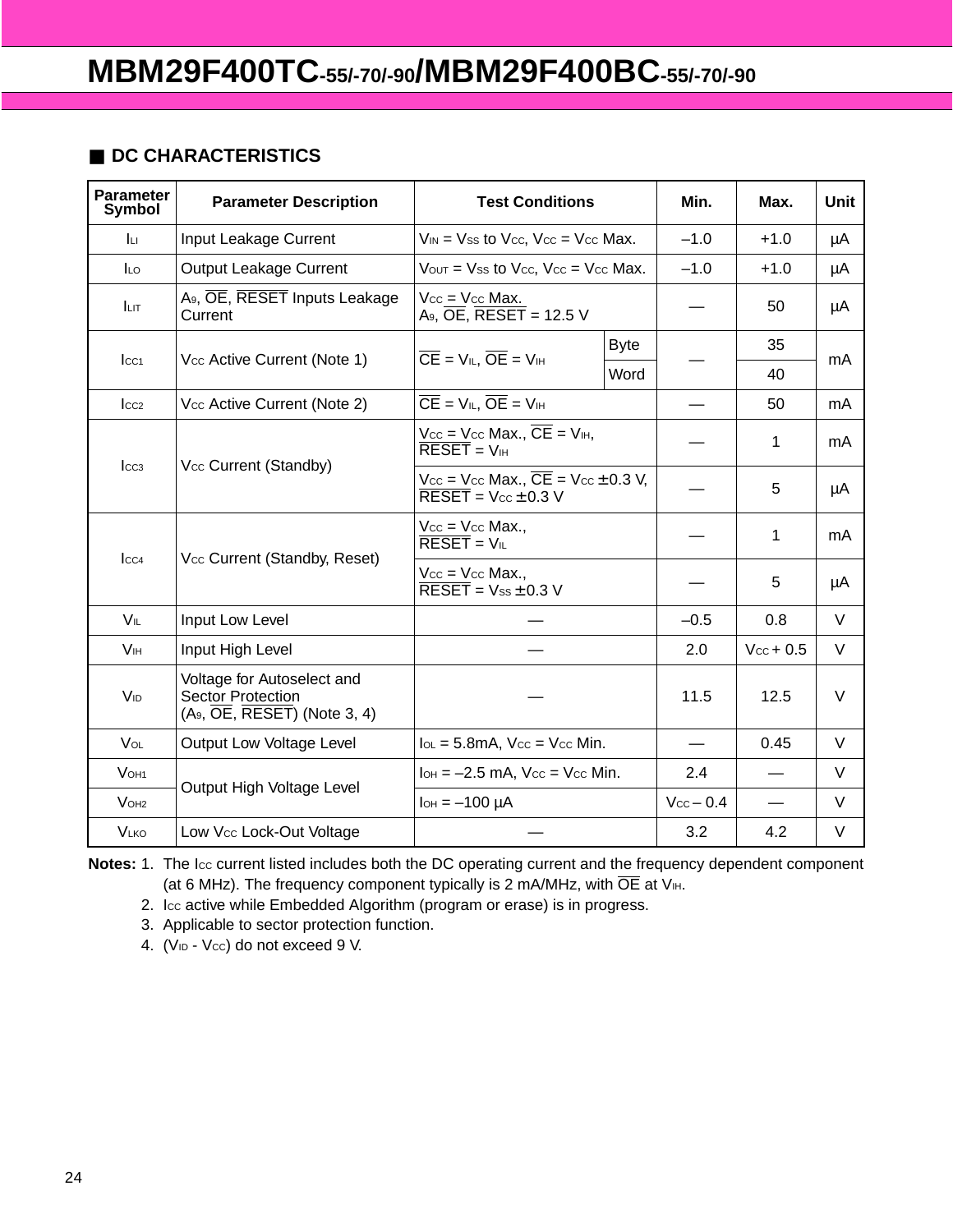### ■ **AC CHARACTERISTICS**

**• Read Only Operations Characteristics** 

| <b>Parameter</b><br><b>Symbols</b> |                              | <b>Description</b>                                                   | <b>Test Setup</b>                                      |      | -55<br>(Note1) | -70<br>(Note2) | -90<br>(Note2) | Unit    |
|------------------------------------|------------------------------|----------------------------------------------------------------------|--------------------------------------------------------|------|----------------|----------------|----------------|---------|
| <b>JEDEC</b>                       | <b>Standard</b>              |                                                                      |                                                        |      |                |                |                |         |
| t <sub>AVAV</sub>                  | t <sub>RC</sub>              | Read Cycle Time                                                      |                                                        | Min. | 55             | 70             | 90             | ns      |
| tavov                              | tacc                         | <b>Address to Output Delay</b>                                       | $\overline{CE} = V_{IL}$<br>$\overline{OE}$ = $V_{IL}$ | Max. | 55             | 70             | 90             | ns      |
| telov                              | tce                          | Chip Enable to Output Delay                                          | $\overline{OE}$ = $V_{IL}$                             | Max. | 55             | 70             | 90             | ns      |
| tglov                              | toe                          | Output Enable to Output Delay                                        |                                                        | Max. | 30             | 30             | 35             | ns      |
| tehoz                              | t <sub>DF</sub>              | Chip Enable to Output High-Z                                         |                                                        | Max. | 15             | 20             | 20             | ns      |
| tghqz                              | <b>t</b> <sub>DF</sub>       | Output Enable to Output High-Z                                       |                                                        | Max. | 15             | 20             | 20             | ns      |
| taxox                              | to <sub>H</sub>              | Output Hold Time From Addresses,<br>CE or OE, Whichever Occurs First |                                                        | Min. | 0              | $\Omega$       | $\Omega$       | ns      |
|                                    | <b>TREADY</b>                | <b>RESET Pin Low to Read Mode</b>                                    |                                                        | Max. | 20             | 20             | 20             | $\mu s$ |
|                                    | <b>TELFL</b><br><b>TELFH</b> | CE or BYTE Switching Low or High                                     |                                                        | Max. | 5              | 5              | 5              | ns      |

**Note:** 1. Test Conditions: Output Load: 1 TTL gate and 30 pF Input rise and fall times: 5 ns Input pulse levels: 0.0 V to 3.0 V Timing measurement reference level Input: 1.5 V Output: 1.5 V

**Note:** 2. Test Conditions:

Output Load: 1 TTL gate and 100 pF Input rise and fall times: 5 ns Input pulse levels: 0.45 V to 2.4 V Timing measurement reference level Input: 0.8 V and 2.0 V Output: 0.8 V and 2.0 V

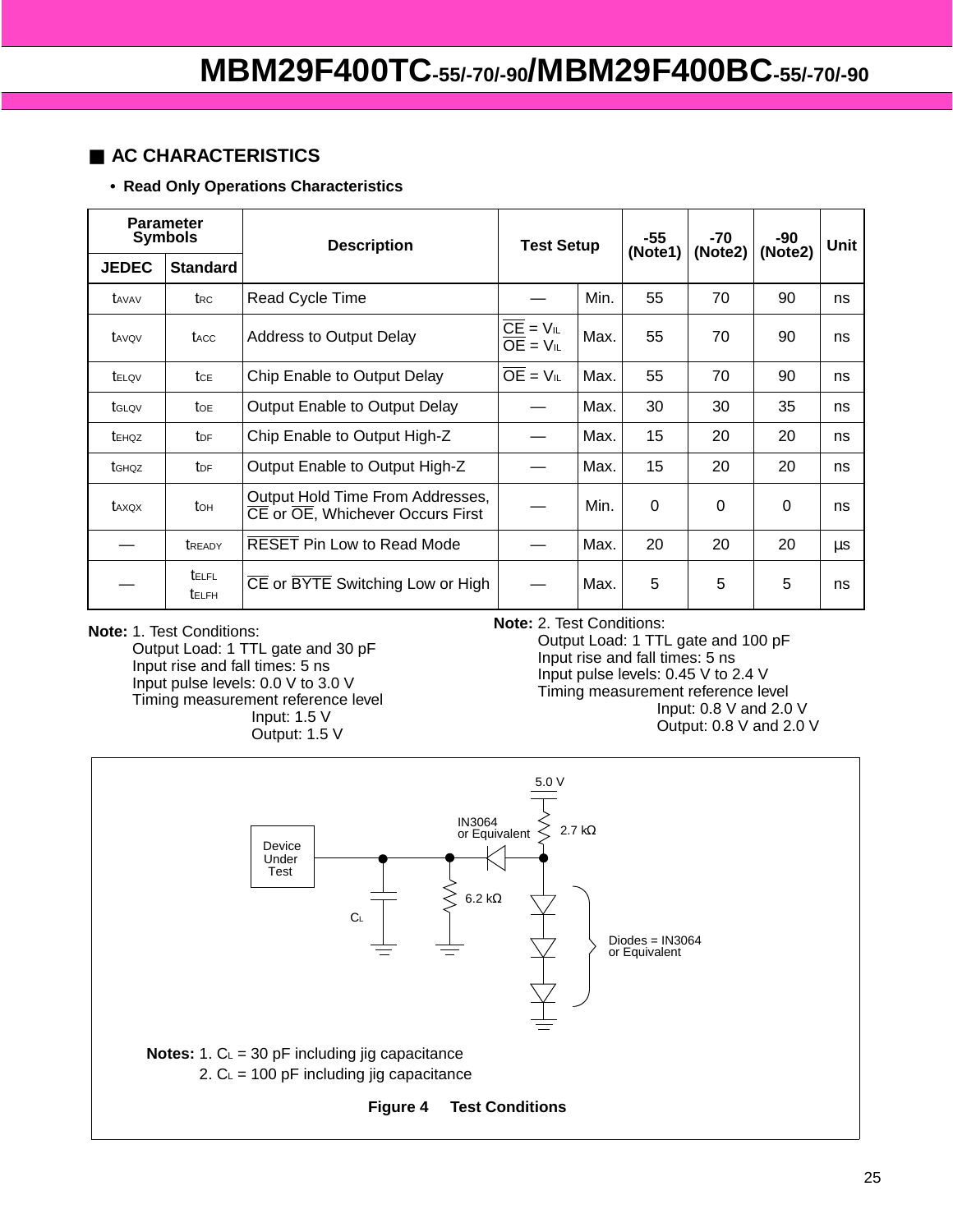### **• Write/Erase/Program Operations**

| <b>Parameter Symbols</b>                   |                                            |                             |                                                               |      | MBM29F400TC/BC |                |                |      |
|--------------------------------------------|--------------------------------------------|-----------------------------|---------------------------------------------------------------|------|----------------|----------------|----------------|------|
| <b>JEDEC</b>                               | <b>Standard</b>                            | <b>Description</b>          |                                                               |      | $-55$          | -70            | $-90$          | Unit |
| tavav                                      | twc                                        | Write Cycle Time            |                                                               | Min. | 55             | 70             | 90             | ns   |
| tavwl                                      | tas                                        | Address Setup Time          |                                                               | Min. | $\mathbf 0$    | $\mathbf 0$    | 0              | ns   |
| twlax                                      | tан                                        | <b>Address Hold Time</b>    |                                                               | Min. | 45             | 45             | 45             | ns   |
| t <sub>DVWH</sub>                          | tos                                        | Data Setup Time             |                                                               | Min. | 30             | 30             | 45             | ns   |
| <b>t</b> whdx                              | tон                                        | Data Hold Time              |                                                               | Min. | $\mathbf 0$    | $\mathbf 0$    | 0              | ns   |
|                                            | toes                                       |                             | Output Enable Setup Time                                      | Min. | $\mathbf 0$    | $\mathbf 0$    | $\mathbf 0$    | ns   |
|                                            |                                            | Output                      | Read                                                          | Min. | $\mathbf 0$    | $\overline{0}$ | 0              | ns   |
|                                            | toeh                                       | Enable Hold<br>Time         | Toggle and Data Polling                                       | Min. | 10             | 10             | 10             | ns   |
| tGHWL                                      | tGHWL                                      |                             | <b>Read Recover Time Before Write</b>                         | Min. | $\mathbf 0$    | $\mathbf 0$    | 0              | ns   |
| tGHEL                                      | tghel                                      |                             | <b>Read Recover Time Before Write</b>                         | Min. | 0              | 0              | 0              | ns   |
| tELWL                                      | tcs                                        | CE Setup Time               |                                                               | Min. | $\mathbf 0$    | $\mathbf 0$    | 0              | ns   |
| twlel                                      | tws                                        | <b>WE</b> Setup Time        |                                                               | Min. | $\mathbf 0$    | $\mathbf 0$    | $\mathbf 0$    | ns   |
| twheh                                      | $t$ <sub>CH</sub>                          |                             | CE Hold Time                                                  |      | $\mathbf 0$    | $\mathbf 0$    | 0              | ns   |
| tEHWH                                      | twн                                        | WE Hold Time                |                                                               | Min. | $\mathbf 0$    | $\overline{0}$ | 0              | ns   |
| twlwh                                      | twp                                        | Write Pulse Width           |                                                               | Min. | 30             | 35             | 45             | ns   |
| teleh                                      | tcp                                        | CE Pulse Width              |                                                               | Min. | 30             | 35             | 45             | ns   |
| twhwl                                      | twph                                       | Write Pulse Width High      |                                                               | Min. | 20             | 20             | 20             | ns   |
| tehel                                      | tc <sub>PH</sub>                           | CE Pulse Width High         |                                                               | Min. | 20             | 20             | 20             | ns   |
| twhw <sub>H1</sub>                         | twhwh <sub>1</sub>                         |                             | <b>Byte Programming Operation</b>                             | Typ. | 8              | 8              | 8              | μs   |
|                                            |                                            |                             |                                                               | Typ. | 1              | 1              | 1              | sec  |
| t <sub>w</sub> <sub>Hw</sub> <sub>H2</sub> | t <sub>w</sub> <sub>Hw</sub> <sub>H2</sub> |                             | Sector Erase Operation (Note 1)                               | Max. | 8              | 8              | 8              | sec  |
|                                            | tvcs                                       | Vcc Setup Time              |                                                               | Min. | 50             | 50             | 50             | μs   |
|                                            | tvidr                                      | RiseTime to V <sub>ID</sub> |                                                               | Min. | 500            | 500            | 500            | ns   |
|                                            | tvlht                                      |                             | Voltage Transition Time (Note 2)                              |      | $\overline{4}$ | $\overline{4}$ | $\overline{4}$ | μs   |
|                                            | twpp                                       | Write Pulse Width (Note 2)  |                                                               | Min. | 100            | 100            | 100            | μs   |
|                                            | toesp                                      |                             | $\overline{OE}$ Setup Time to $\overline{WE}$ Active (Note 2) | Min. | 4              | 4              | 4              | μs   |
|                                            | tcsp                                       |                             | $\overline{CE}$ Setup Time to $\overline{WE}$ Active (Note 2) | Min. | 4              | 4              | 4              | μs   |
|                                            | $t_{RB}$                                   |                             | Recover Time from RY/BY                                       | Min. | 0              | 0              | 0              | ns   |

(Continued)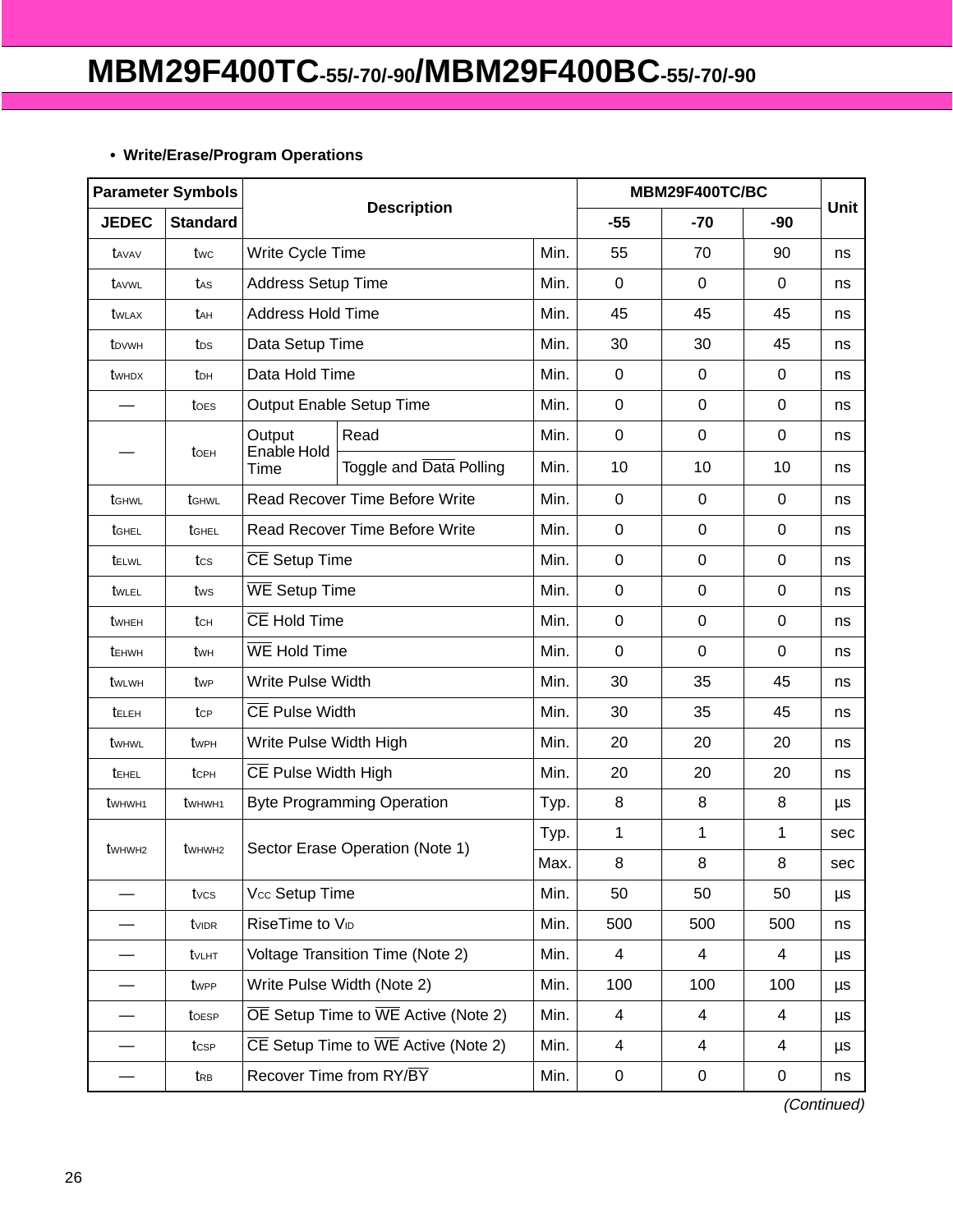### (Continued)

| <b>Parameter Symbols</b> |                   |                                             | MBM29F400TC/BC     |     |     |       |             |
|--------------------------|-------------------|---------------------------------------------|--------------------|-----|-----|-------|-------------|
| <b>JEDEC</b>             | <b>Standard</b>   |                                             | <b>Description</b> |     |     | $-90$ | <b>Unit</b> |
|                          | t <sub>RP</sub>   | <b>RESET Pulse Width</b>                    | Min.               | 500 | 500 | 500   | ns          |
|                          | t <sub>RH</sub>   | <b>RESET Hold Time Before Read</b>          | Min.               | 50  | 50  | 50    | ns          |
|                          | t <sub>FLQZ</sub> | BYTE Switching Low to Output High-Z         | Max.               | 30  | 20  | 30    | ns          |
|                          | tFHQV             | <b>BYTE</b> Switching High to Output Active | Min.               | 30  | 20  | 30    | ns          |
|                          | t <sub>BUSY</sub> | Program/Erase Valid to RY/BY Delay          | Max.               | 55  | 70  | 90    | ns          |
|                          | <b>t</b> EOE      | Delay Time from Embedded Output<br>Enable   | Max.               | 30  | 30  | 35    | ns          |

**Notes:** 1. This does not include the preprogramming time.

2. These timing is for Sector Protection operation.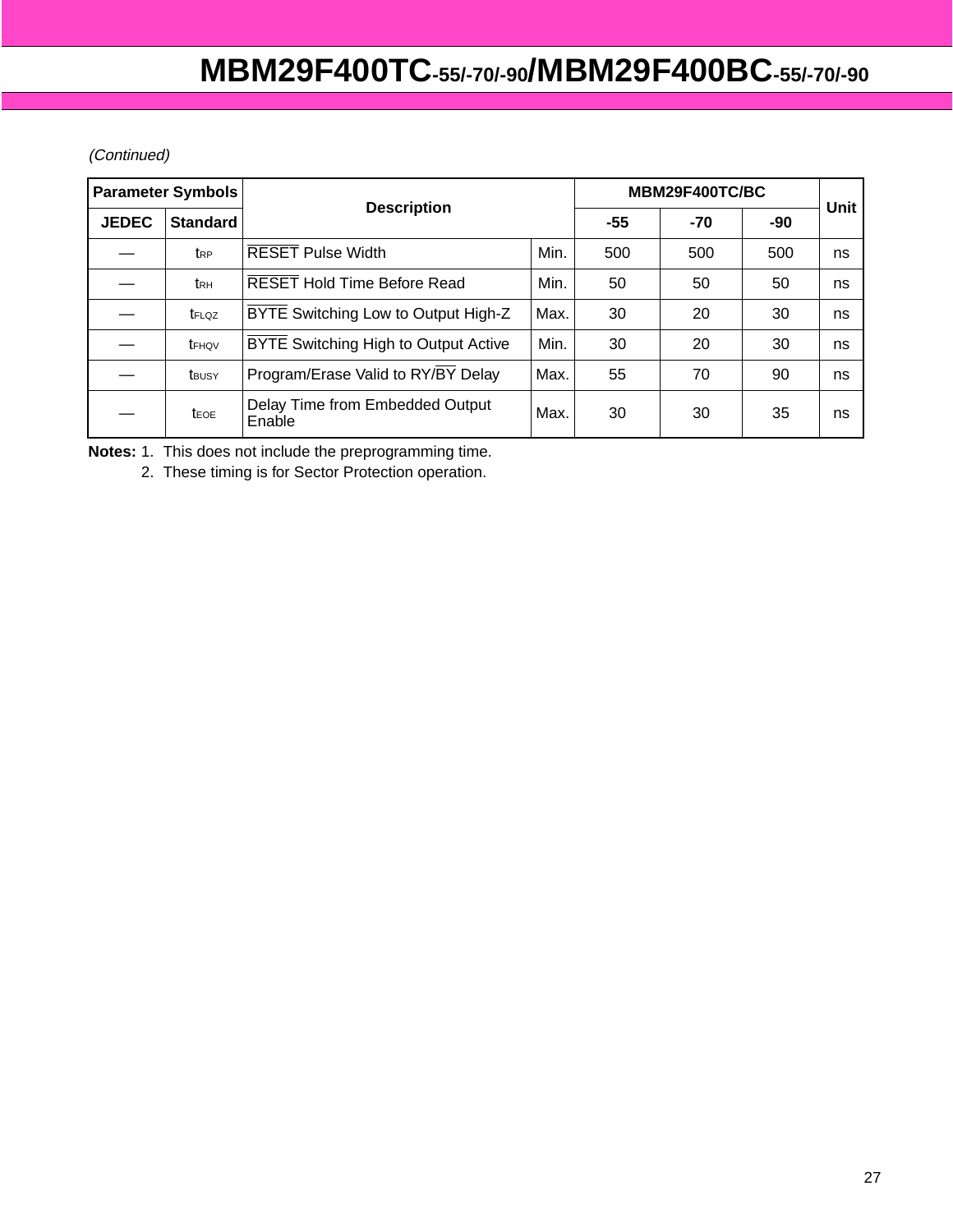### ■ **SWITCHING WAVEFORMS**

**• Key to Switching Waveforms**



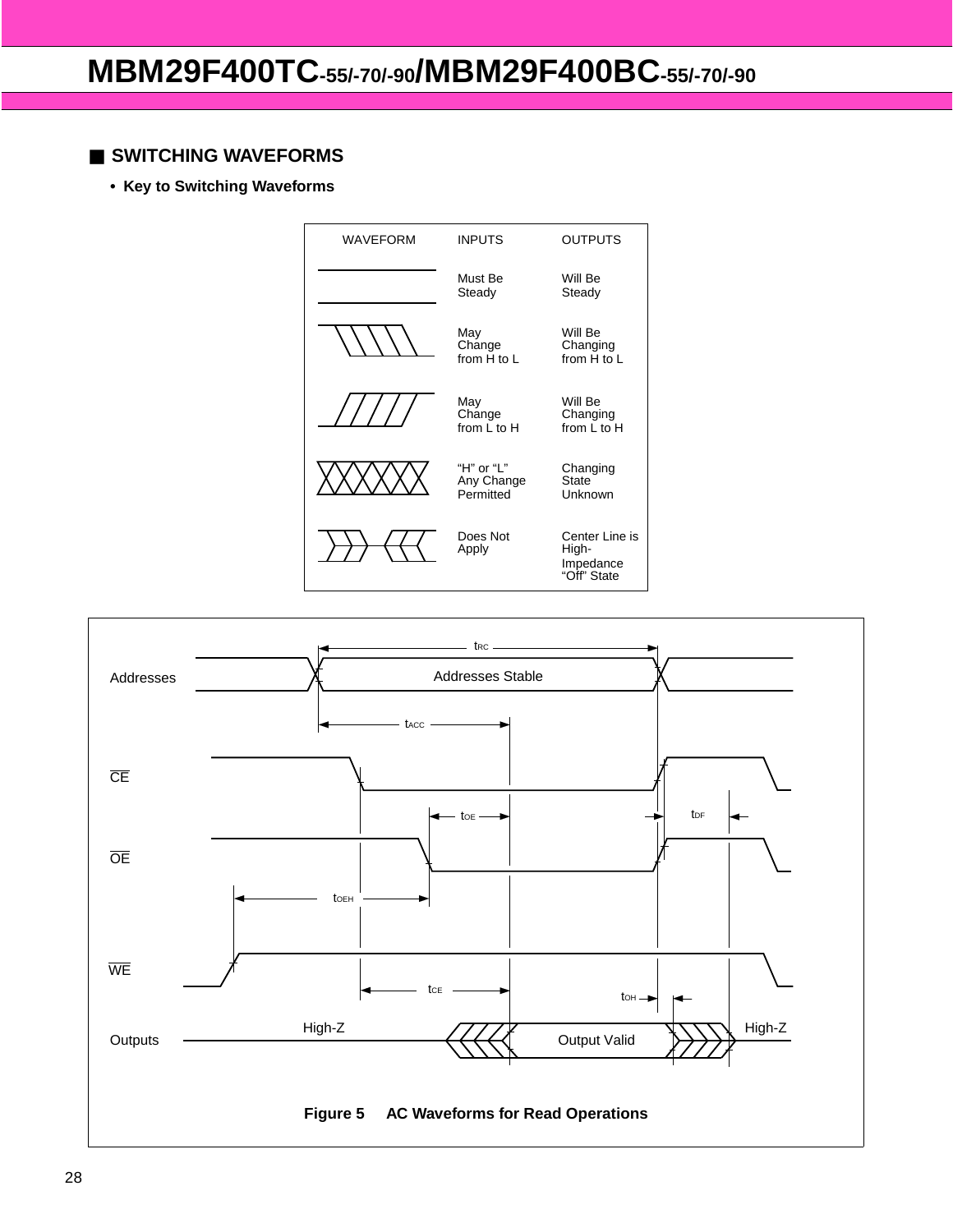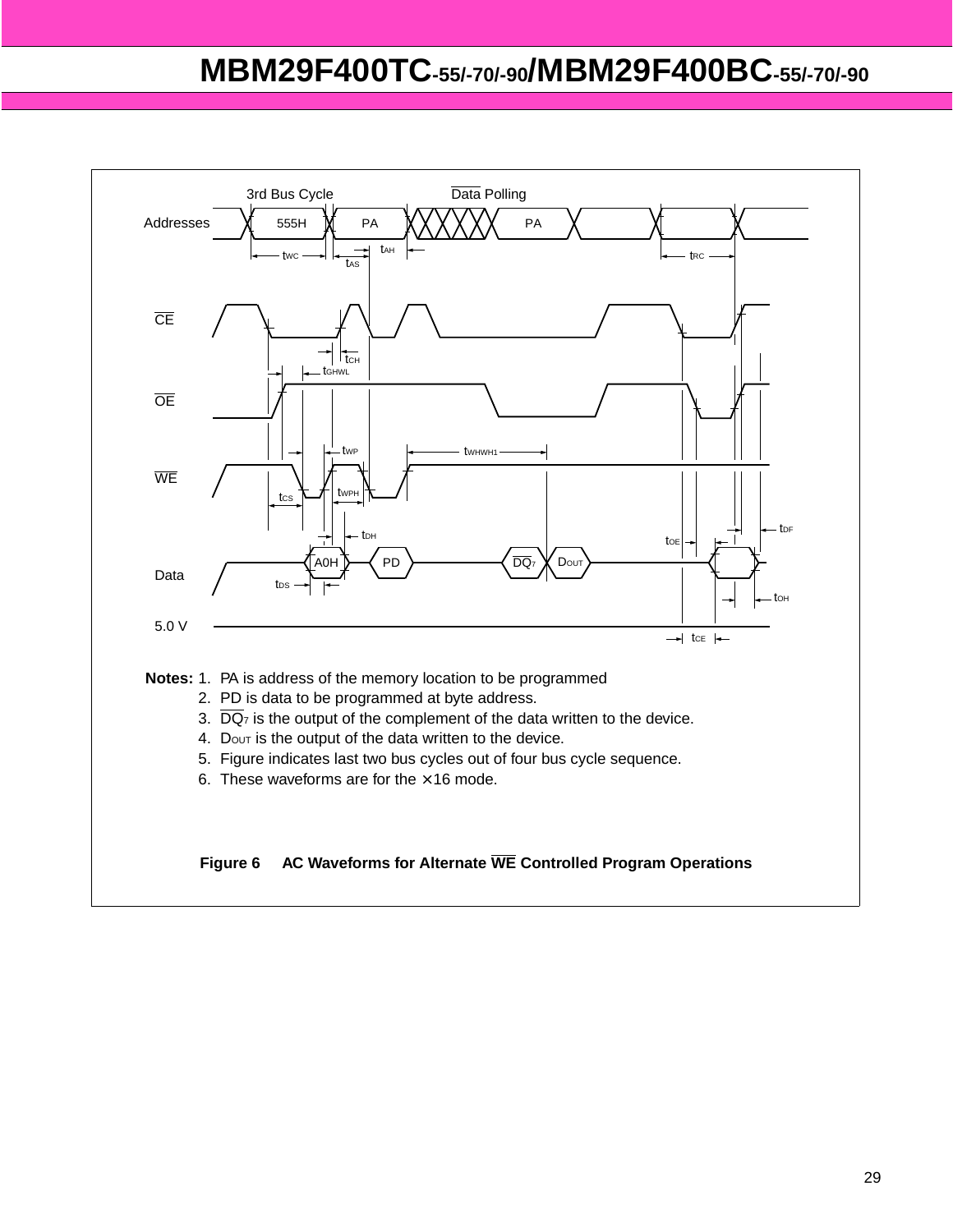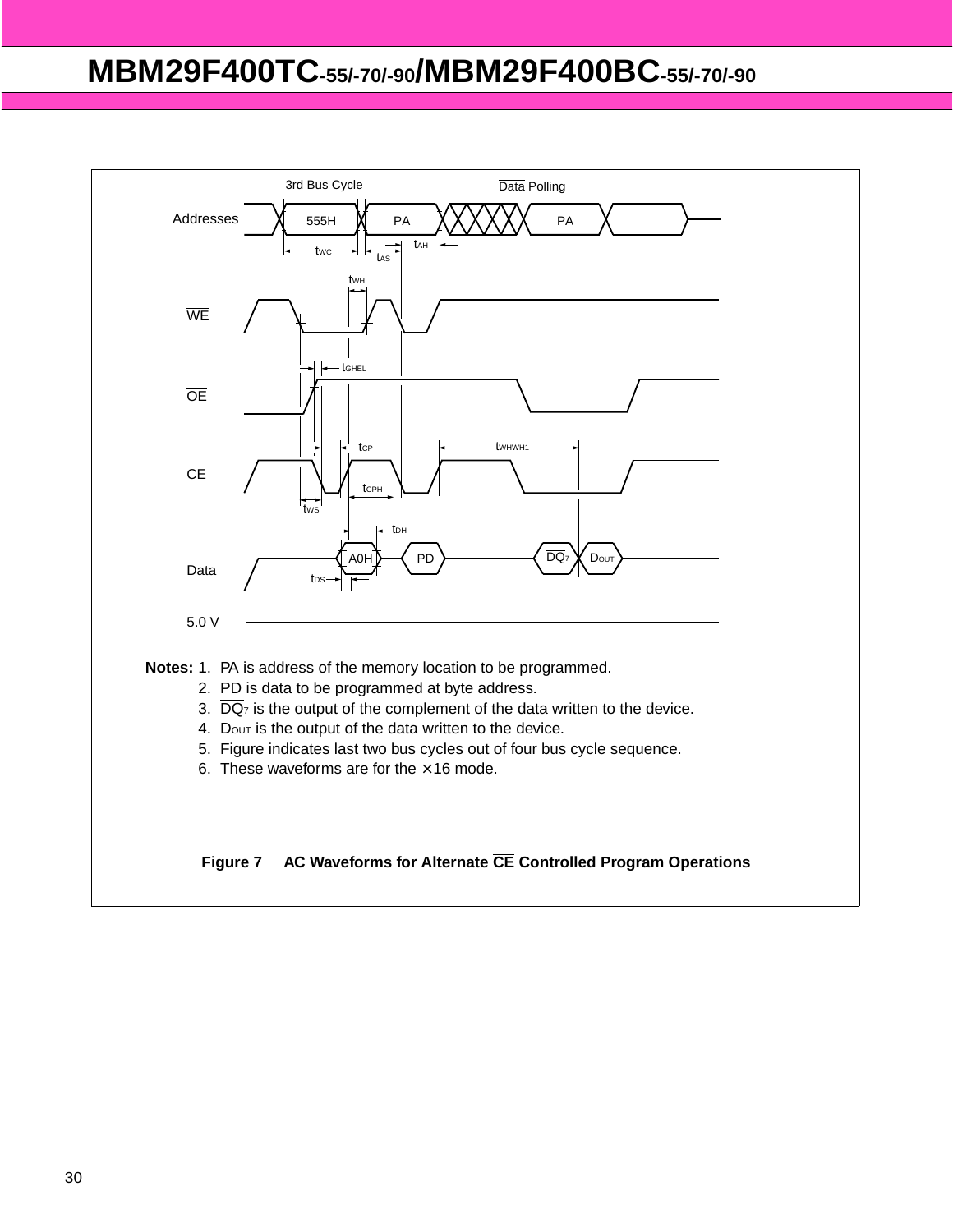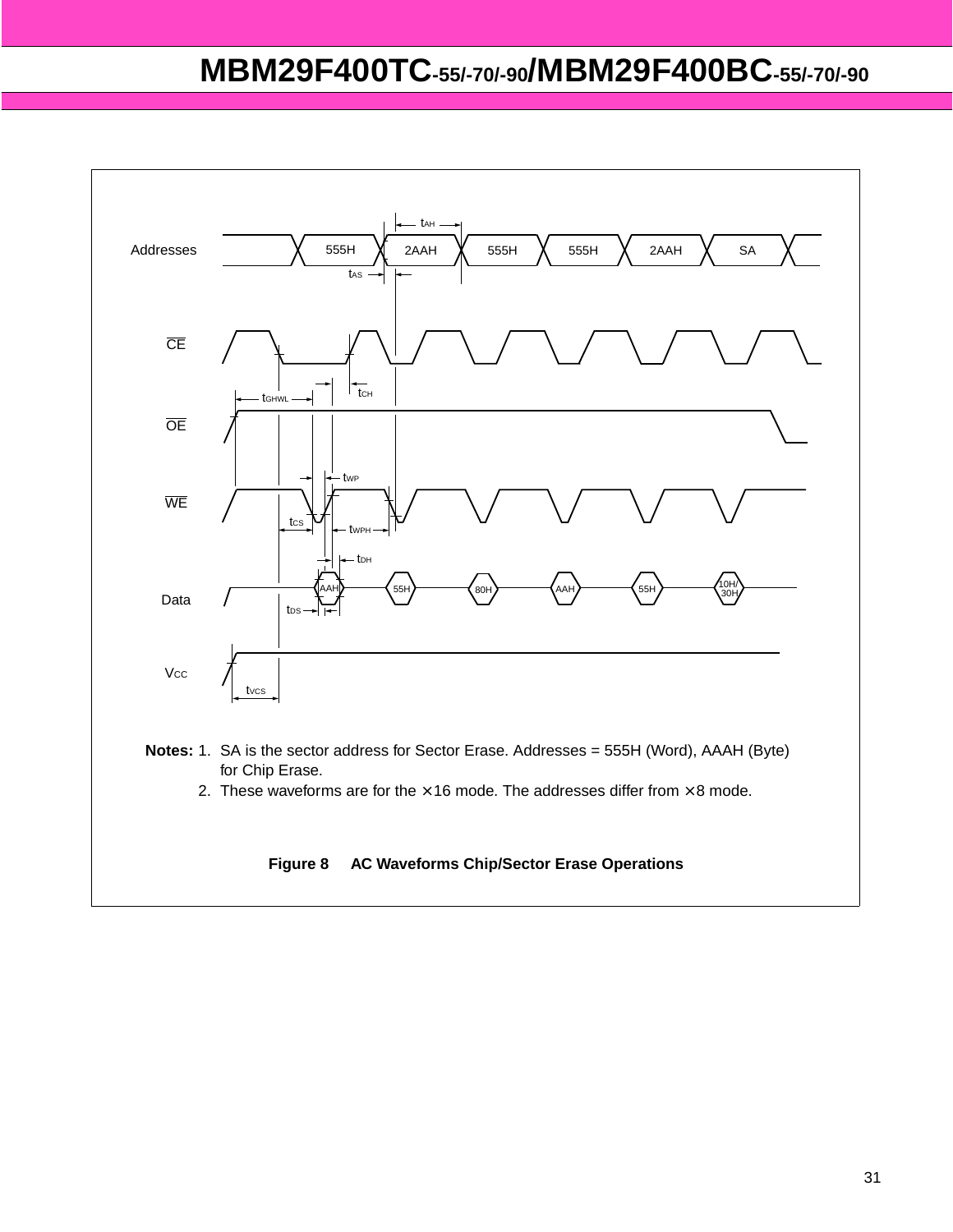

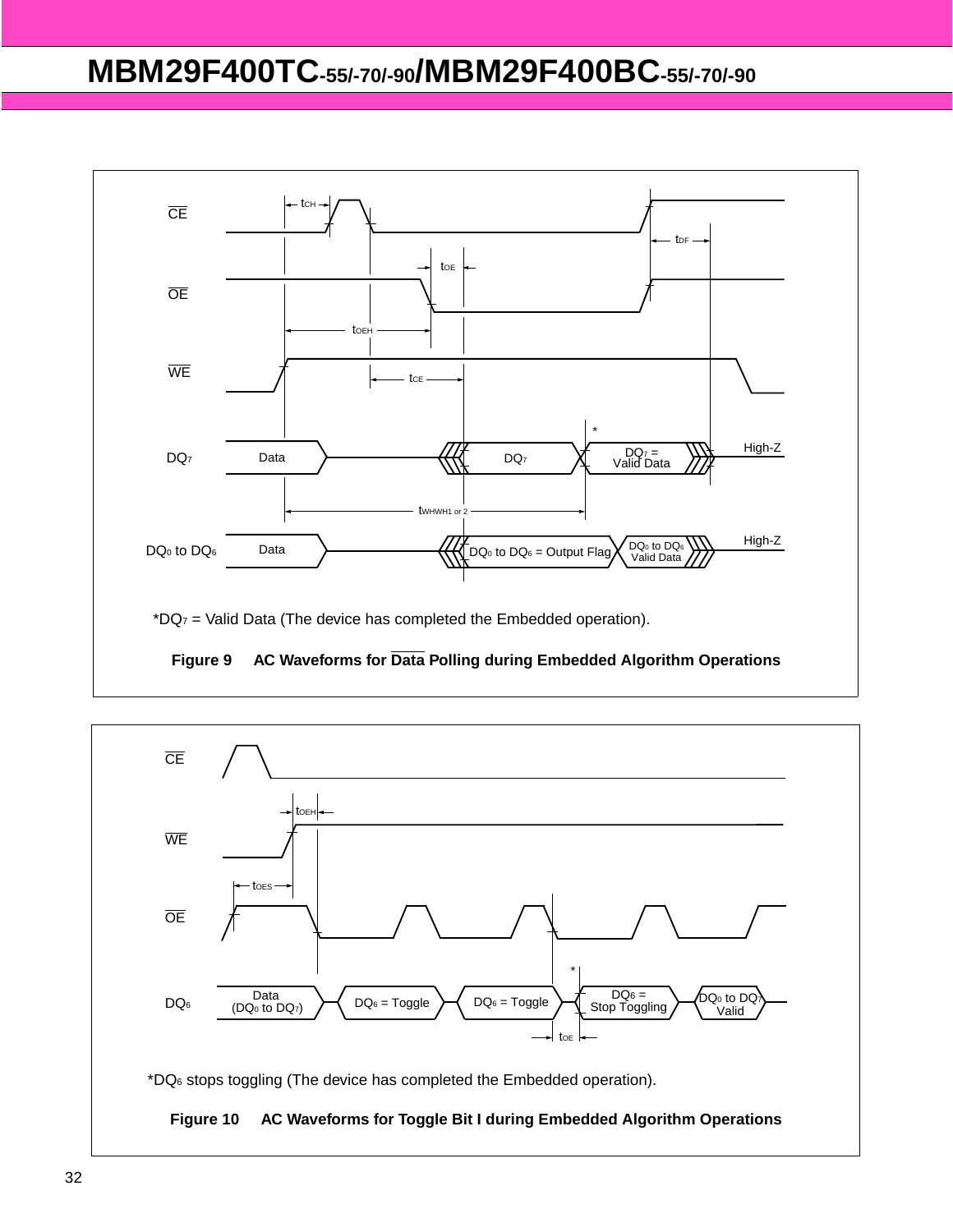

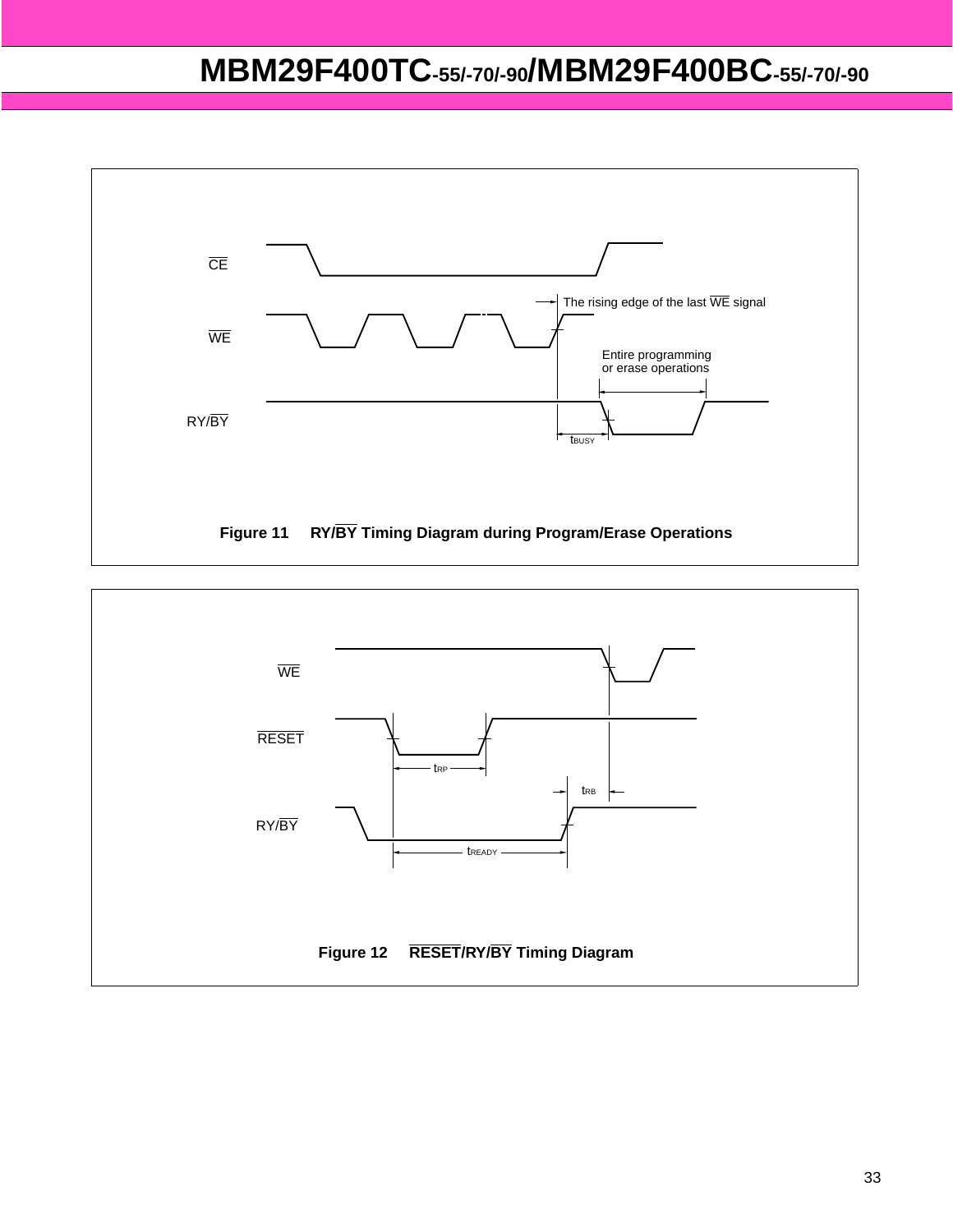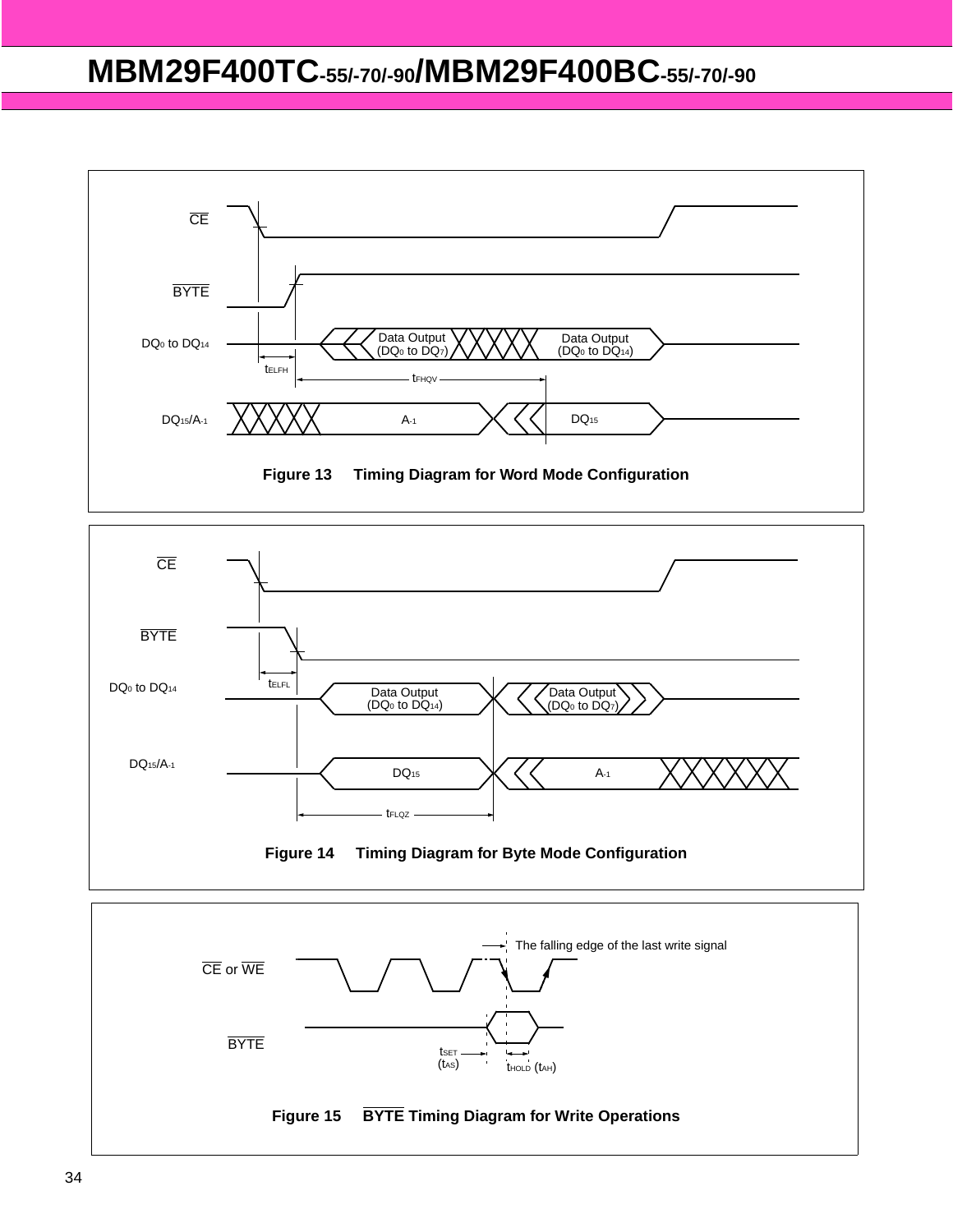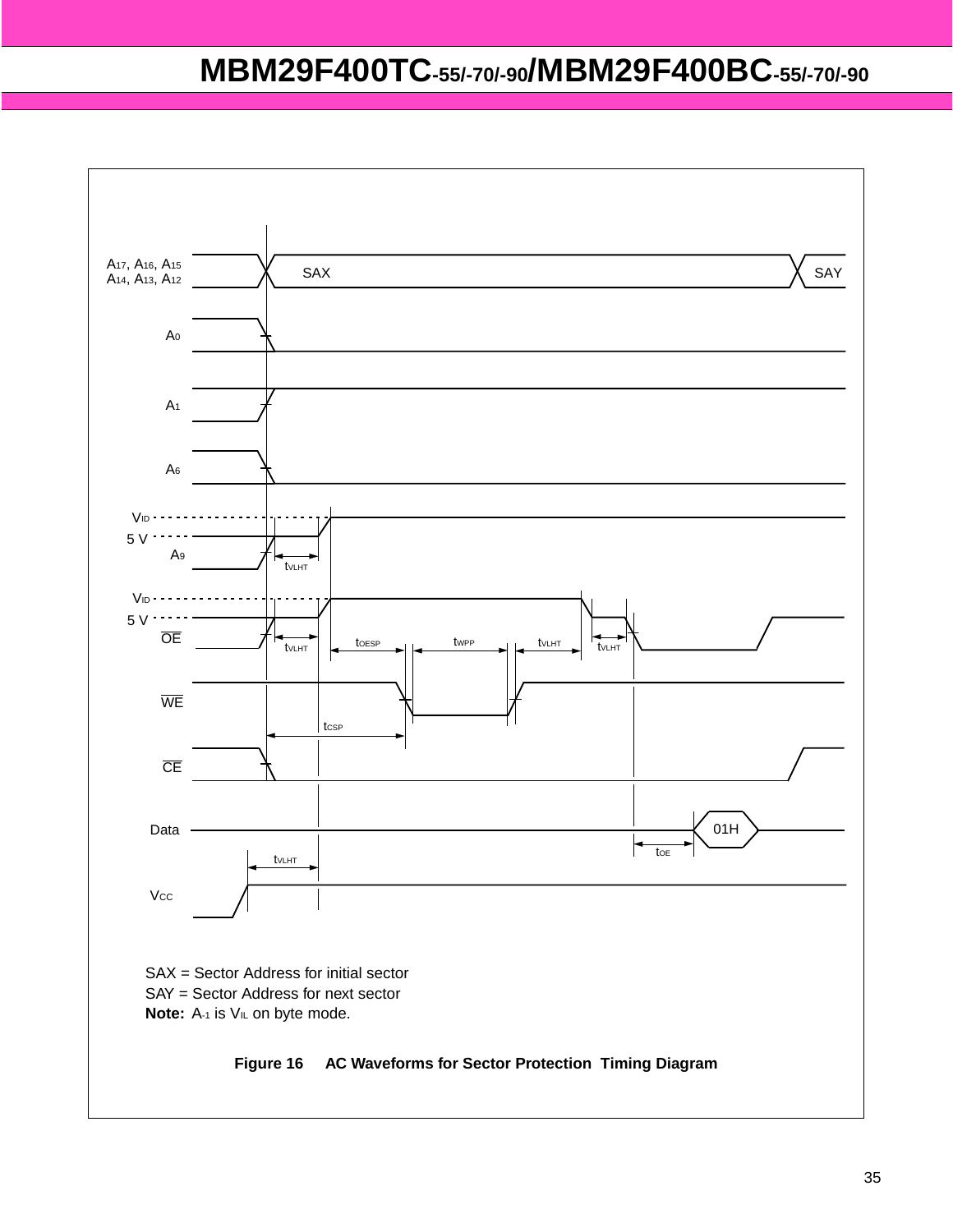

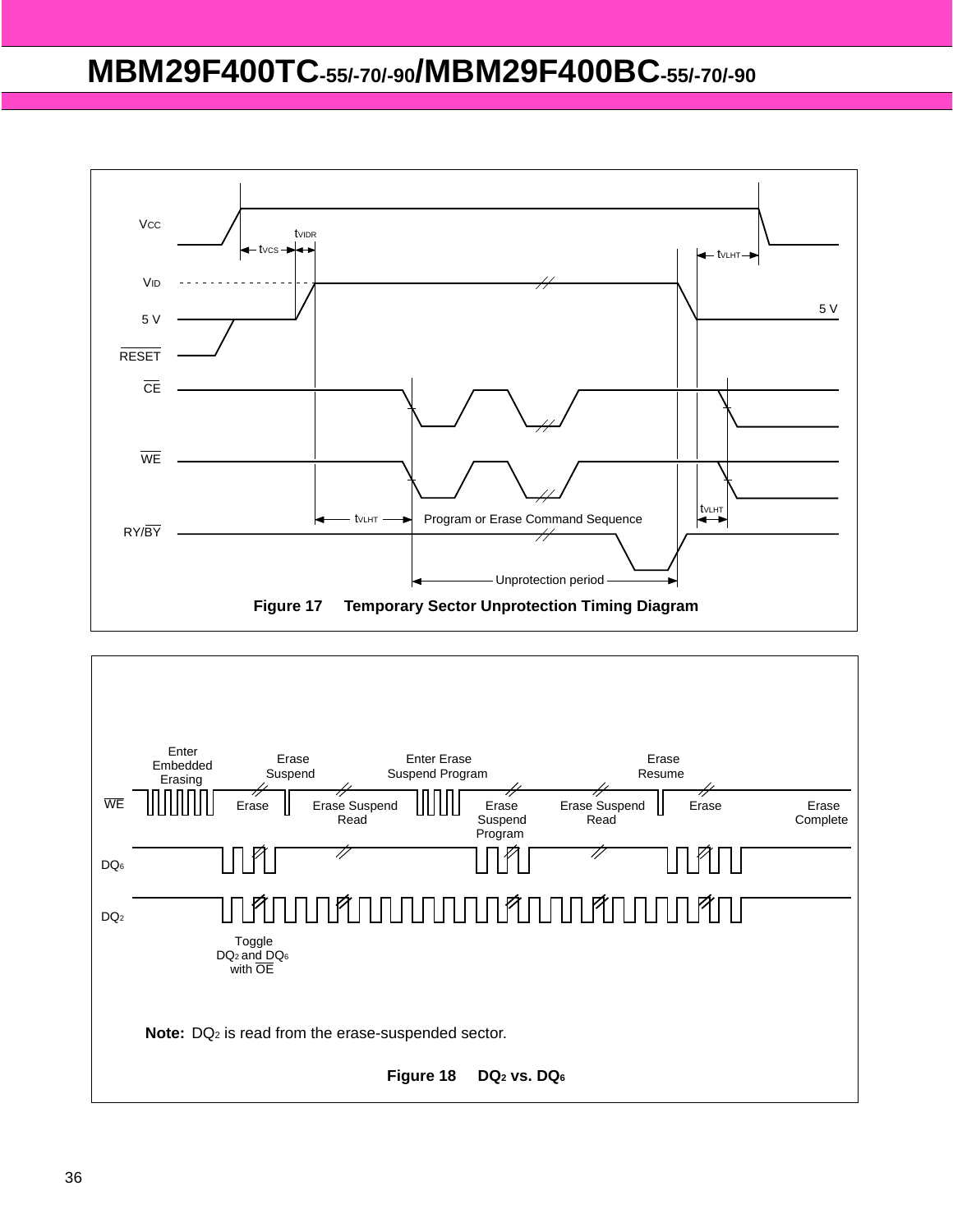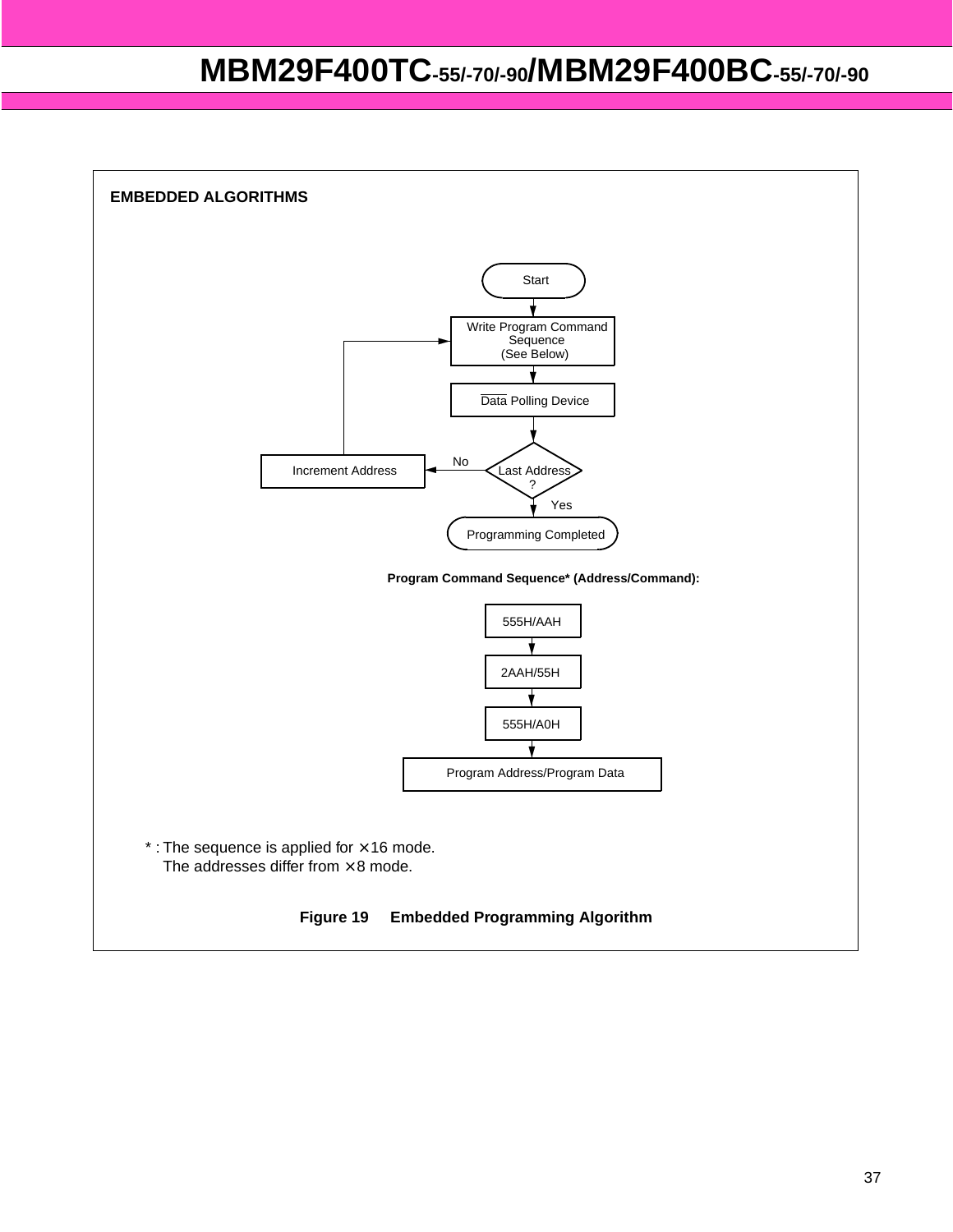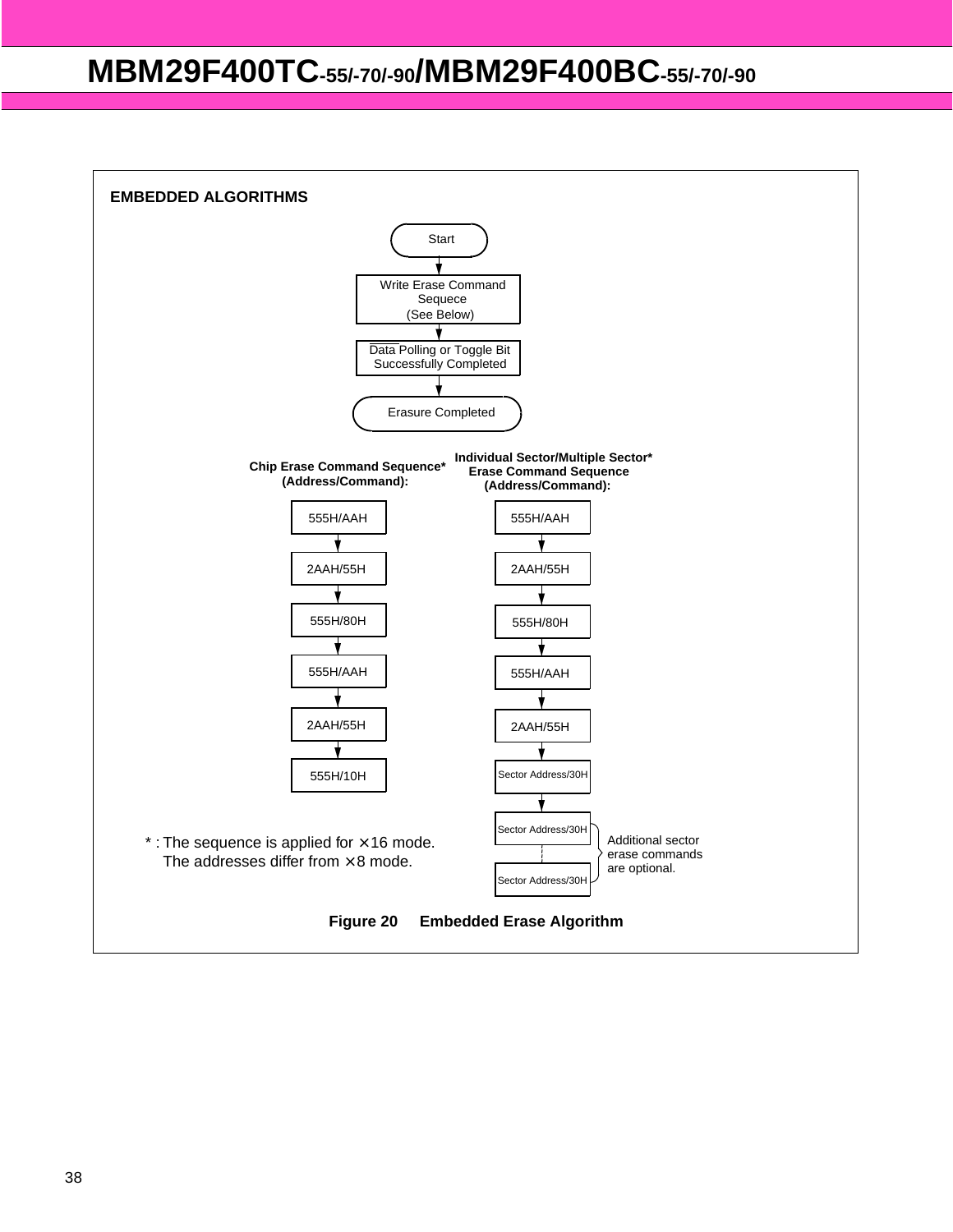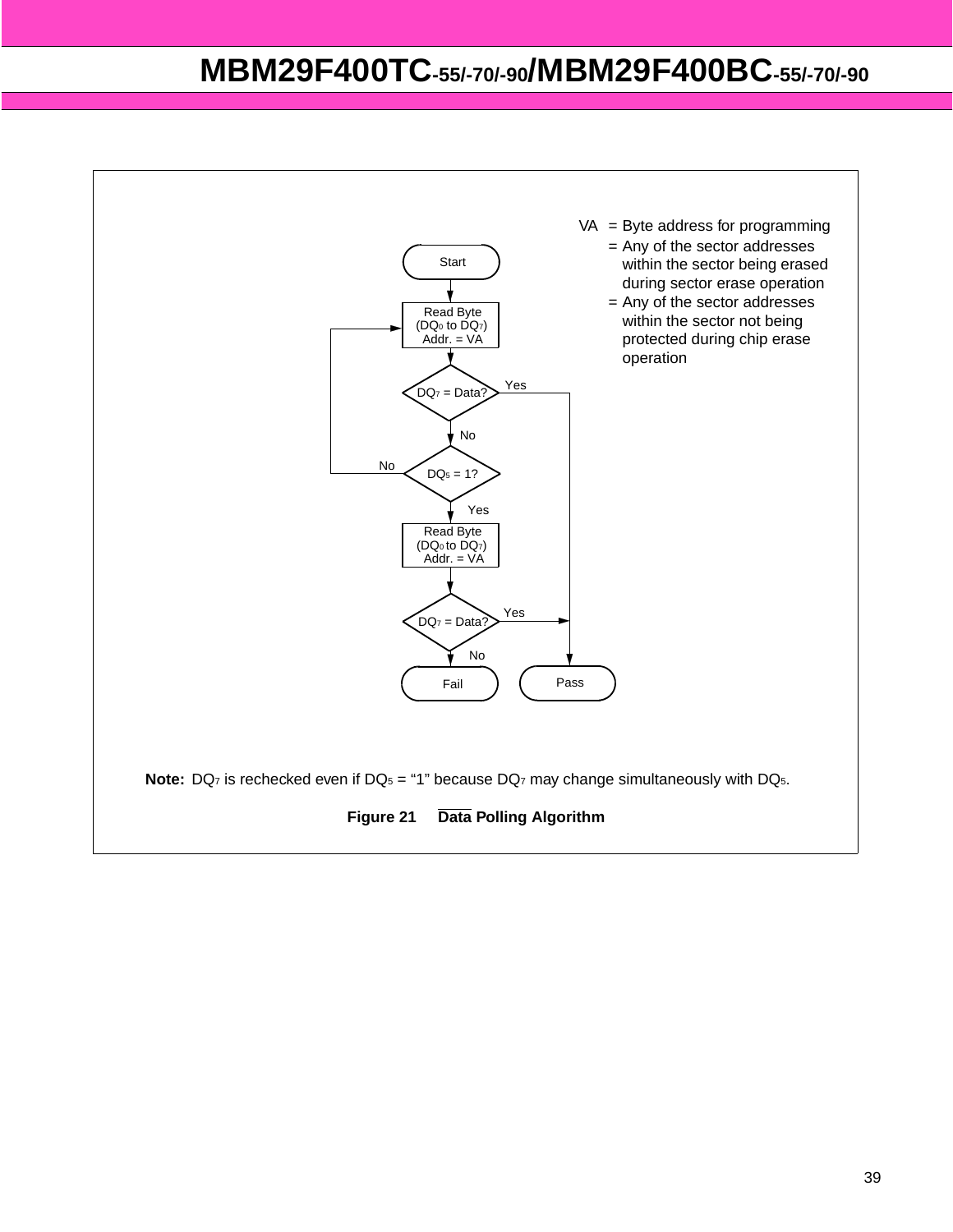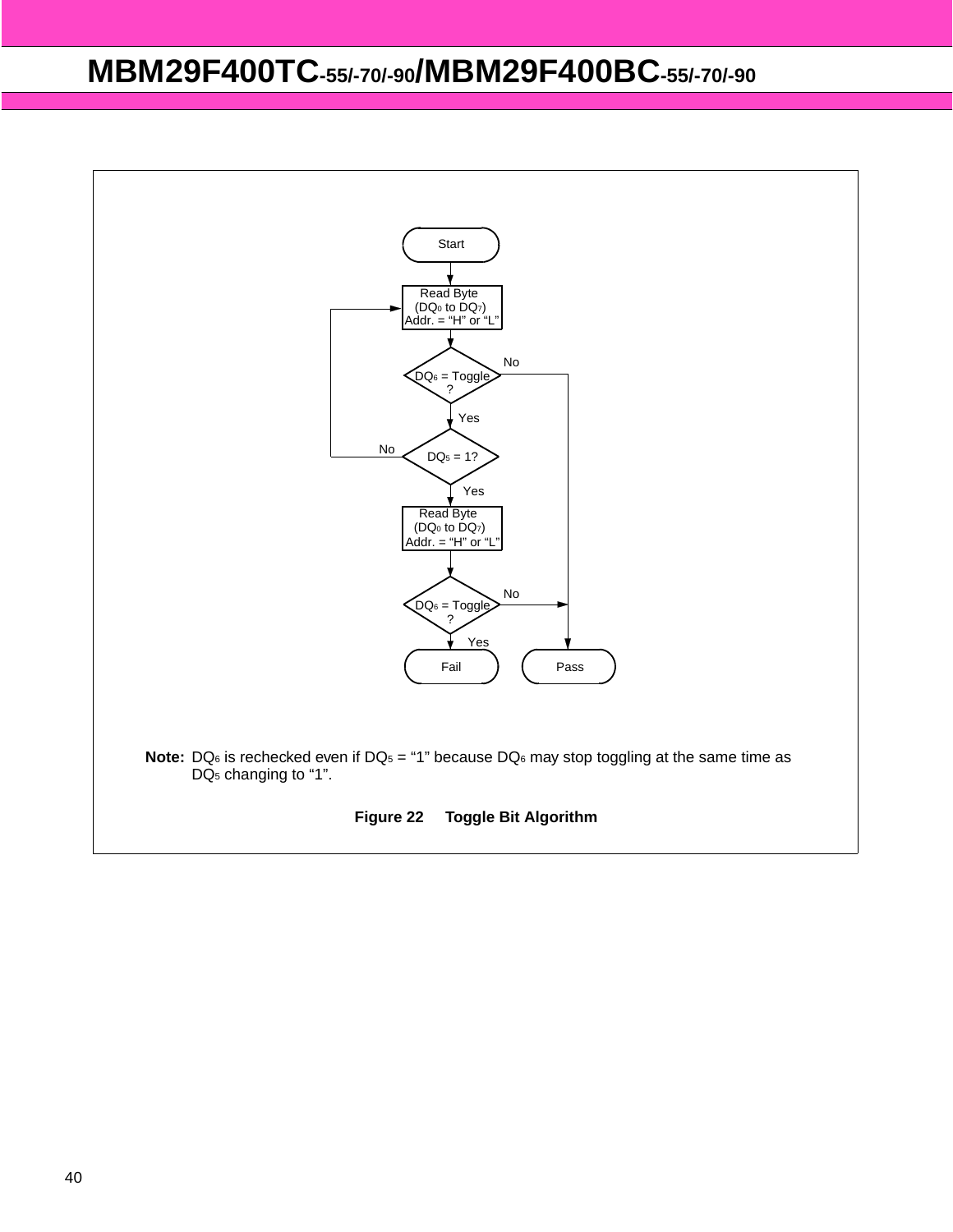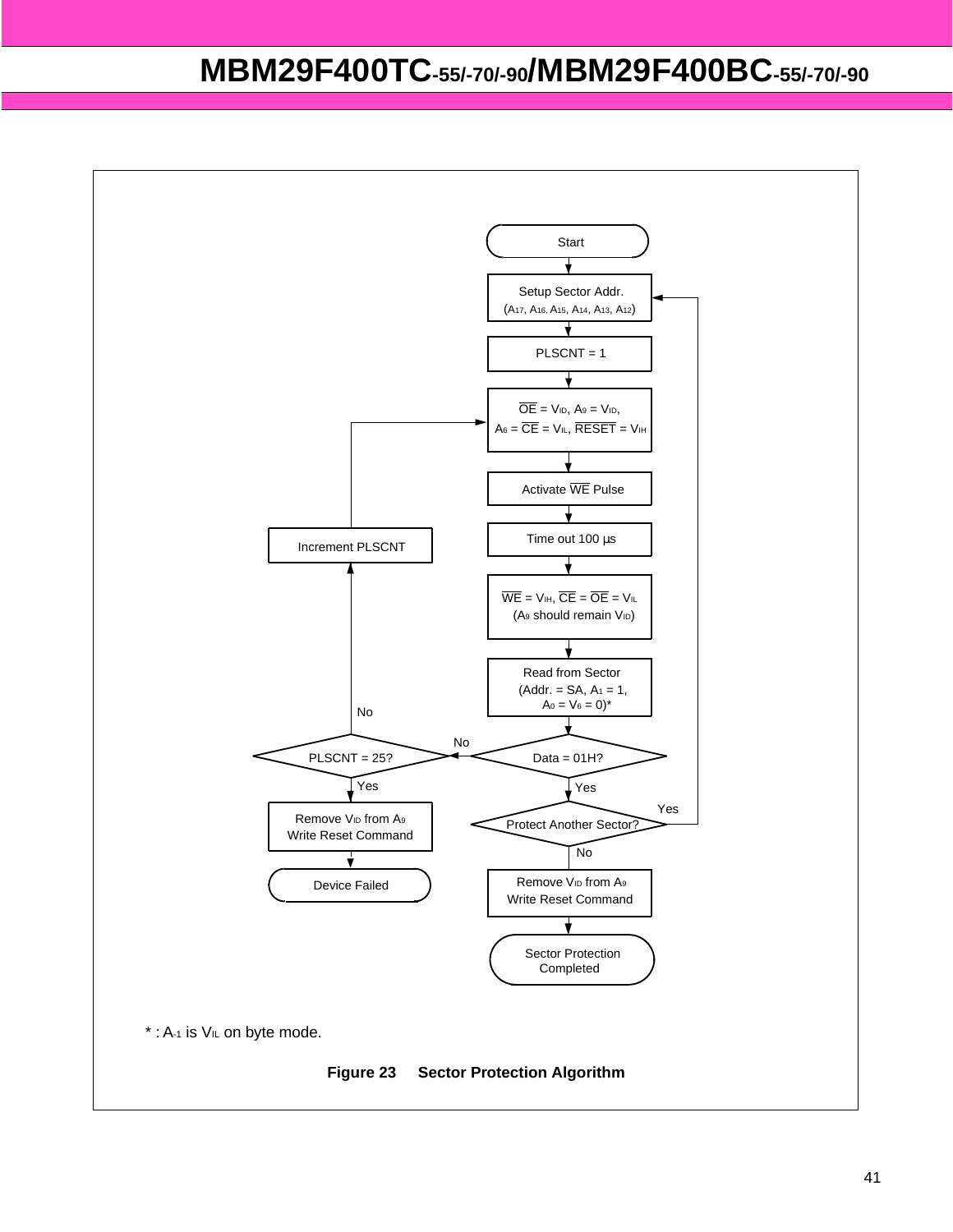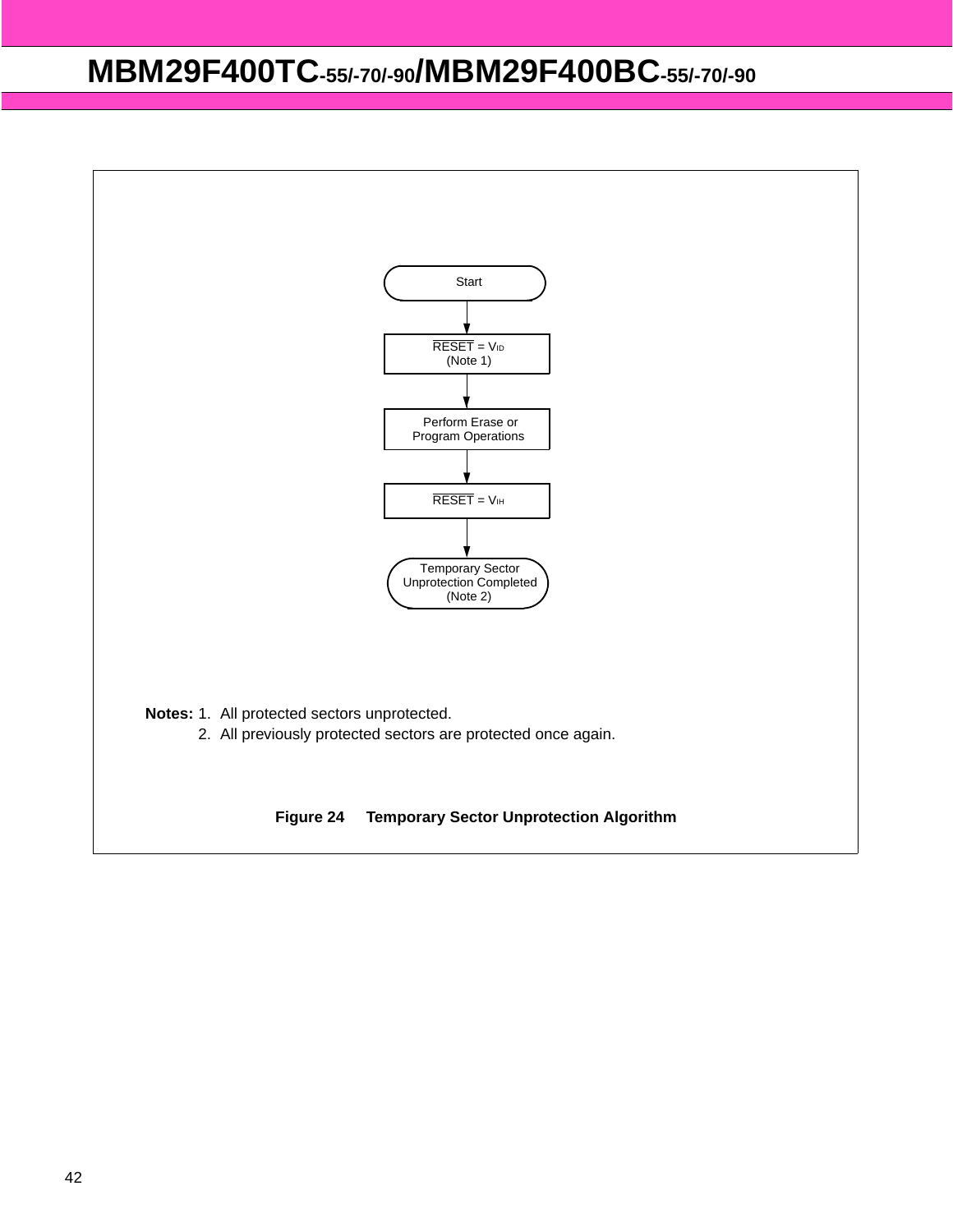### ■ **ERASE AND PROGRAMMING PERFORMANCE**

| <b>Parameter</b>             | <b>Limits</b> |      |      | Unit   | <b>Comment</b>                               |  |
|------------------------------|---------------|------|------|--------|----------------------------------------------|--|
|                              | Min.          | Typ. | Max. |        |                                              |  |
| Sector Erase Time            |               |      | 8    | sec    | Excludes 00H programming<br>prior to erasure |  |
| Word Programming Time        |               | 16   | 200  | μs     | Excludes system-level                        |  |
| <b>Byte Programming Time</b> |               | 8    | 150  | μs     | overhead                                     |  |
| Chip Programming Time        |               | 4.2  | 10   | sec    | Excludes system-level<br>overhead            |  |
| Erase/Program Cycle          | 100,000       |      |      | Cycles |                                              |  |

### ■ **TSOP (I) PIN CAPACITANCE**

| <b>Parameter</b><br>Symbol | <b>Parameter Description</b>   | <b>Test Setup</b>    | Typ. | Max. | Unit |
|----------------------------|--------------------------------|----------------------|------|------|------|
| $\mathsf{C}_{\mathsf{IN}}$ | Input Capacitance              | $V_{IN} = 0$         |      | 9    | рF   |
| $C$ out                    | <b>Output Capacitance</b>      | $V_{\text{OUT}} = 0$ |      | 10   | рF   |
| C <sub>IN2</sub>           | <b>Control Pin Capacitance</b> | $V_{\text{IN}} = 0$  | 8.5  | 11.5 | рF   |

**Note:** Test conditions  $T_A = 25^{\circ}C$ ,  $f = 1.0$  MHz

### ■ **SOP PIN CAPACITANCE**

| <b>Parameter</b><br>Symbol | <b>Parameter Description</b>   | <b>Test Setup</b>    | Typ. | Max. | Unit |
|----------------------------|--------------------------------|----------------------|------|------|------|
| $C_{IN}$                   | Input Capacitance              | $V_{IN} = 0$         | 7.5  | 9    | рF   |
| $C$ out                    | <b>Output Capacitance</b>      | $V_{\text{OUT}} = 0$ |      | 10   | рF   |
| C <sub>IN2</sub>           | <b>Control Pin Capacitance</b> | $V_{IN} = 0$         | 8.5  | 11   | рF   |

**Note:** Test conditions  $TA = 25^{\circ}C$ ,  $f = 1.0$  MHz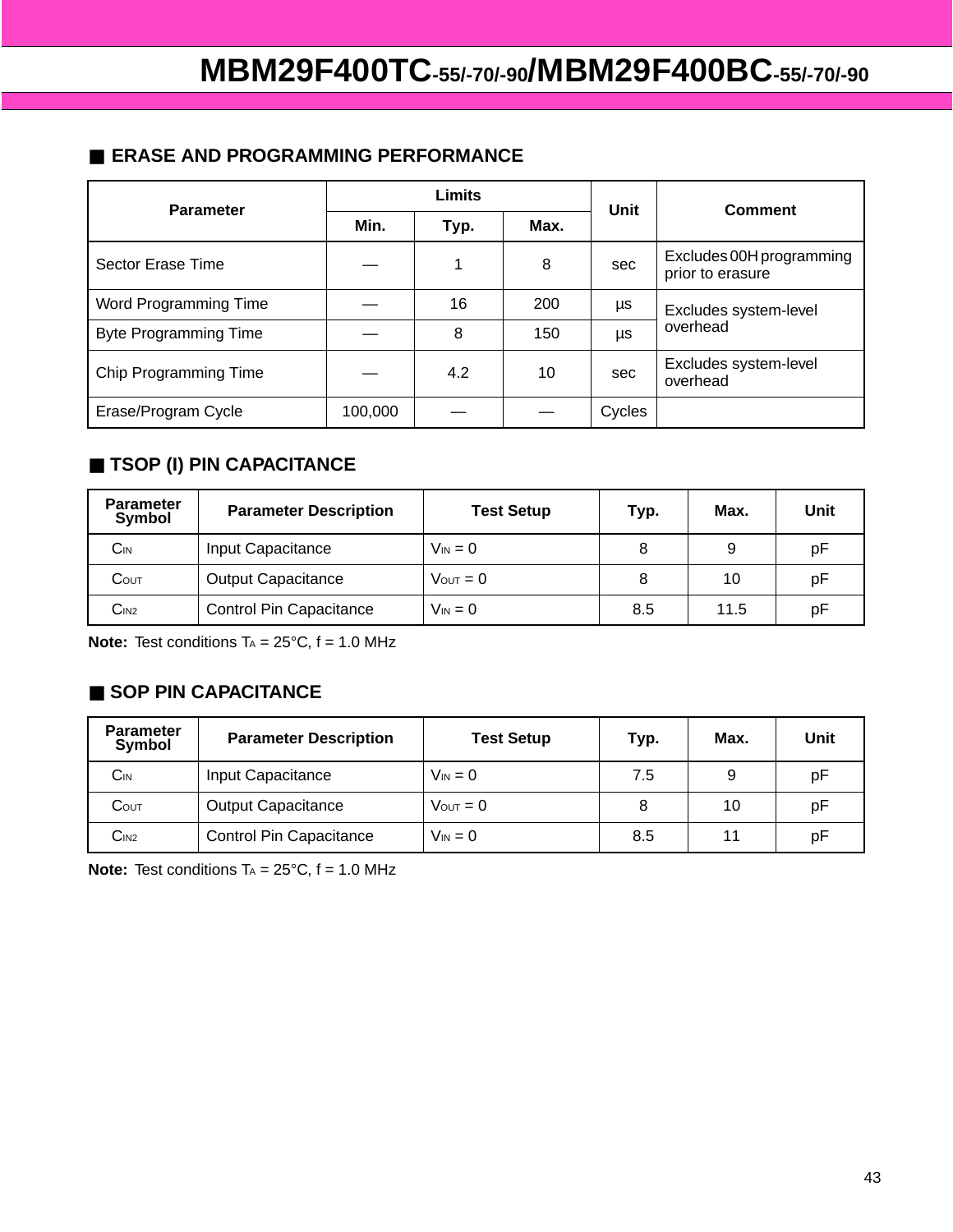#### ■ **PACKAGE DIMENSIONS**

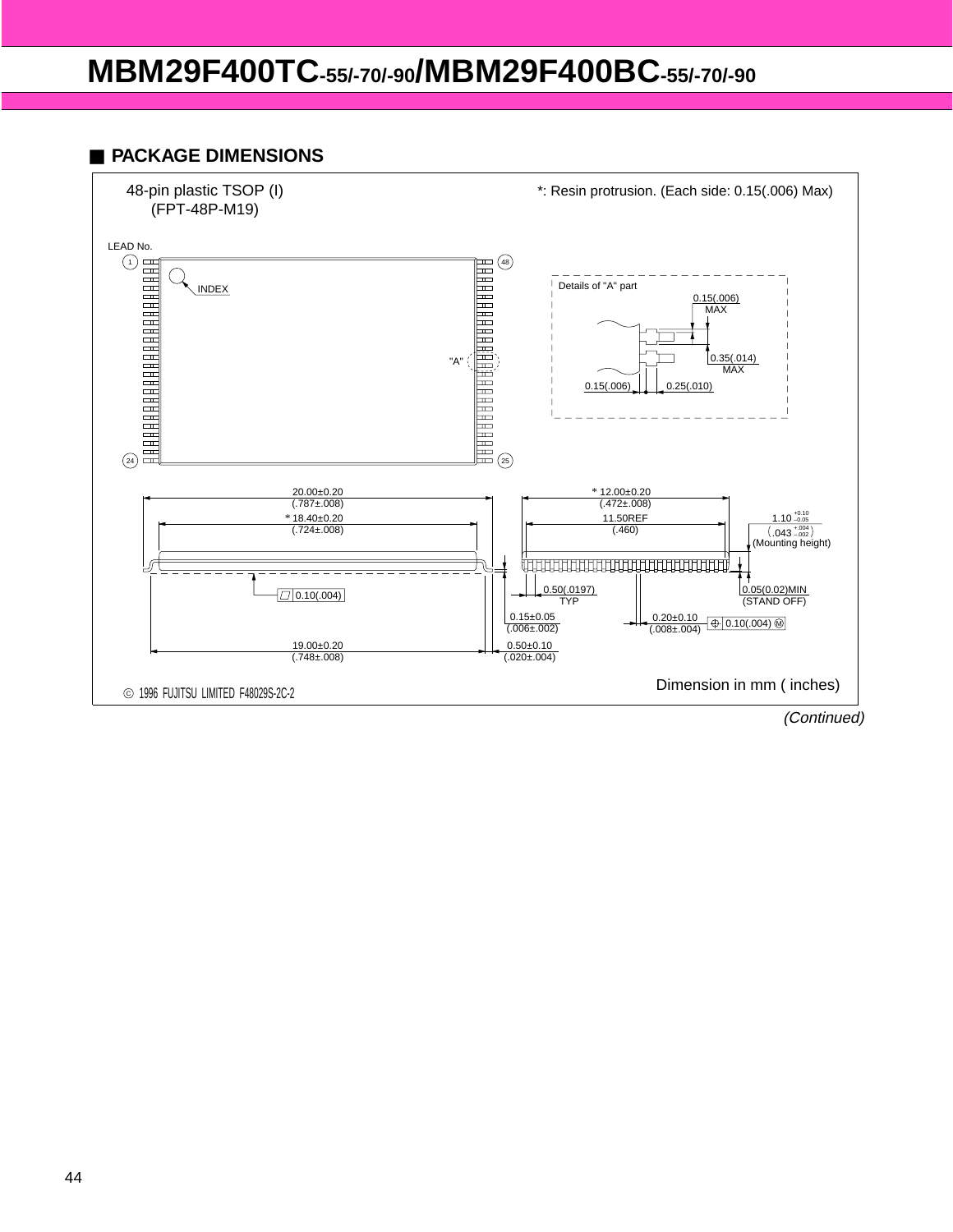

(Continued)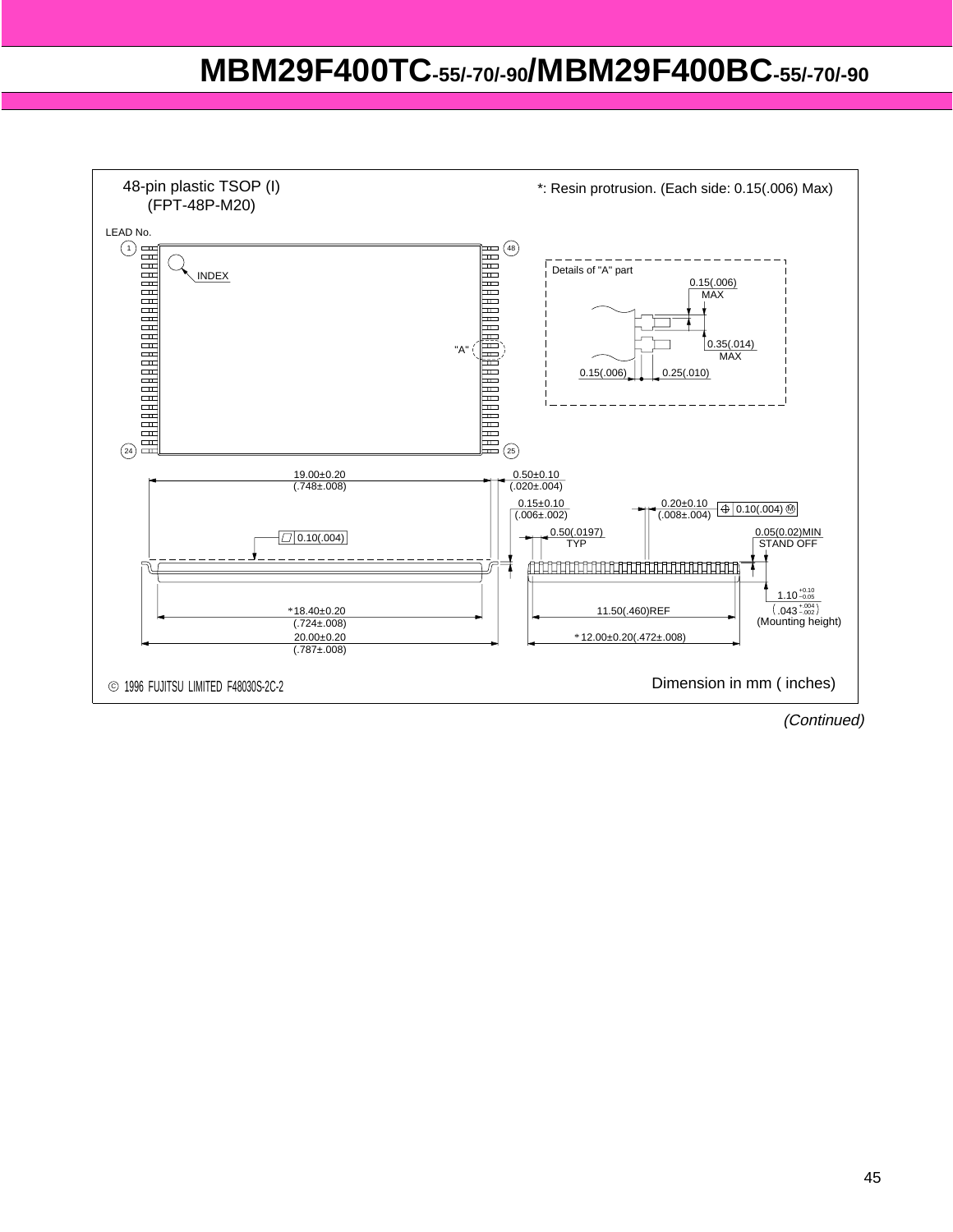(Continued)